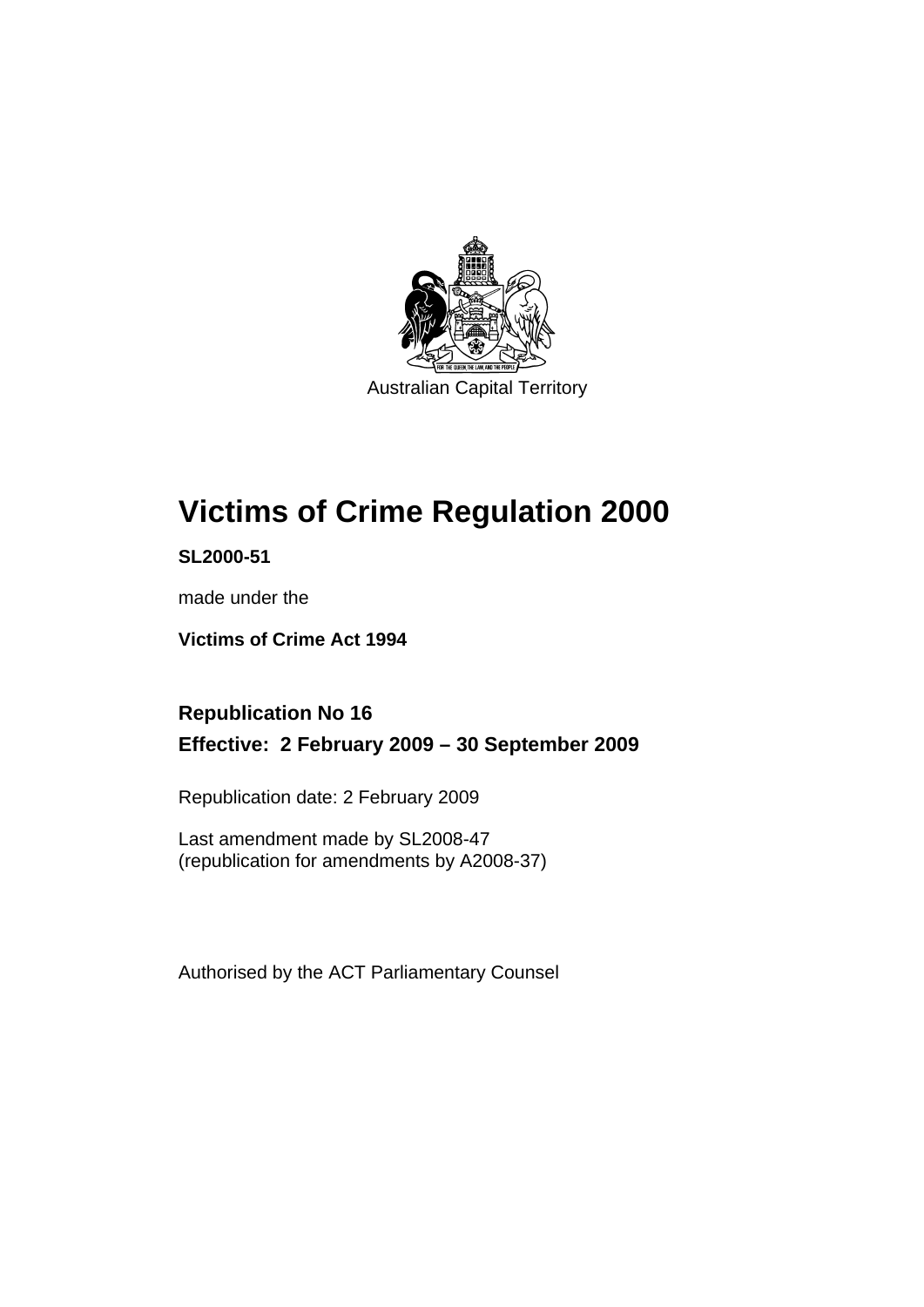#### **About this republication**

#### **The republished law**

This is a republication of the *Victims of Crime Regulation 2000*, made under the *[Victims of](#page-6-0)  [Crime Act 1994](#page-6-0)* (including any amendment made under the *Legislation Act 2001*, part 11.3 (Editorial changes)) as in force on 2 February 2009*.* It also includes any amendment, repeal or expiry affecting the republished law to 2 February 2009.

The legislation history and amendment history of the republished law are set out in endnotes 3 and 4.

#### **Kinds of republications**

The Parliamentary Counsel's Office prepares 2 kinds of republications of ACT laws (see the ACT legislation register at www.legislation.act.gov.au):

- authorised republications to which the *Legislation Act 2001* applies
- unauthorised republications.

The status of this republication appears on the bottom of each page.

#### **Editorial changes**

The *Legislation Act 2001*, part 11.3 authorises the Parliamentary Counsel to make editorial amendments and other changes of a formal nature when preparing a law for republication. Editorial changes do not change the effect of the law, but have effect as if they had been made by an Act commencing on the republication date (see *Legislation Act 2001*, s 115 and s 117). The changes are made if the Parliamentary Counsel considers they are desirable to bring the law into line, or more closely into line, with current legislative drafting practice.

This republication does not include amendments made under part 11.3 (see endnote 1).

#### **Uncommenced provisions and amendments**

If a provision of the republished law has not commenced or is affected by an uncommenced amendment, the symbol  $\mathbf{U}$  appears immediately before the provision heading. The text of the uncommenced provision  $\overline{or}$  amendment appears only in the last endnote.

#### **Modifications**

If a provision of the republished law is affected by a current modification, the symbol  $\mathbf{M}$ appears immediately before the provision heading. The text of the modifying provision appears in the endnotes. For the legal status of modifications, see *Legislation Act 2001*, section 95.

#### **Penalties**

The value of a penalty unit for an offence against this republished law at the republication date is—

- (a) if the person charged is an individual—\$100; or
- (b) if the person charged is a corporation—\$500.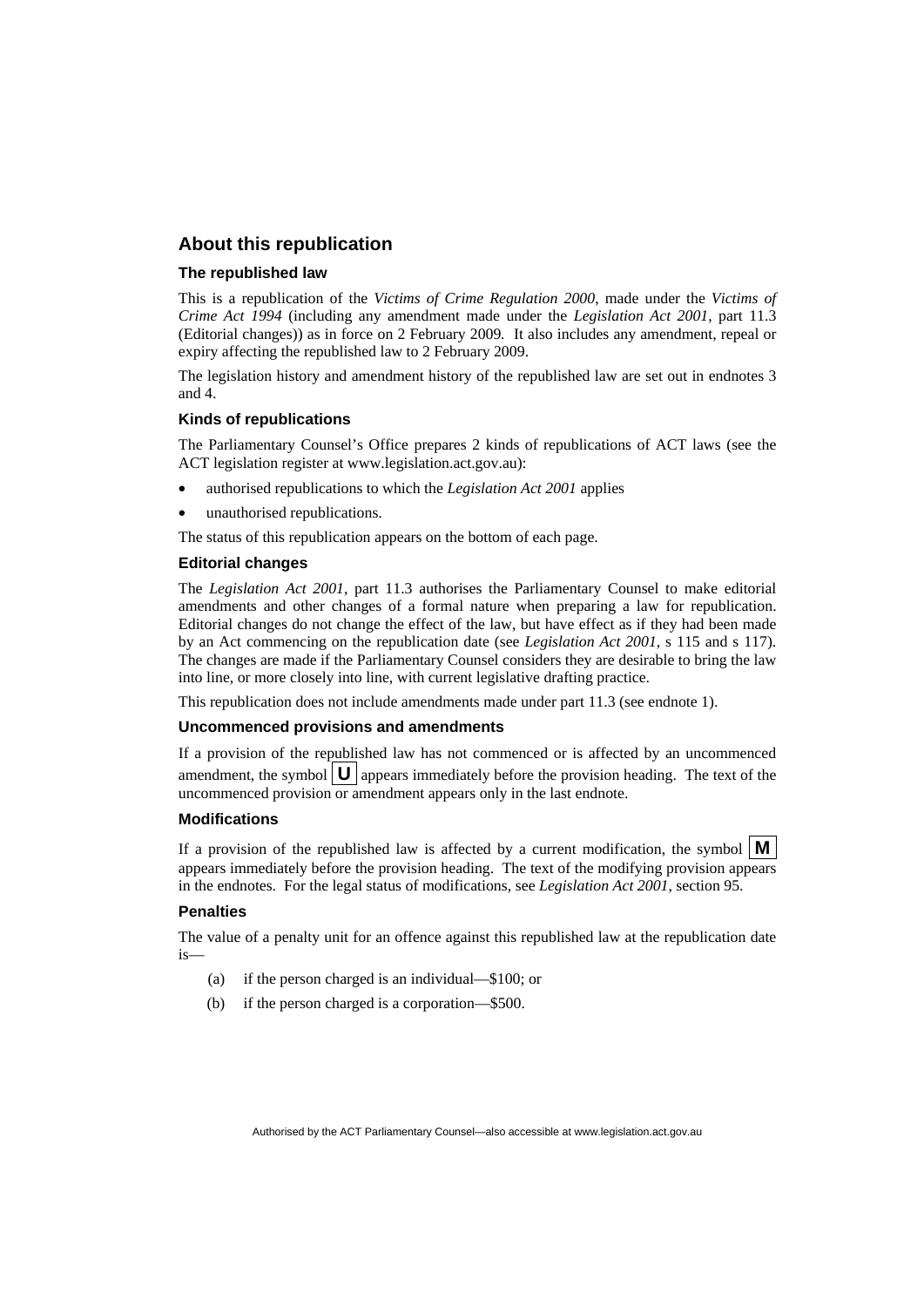

# **[Victims of Crime Regulation 2000](#page-6-0)**

made under the

**[Victims of Crime Act 1994](#page-6-0)** 

# **Contents**

|                                    |                                     | Page       |  |
|------------------------------------|-------------------------------------|------------|--|
| Part 1                             | <b>Preliminary</b>                  |            |  |
| 1                                  | Name of regulation                  | 2          |  |
| 3                                  | Dictionary                          | 2          |  |
| 4                                  | <b>Notes</b>                        | 2          |  |
| Part 2<br>Victims assistance board |                                     |            |  |
| <b>Division 2.1</b>                | <b>Establishment and membership</b> |            |  |
| 5                                  | Establishment                       | 3          |  |
| 6                                  | <b>Functions</b>                    | 3          |  |
| 7                                  | Membership of board<br>4            |            |  |
| 8                                  | Appointed members of board<br>4     |            |  |
| 9                                  | Conditions of appointment generally | 6          |  |
| R <sub>16</sub>                    | Victims of Crime Regulation 2000    | contents 1 |  |
| 02/02/09                           | Effective: 02/02/09-30/09/09        |            |  |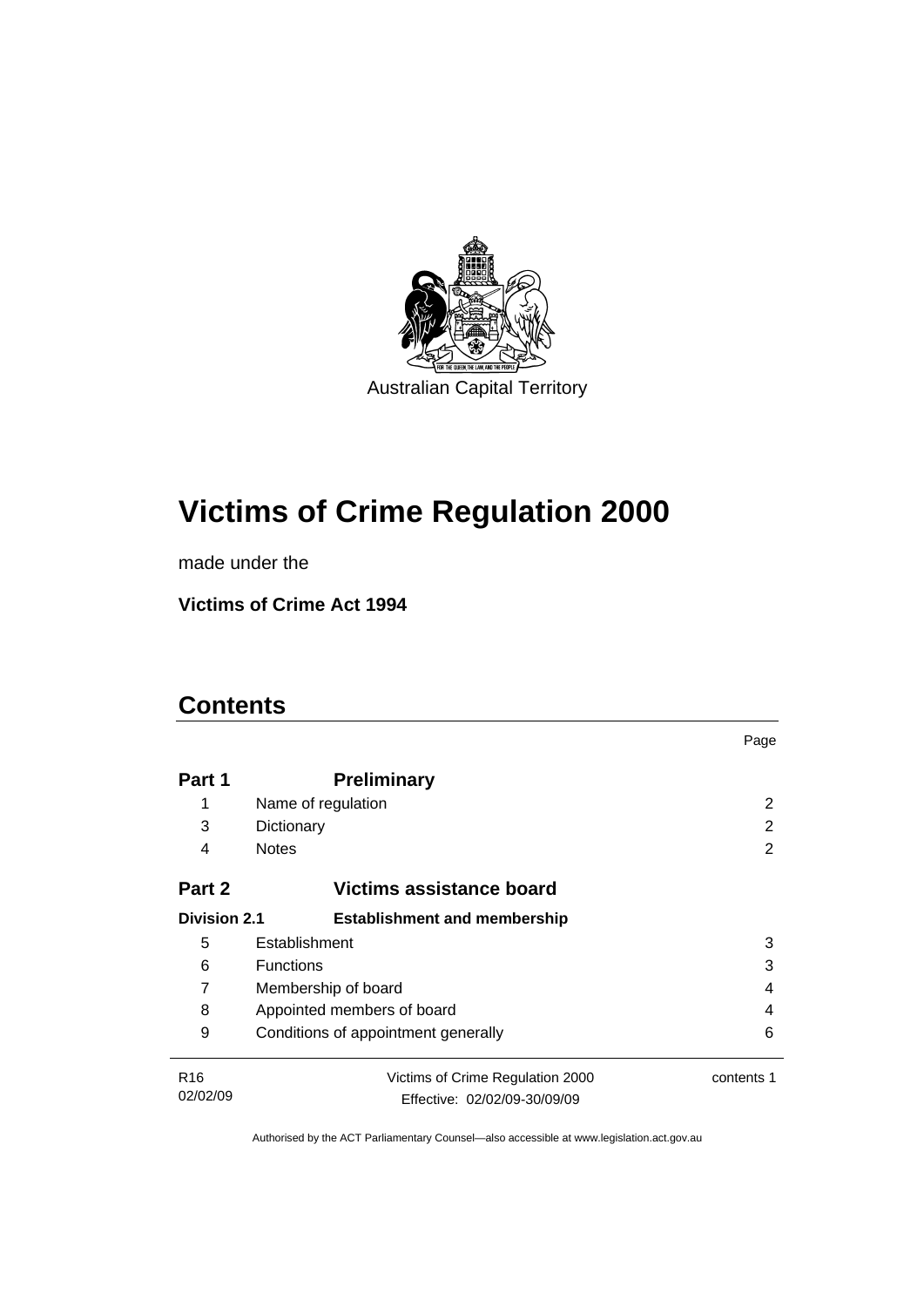|                               |                                                                | Page<br>6                   |  |
|-------------------------------|----------------------------------------------------------------|-----------------------------|--|
| 10                            | Chairperson and deputy chairperson                             |                             |  |
| 11<br>Duration of appointment |                                                                |                             |  |
| <b>Division 2.2</b>           | <b>Proceedings of board</b>                                    |                             |  |
| 13                            | Time and place of meetings                                     | $\overline{7}$              |  |
| 14                            | Procedures governing conduct of meetings                       | $\overline{7}$              |  |
| 15                            | Disclosure of interests                                        | 8                           |  |
| 16                            | Staff of the board                                             | 9                           |  |
| 17                            | Guidelines                                                     | 9                           |  |
| 18                            | Independent arbitrators                                        | 10                          |  |
| Part 3                        | <b>Victims services scheme</b>                                 |                             |  |
| <b>Division 3.1</b>           | The victims services scheme                                    |                             |  |
| 19                            | Victims services scheme                                        | 11                          |  |
| 20                            | Objects of the victims services scheme                         | 11                          |  |
| 21                            | Responsible service agency                                     | 12                          |  |
| 22                            | Responsible service agency-functions                           | 12                          |  |
| 23                            | Responsible service agency-obligations                         |                             |  |
| 24                            | 14<br>Eligible victims under the victims services scheme       |                             |  |
| <b>Division 3.2</b>           | Notification and review of eligibility decisions               |                             |  |
| 25                            | Definitions-div 3.2                                            | 15                          |  |
| 25A                           | Internal review notices-responsible service agency             | 15                          |  |
| 26                            | Applications to responsible service agency for internal review | 15                          |  |
| 26A                           | Internal reviewer                                              | 16                          |  |
| 27                            | Review by internal reviewer                                    | 16                          |  |
| 27A                           | Internal review notices-internal reviewer                      | 17                          |  |
| 28                            | <b>Eligibility Review Committee</b>                            | 17                          |  |
| 29                            | Applications to committee for internal review                  | 17                          |  |
| 30                            | Review by committee<br>18                                      |                             |  |
| 31                            | Reviewable decision notices                                    | 18                          |  |
| 32                            | 18<br>Applications to ACAT                                     |                             |  |
| <b>Division 3.3</b>           | Levels of service under the victims services scheme            |                             |  |
| 33                            | Level 1 service                                                | 19                          |  |
| 34                            | Level 2 service                                                | 19                          |  |
| contents 2                    | Victims of Crime Regulation 2000                               | R <sub>16</sub><br>02/02/09 |  |
|                               | Effective: 02/02/09-30/09/09                                   |                             |  |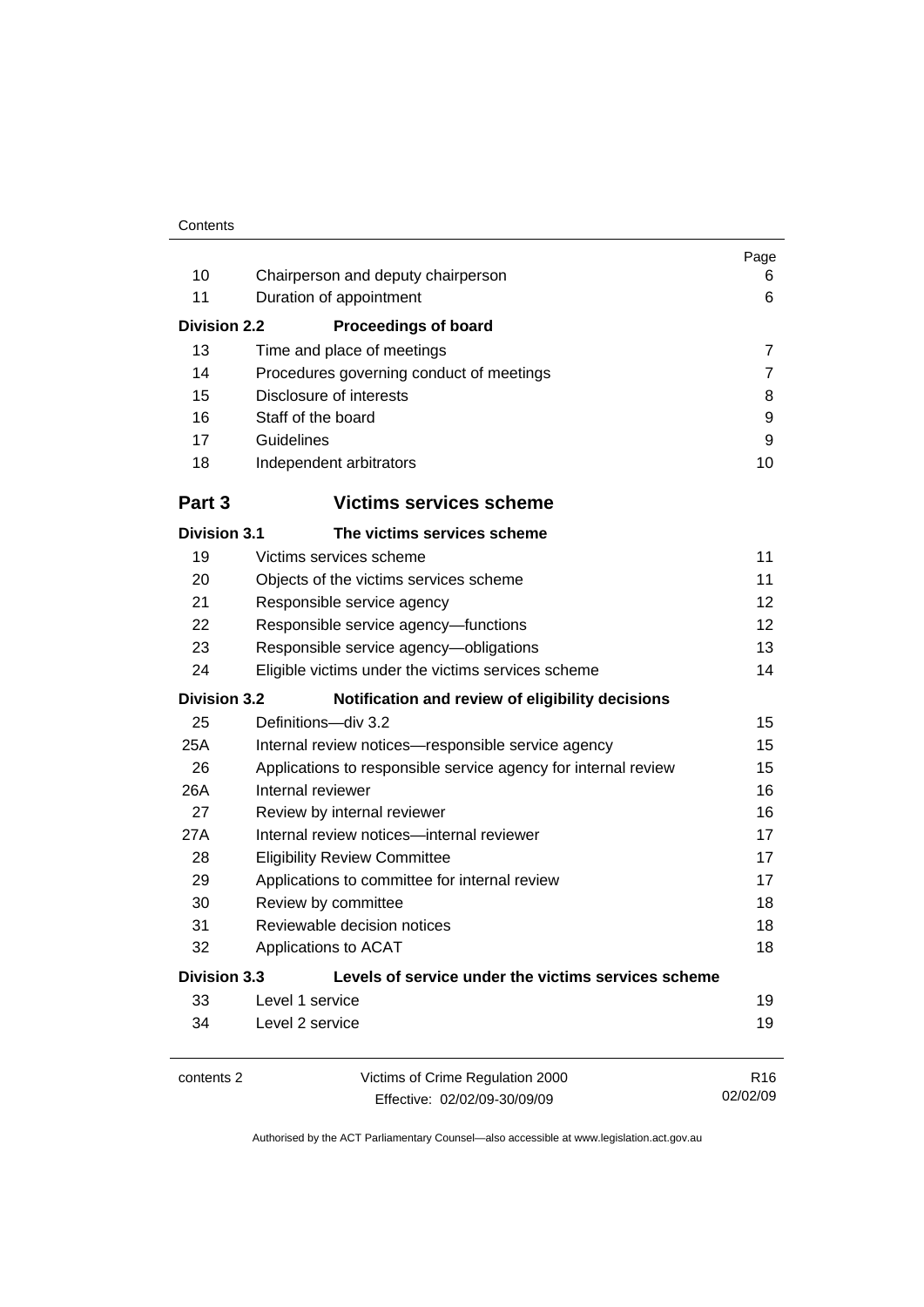|                            |                                                                 | Page<br>20 |  |
|----------------------------|-----------------------------------------------------------------|------------|--|
| 35                         | Level 3 service                                                 |            |  |
| 36                         | <b>Exceptional cases</b>                                        | 21         |  |
| 37                         | How contact hours are provided                                  | 22         |  |
| 38                         | Arbitration-care plans                                          | 23         |  |
| 39                         | Case closure                                                    | 23         |  |
| <b>Division 3.4</b>        | <b>Service providers</b>                                        |            |  |
| 40                         | Approved service providers                                      | 23         |  |
| 41                         | Criteria for approval                                           | 24         |  |
| 42                         | Suspension of approval                                          | 25         |  |
| 43                         | Cancellation of approval                                        | 26         |  |
| Division 3.5               | General                                                         |            |  |
| 44                         | Volunteer program                                               | 26         |  |
| 45                         | Special financial assistance-statements                         | 26         |  |
| <b>Division 3.6</b>        | Notification and review of decisions about service<br>providers |            |  |
| 46                         | Meaning of reviewable decision-div 3.6<br>27                    |            |  |
| 46A                        | Reviewable decision notices<br>27                               |            |  |
| 47                         | Applications for review<br>27                                   |            |  |
| Part 4                     | <b>Miscellaneous</b>                                            |            |  |
| 48                         | Guidelines-volunteers                                           | 28         |  |
| 49                         | Annual reporting authority                                      | 29         |  |
| 49A                        | Victims services levy-excluded offences<br>29                   |            |  |
| 50                         | Determination of fees for services provided by approved service |            |  |
|                            | providers<br>29                                                 |            |  |
| Approved forms<br>29<br>51 |                                                                 |            |  |
| <b>Schedule 1</b>          | Reviewable decisions about service providers                    | 31         |  |
| <b>Schedule 2</b>          | Victims services levy-excluded offences                         | 32         |  |
| <b>Part 2.1</b>            | <b>Australian Road Rules</b>                                    | 32         |  |
|                            |                                                                 |            |  |

| R16      | Victims of Crime Regulation 2000 | contents 3 |
|----------|----------------------------------|------------|
| 02/02/09 | Effective: 02/02/09-30/09/09     |            |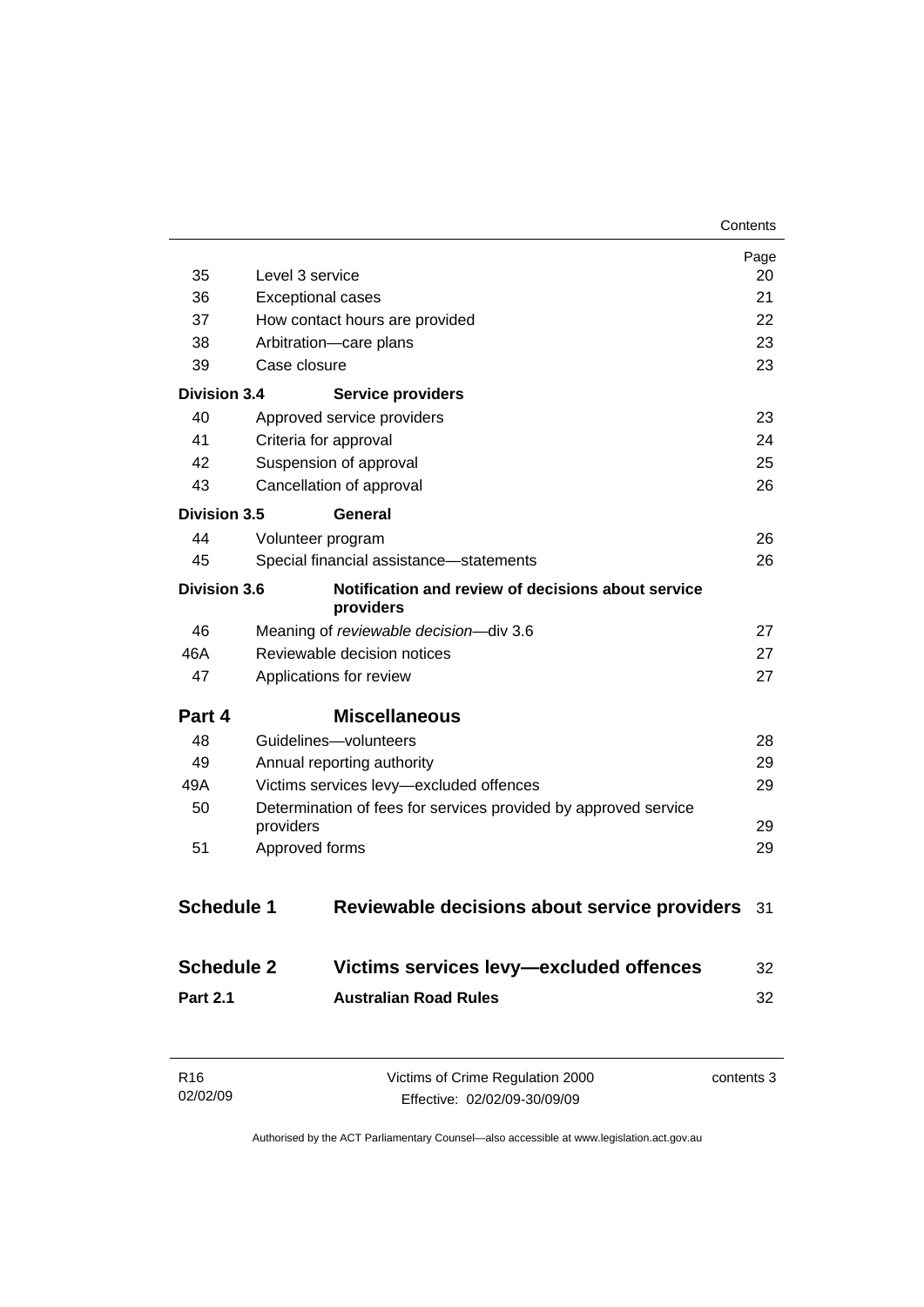|                   |                                                                                             | Page |
|-------------------|---------------------------------------------------------------------------------------------|------|
| <b>Part 2.2</b>   | <b>Road Transport (Safety and Traffic Management)</b><br><b>Regulation 2000</b>             | 37   |
| <b>Part 2.3</b>   | Australian National University Act 1991 (Cwlth)-<br>Parking and Traffic Statute (No 2) 2007 | 39   |
| <b>Dictionary</b> |                                                                                             | 42   |
| <b>Endnotes</b>   |                                                                                             |      |
|                   | About the endnotes                                                                          | 46   |

|   | Abbreviation key       | 46 |
|---|------------------------|----|
|   | Legislation history    | 47 |
| 4 | Amendment history      | 49 |
| 5 | Earlier republications | 53 |

contents 4 Victims of Crime Regulation 2000 Effective: 02/02/09-30/09/09

R16 02/02/09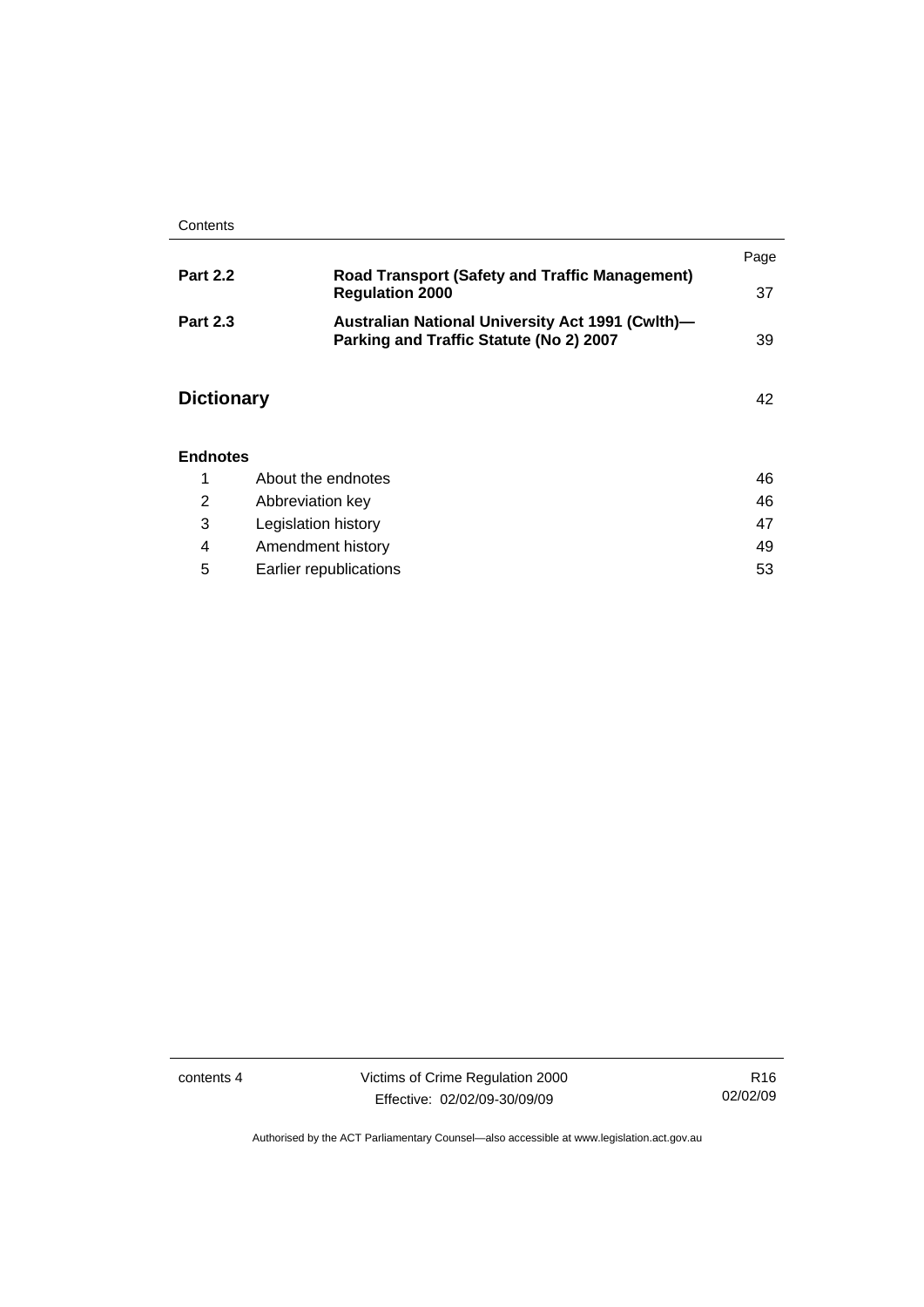<span id="page-6-0"></span>

# **Victims of Crime Regulation 2000**

made under the

I

**Victims of Crime Act 1994** 

R16 02/02/09 Victims of Crime Regulation 2000 Effective: 02/02/09-30/09/09

page 1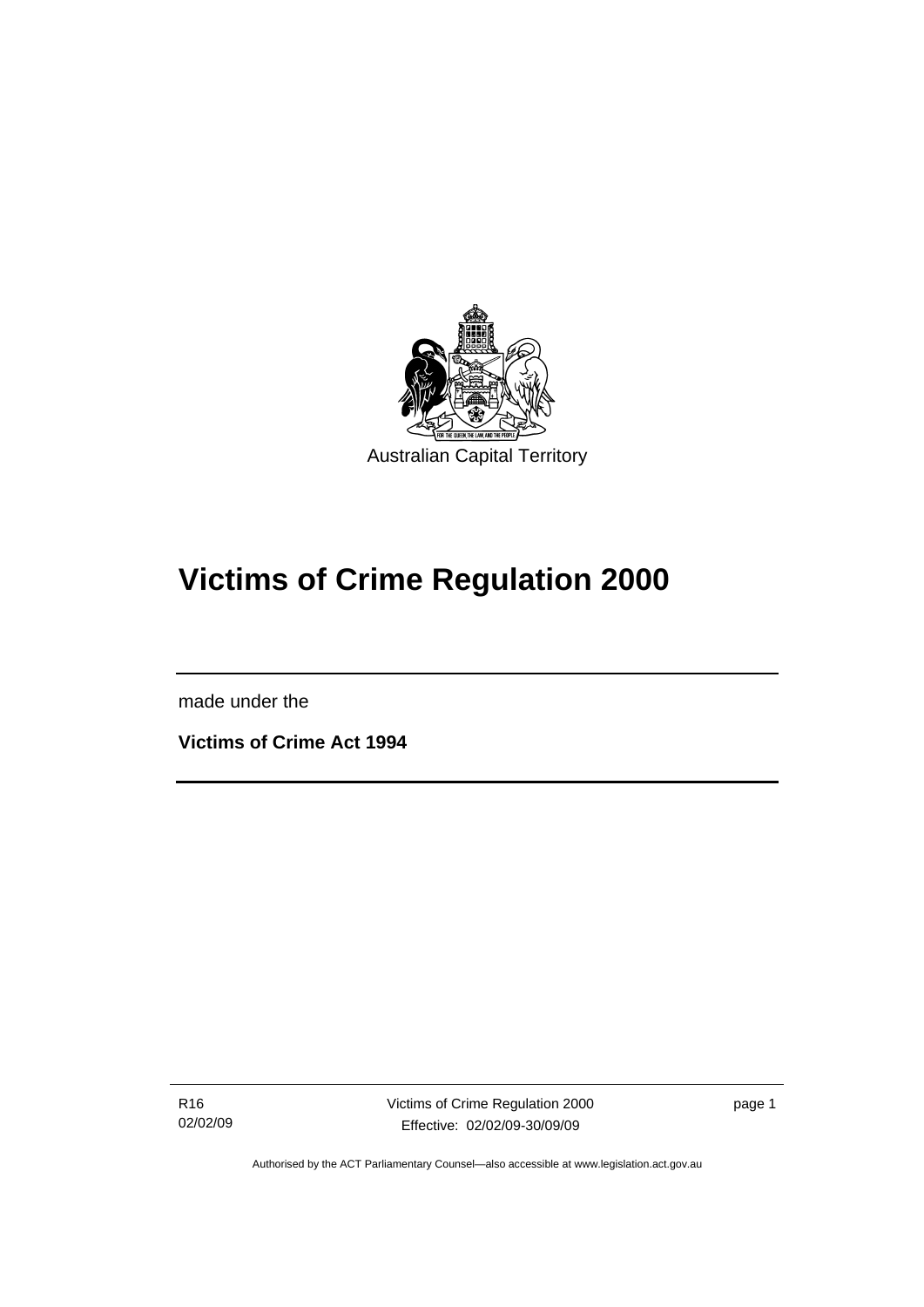#### <span id="page-7-0"></span>Part 1 **Preliminary**

Section 1

# **Part 1** Preliminary

#### **1 Name of regulation**

This regulation is the *Victims of Crime Regulation 2000*.

### **3 Dictionary**

The dictionary at the end of this regulation is part of this regulation.

*Note 1* The dictionary at the end of this regulation defines certain terms used in this regulation and includes references (*signpost definitions*) to other terms defined elsewhere.

> For example, the signpost definition '*serious crime*—see the *Victims of Crime (Financial Assistance) Act 1983*, section 2' means that the term 'serious crime' is defined in that section and the definition applies to this regulation.

*Note 2* A definition in the dictionary (including a signpost definition) applies to the entire regulation unless the definition, or another provision of this regulation, provides otherwise or the contrary intention otherwise appears (see Legislation Act, s 155 and s 156 (1)).

#### **4 Notes**

A note included in this regulation is explanatory and is not part of this regulation.

*Note* See the Legislation Act, s 127 (1), (4) and (5) for the legal status of notes.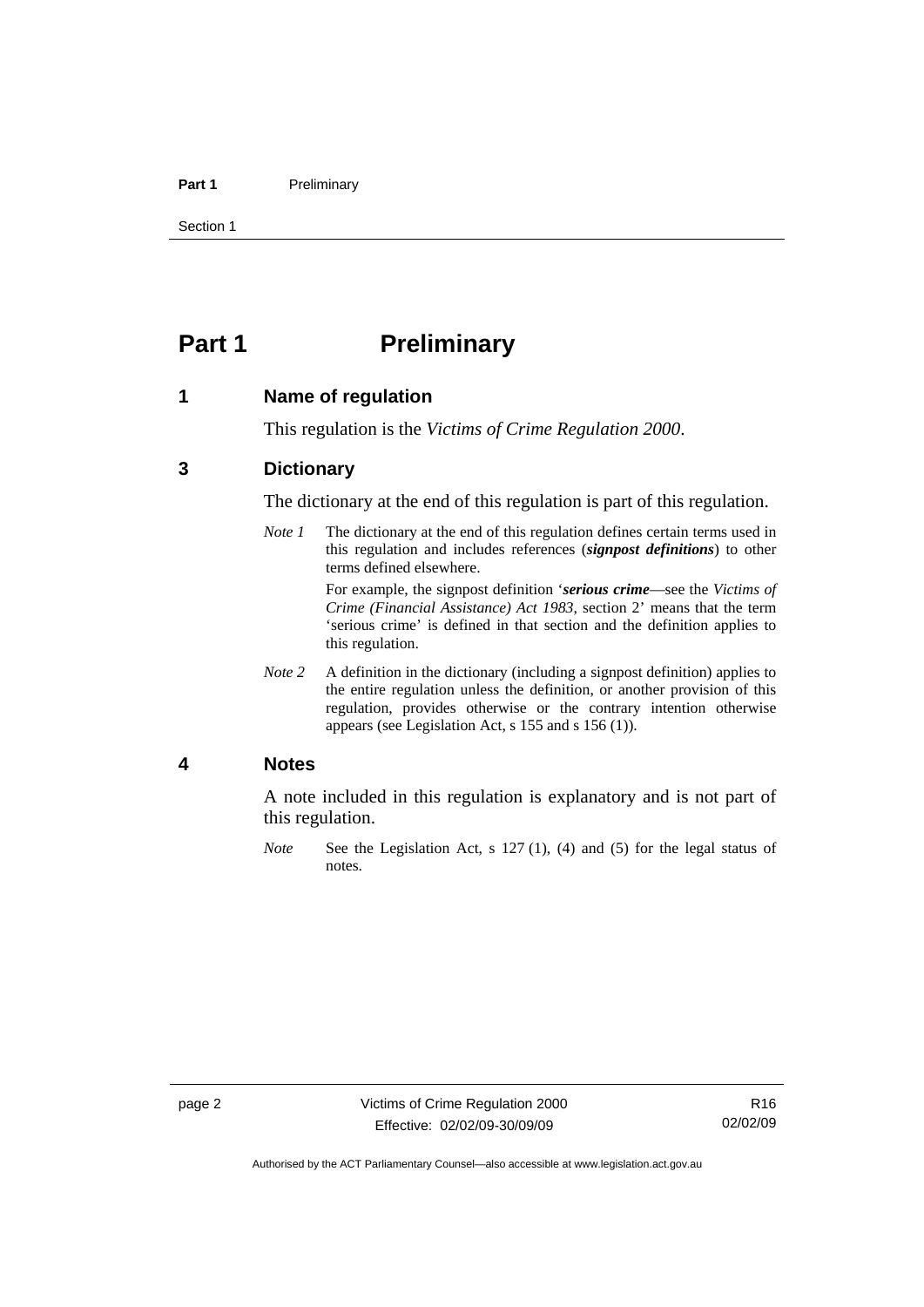# <span id="page-8-0"></span>**Part 2 Victims assistance board**

# **Division 2.1 Establishment and membership**

# **5 Establishment**

The Victims Assistance Board is established.

# **6 Functions**

The functions of the board are—

- (a) to monitor and evaluate the responsible service agency's management of the victims services scheme; and
- (b) to approve service providers; and
- (c) to prepare guidelines for the management of the victims services scheme; and
- (d) to make recommendations to the Minister about fees for services under the victims services scheme; and
- (e) to supervise the keeping by the responsible service agency of a statistical database about the operation of the victims services scheme; and
- (f) to approve independent arbitrators to resolve any disagreements between case coordinators for eligible victims and approved service providers; and
- (g) to advise the Minister on the operation of the victims services scheme and any change to the scheme it considers desirable; and
- (h) when asked by the coordinator, to give advice or information to the coordinator on issues about victims generally; and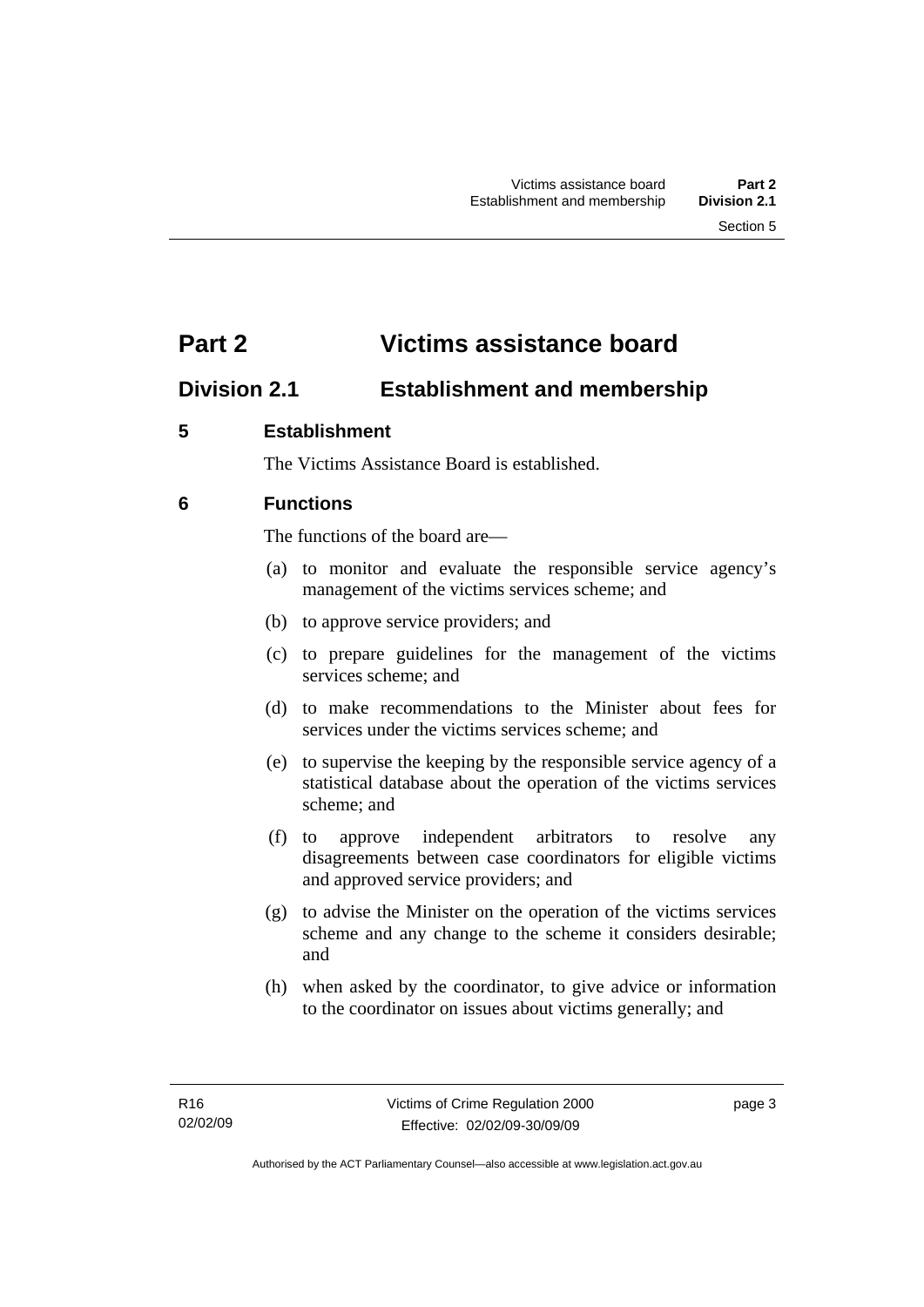(i) to exercise any other function given to the board under the Act or any other Territory law.

#### <span id="page-9-0"></span>**7 Membership of board**

- (1) The board consists of—
	- (a) the coordinator; and
	- (b) the appointed members.
- (2) The appointed members are to be appointed by the Minister.
	- *Note 1* For the making of appointments (including acting appointments), see the Legislation Act, pt 19.3.
	- *Note 2* Certain Ministerial appointments require consultation with an Assembly committee and are disallowable (see Legislation Act, div 19.3.3).

#### **8 Appointed members of board**

- (1) The Minister must appoint as members—
	- (a) a representative of each of the following:
		- (i) the DPP (the *DPP member*);
		- (ii) the Australian Federal Police (the *AFP member*);
		- (iii) ACT courts (the *courts member*);
		- (iv) the administrative unit allocated responsibility for the administration of justice (the *justice member*);
		- (v) the administrative unit allocated responsibility for the administration of community support services (the *community support member*);
		- (vi) the administrative unit allocated responsibility for the administration of youth policy and services (the *youth policy and services member*); and
	- (b) a person who, in the Minister's opinion, represents the interests of the indigenous communities (the *indigenous member*); and

Authorised by the ACT Parliamentary Counsel—also accessible at www.legislation.act.gov.au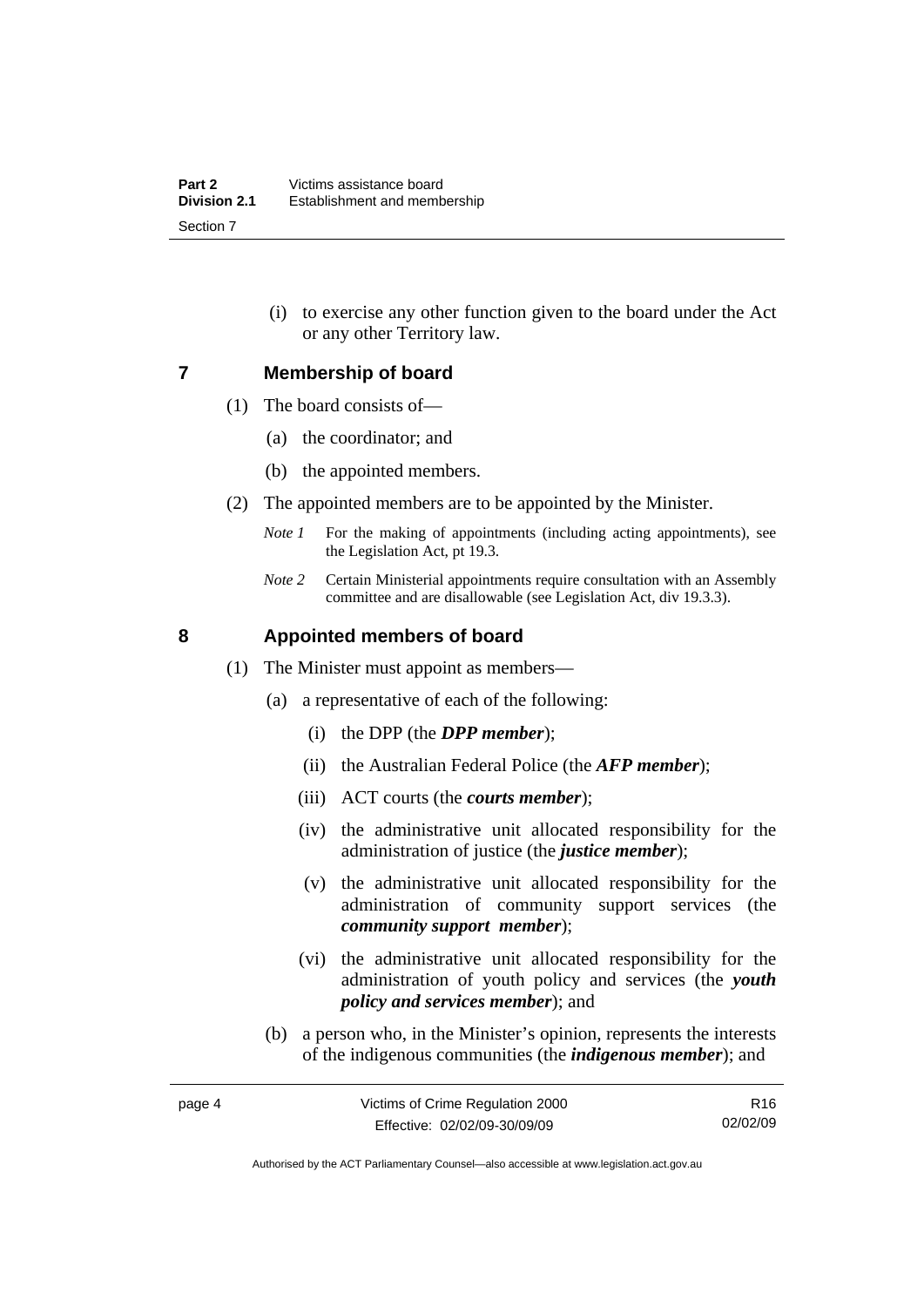Section 8

- (c) a person who, in the Minister's opinion, represents the interests of other persons of non-English speaking background (the
- (d) a person who is a lawyer (the *legal profession member*); and

*migrant member*); and

- (e) a person who, in the Minister's opinion, represents the interests of health professions (other than a doctor or dentist) (the *health professions member*); and
- (f) a person who, in the Minister's opinion, represents the interests of victims services groups (the *victims groups member*); and
- (g) a psychiatrist or psychologist who, in the Minister's opinion, has experience in dealing with victims (the *psychiatrist/psychologist member*).
- (2) The courts member must be the registrar or a deputy registrar of the Supreme Court or the Magistrates Court.
- (3) A member must be employed, practise, or live, in the ACT.
- (4) The Minister must not appoint a public servant as a member mentioned in subsection  $(1)$  (b) to  $(g)$ .
	- *Note 1* For the making of appointments (including acting appointments), see the Legislation Act, pt 19.3.
	- *Note 2* In particular, an appointment may be made by naming a person or nominating the occupant of a position (see Legislation Act, s 207).
	- *Note 3* Certain Ministerial appointments require consultation with an Assembly committee and are disallowable (see Legislation Act, div 19.3.3).
	- *Note 4* A person may be reappointed to a position if the person is eligible to be appointed to the position (see Legislation Act, s 208 and dict, pt 1, def *appoint*).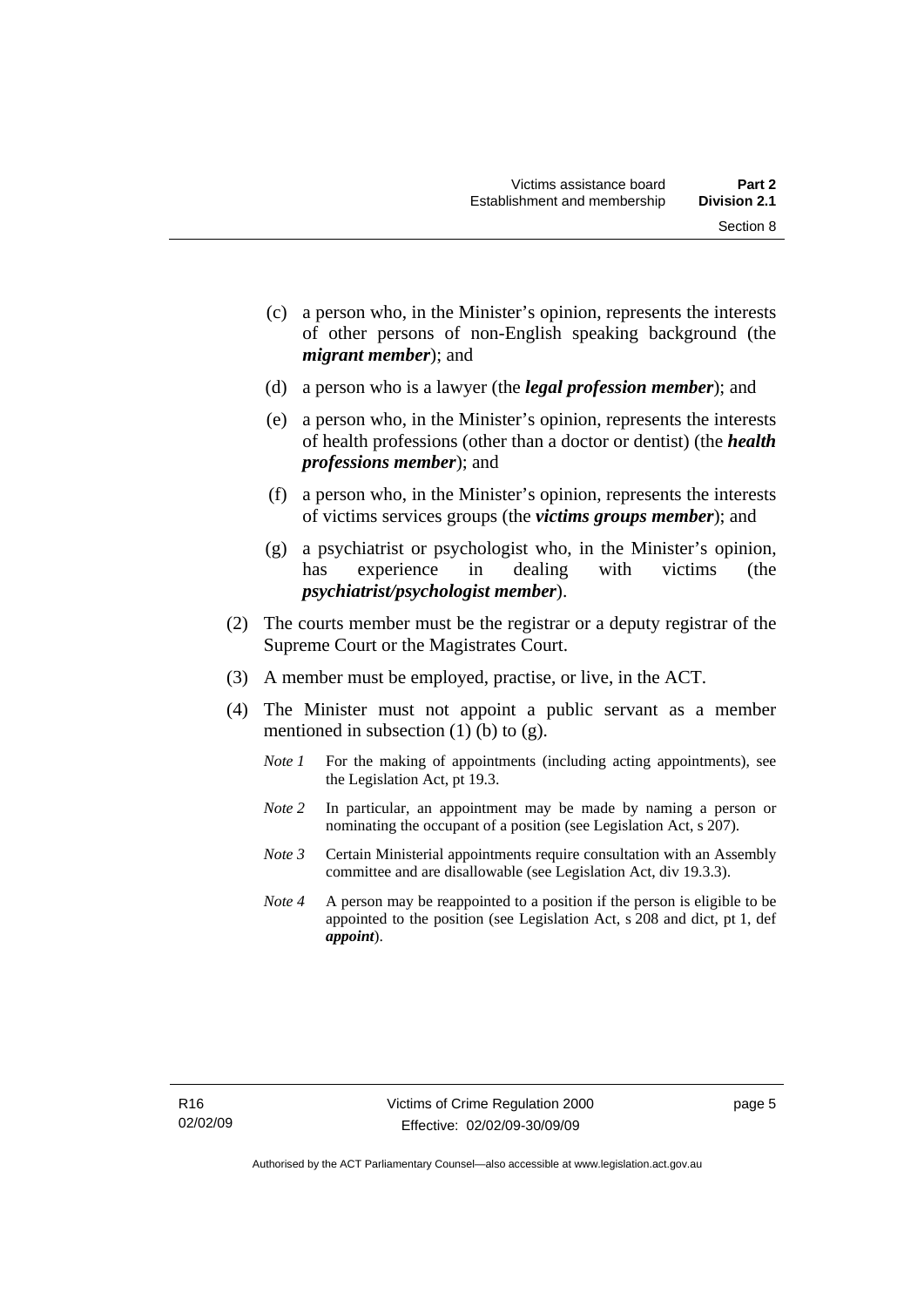# <span id="page-11-0"></span>**9 Conditions of appointment generally**

- (1) An appointed member holds the position on a part-time basis.
- (2) An appointed member holds the position on the conditions not provided by this regulation or another territory law that are decided by the Minister.

# **10 Chairperson and deputy chairperson**

- (1) The members of the board must, whenever necessary, elect—
	- (a) an appointed member to be chairperson; and
	- (b) another appointed member to be deputy chairperson.
- (2) The board must tell the Minister of the election of a member as chairperson or deputy chairperson.

# **11 Duration of appointment**

- (1) An appointed member must not be appointed for longer than 2 years.
- (2) The Minister must end the appointment of—
	- (a) the DPP member, the AFP member, the courts member, the justice member, the community support member or the youth policy and services member if the Minister is satisfied that the member is no longer the representative of the relevant entity mentioned in section 8 (1) (a) (Appointed members of board); or
	- (b) the indigenous member, the migrant member, the health professions member or the victims groups member if the Minister is satisfied that the member no longer represents the interests of the relevant communities, professions or groups mentioned in section  $8(1)$  (b), (c), (e) or (f); or
	- (c) any member if the member ceases to be eligible for appointment.

R16 02/02/09

Authorised by the ACT Parliamentary Counsel—also accessible at www.legislation.act.gov.au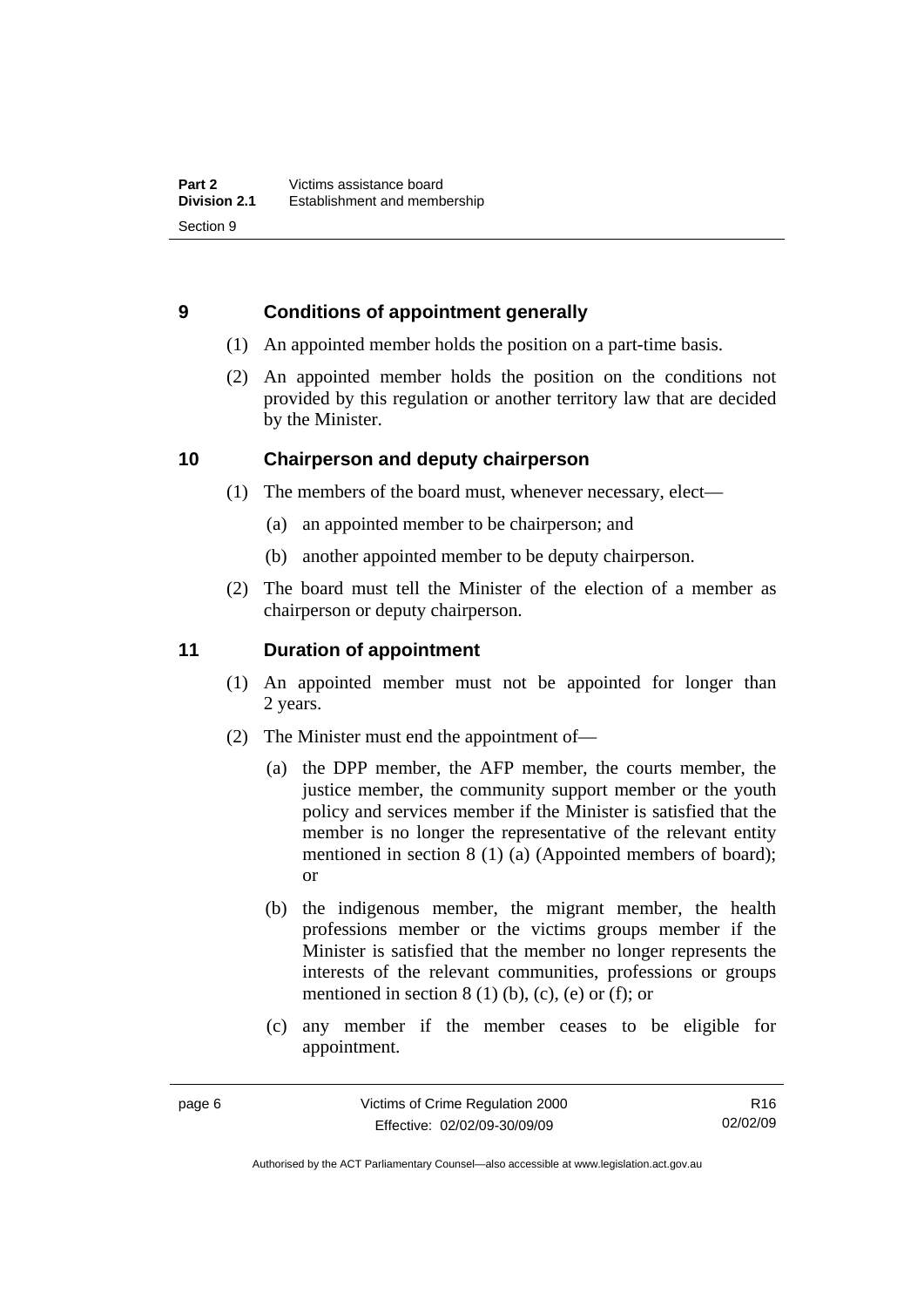- <span id="page-12-0"></span> (3) The Minister may end the appointment of an appointed member—
	- (a) for misbehaviour or physical or mental incapacity; or
	- (b) if the member becomes bankrupt, executes a personal insolvency agreement or otherwise applies to take the benefit of any law for the relief of bankrupt or insolvent debtors; or
	- (c) if the member is absent for 3 consecutive meetings; or
	- (d) if the member is convicted of an indictable offence; or
	- (e) if the member fails to comply with section 15 (Disclosure of interests) without reasonable excuse.
	- *Note* A person's appointment also ends if the person resigns (see Legislation Act, s 210).

# **Division 2.2 Proceedings of board**

#### **13 Time and place of meetings**

- (1) Meetings of the board are to be held at the times and places it decides.
- (2) However, the board must meet at least once every 3 months.
- (3) The chairperson—
	- (a) may at any time call a meeting of the board; and
	- (b) must call a meeting if asked by the Minister or at least 6 members.

#### **14 Procedures governing conduct of meetings**

- (1) The chairperson presides at all meetings at which the chairperson is present.
- (2) If the chairperson is absent, the deputy chairperson presides.
- (3) If the chairperson and deputy chairperson are both absent, the member chosen by the members present presides.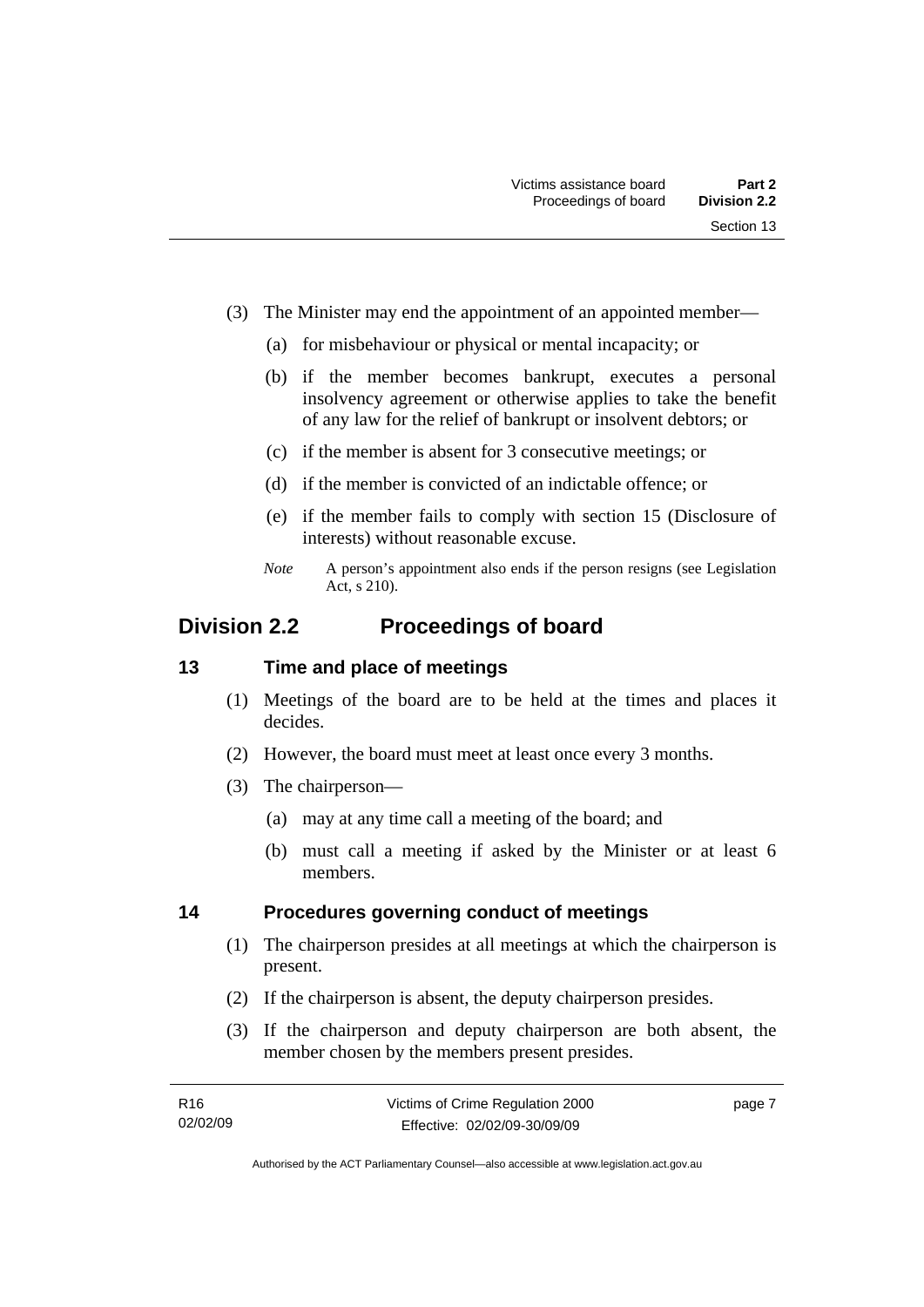- <span id="page-13-0"></span>(4) The board may decide the procedure to be followed for a meeting.
- (5) At a meeting of the board—
	- (a) 6 members form a quorum; and
	- (b) each member (other than the coordinator) has a vote on each question to be decided; and
	- (c) a question is to be decided by a majority of the votes of the members present and voting but, if the votes are equal, the member presiding has a casting vote.
- (6) The board must keep minutes of its meetings.

#### **15 Disclosure of interests**

- (1) This section applies to a member of the board if—
	- (a) the member has a direct or indirect financial interest in an issue being considered, or about to be considered, by the board; and
	- (b) the interest could conflict with the proper exercise of the member's functions in relation to the board's consideration of the issue.
- (2) As soon as practicable after the relevant facts come to the member's knowledge, the member must disclose the nature of the interest to a meeting of the board.
- (3) The disclosure must be recorded in the board's minutes and, unless the board otherwise decides, the member must not—
	- (a) be present when the board considers the issue; or
	- (b) take part in a decision of the board on the issue.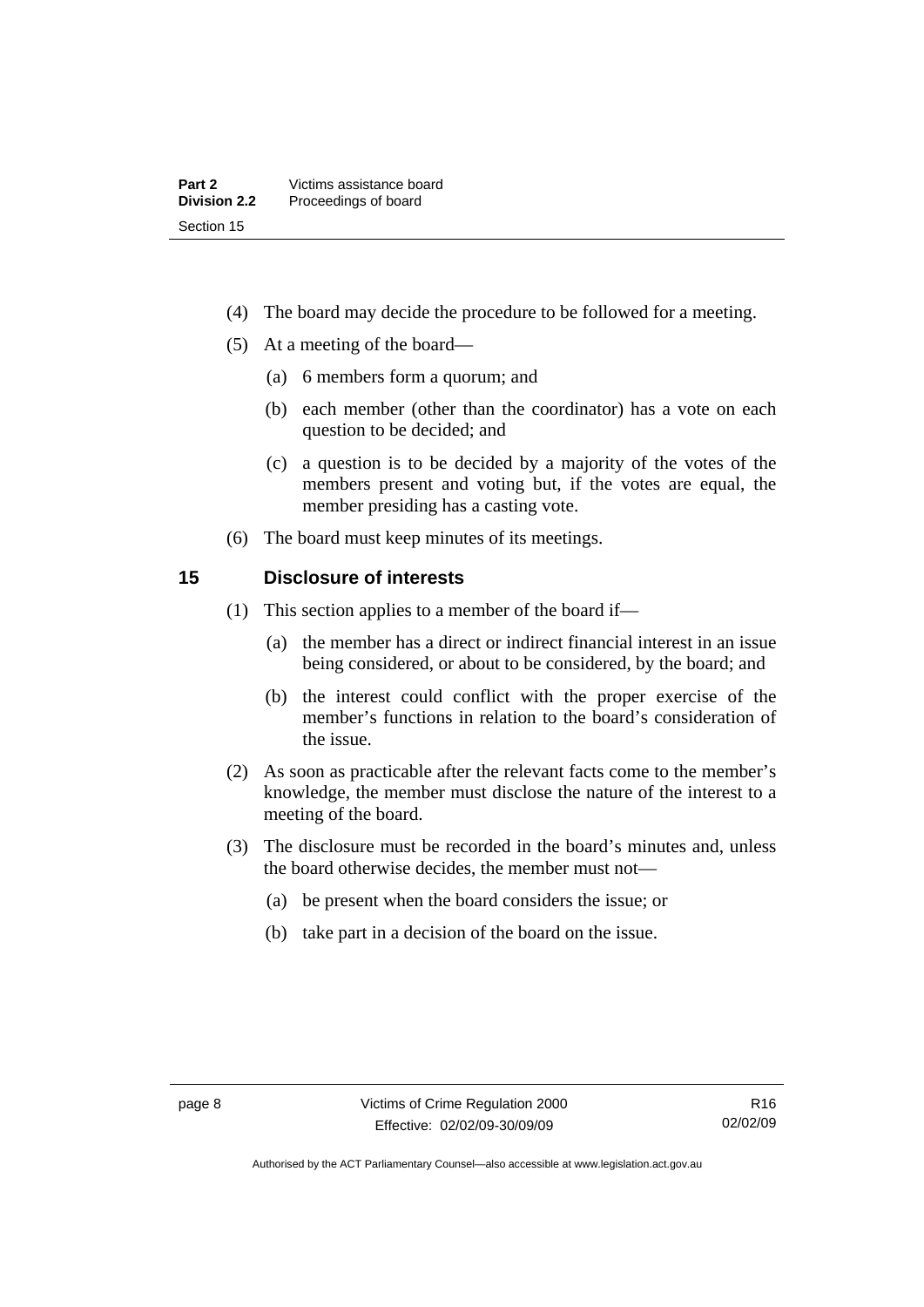- <span id="page-14-0"></span> (4) Any other member who also has a direct or indirect financial interest in the issue must not—
	- (a) be present when the board is considering its decision under subsection (3); or
	- (b) take part in making the decision.

# **16 Staff of the board**

The staff of the board are to be employed under the *Public Sector Management Act 1994*.

# **17 Guidelines**

The board may make guidelines about—

- (a) the way a victim is assessed for eligibility to use the victims services scheme; and
- (b) the employment or engagement of people who will have contact with eligible victims; and
- (c) the preparation, content and implementation of care plans; and
- (d) the eligibility of entities to be approved as service providers; and
- (e) the referral of victims to approved service providers or other entities dealing with victims of crime; and
- (f) the establishment and operation of volunteer programs; and
- (g) the internal review of decisions made by the responsible service agency; and
- (h) the holding of indemnity insurance by approved service providers; and
- (i) other matters necessary or convenient to be decided with respect to the victims services scheme.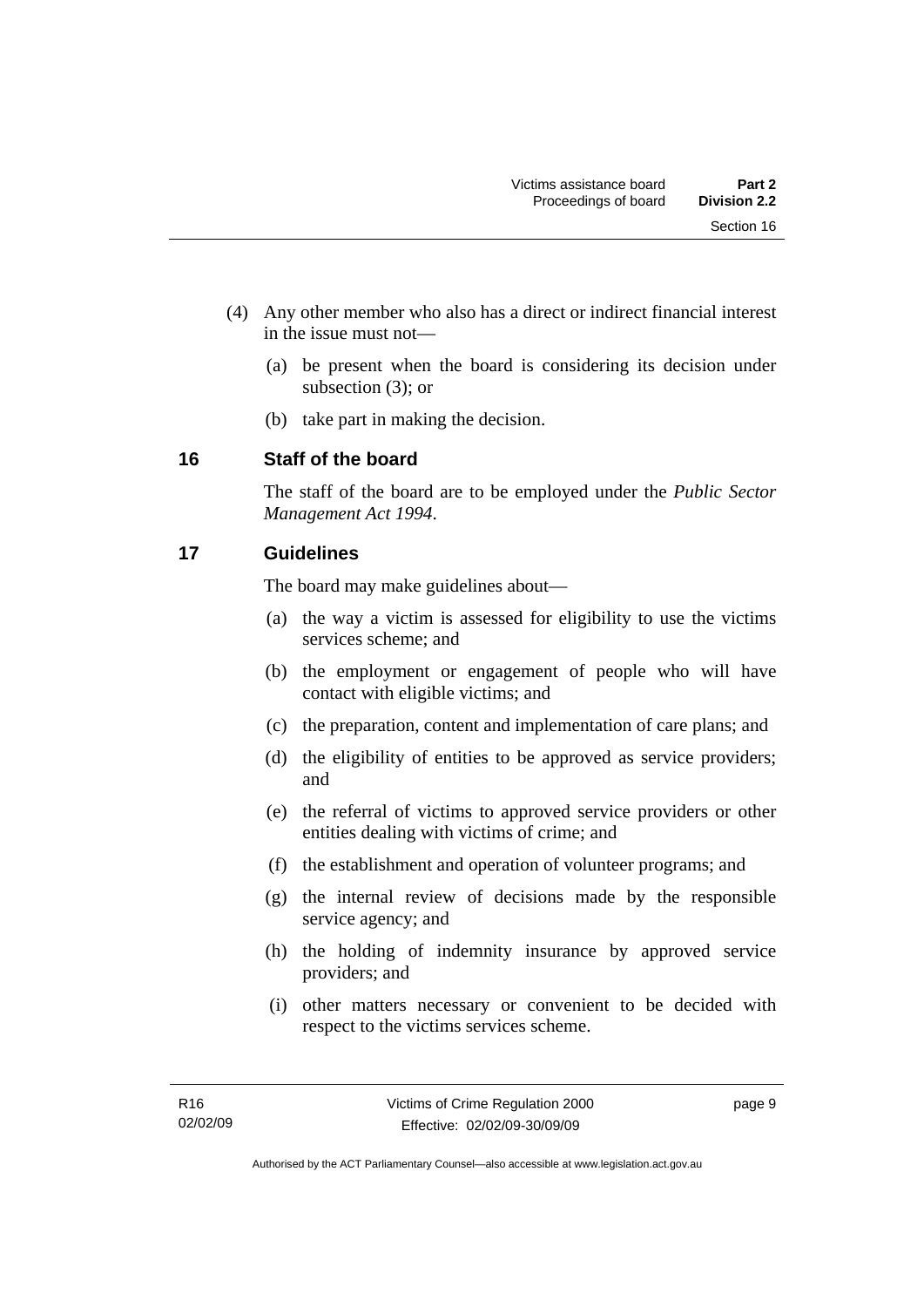#### <span id="page-15-0"></span>**18 Independent arbitrators**

- (1) The board may approve independent arbitrators for this regulation.
- (2) A person is eligible to be approved as an independent arbitrator only if the person is an approved service provider.
- (3) The board must keep a list of approved independent arbitrators.
- (4) The board must keep the list open for inspection (without charge) by an eligible victim.
- (5) If asked by an eligible victim, the board must give a copy of the list (without charge) to the victim.

page 10 Victims of Crime Regulation 2000 Effective: 02/02/09-30/09/09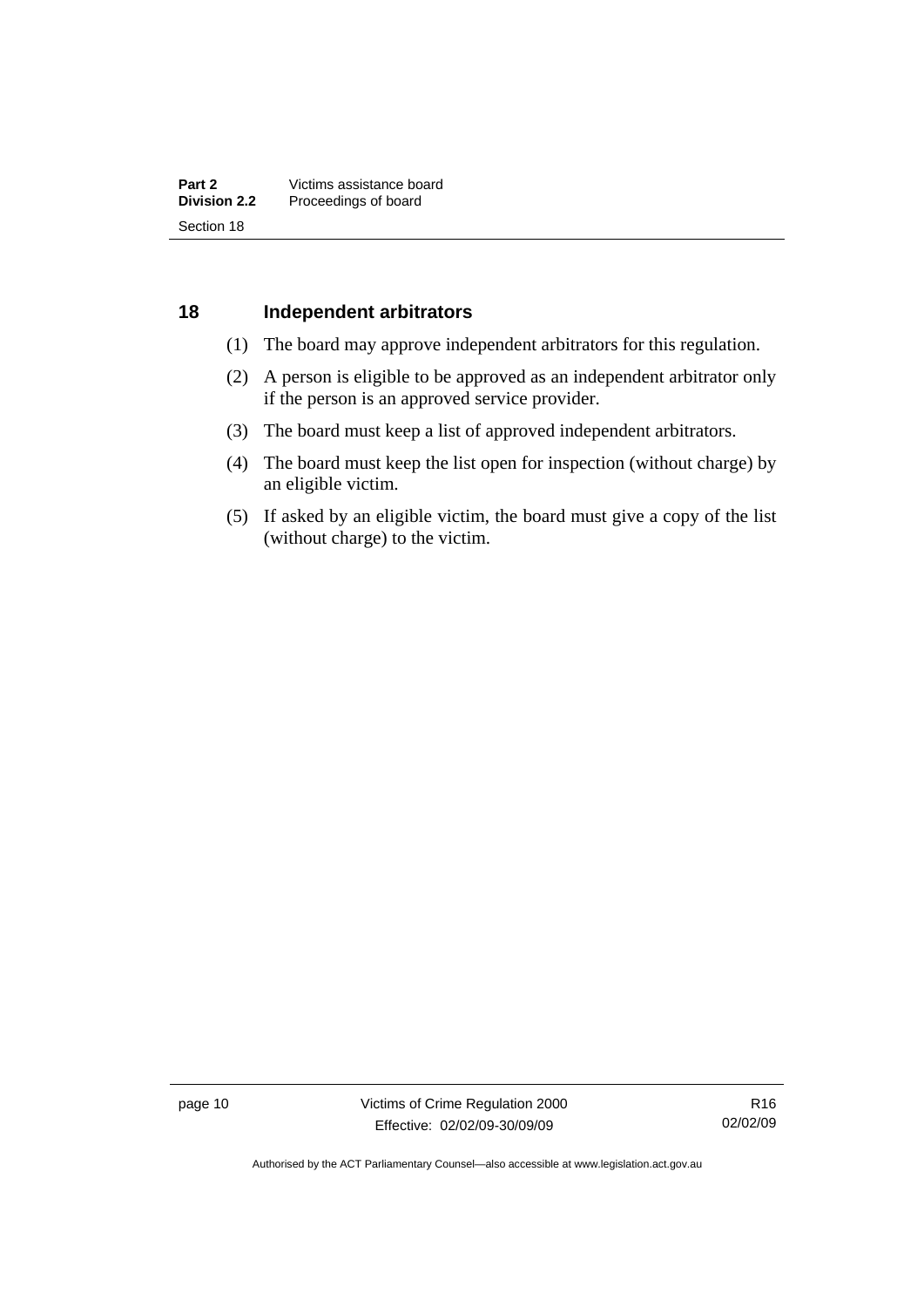# <span id="page-16-0"></span>**Part 3 Victims services scheme**

# **Division 3.1 The victims services scheme**

### **19 Victims services scheme**

A victims services scheme is established.

# **20 Objects of the victims services scheme**

The objects of the victims services scheme are—

- (a) to provide assistance to victims of crime that will—
	- (i) promote their recovery from the harm suffered because of crime; and
	- (ii) allow them to take part in the social, economic and cultural life of their community; and
- (b) to provide the assistance to victims of crime using a multidisciplinary approach; and
- (c) to provide the assistance to victims of crime in ways that are—
	- (i) timely; and
	- (ii) accessible; and
	- (iii) solution-focused; and
	- (iv) professional; and
	- (v) individualised; and
	- (vi) appropriate to the victim.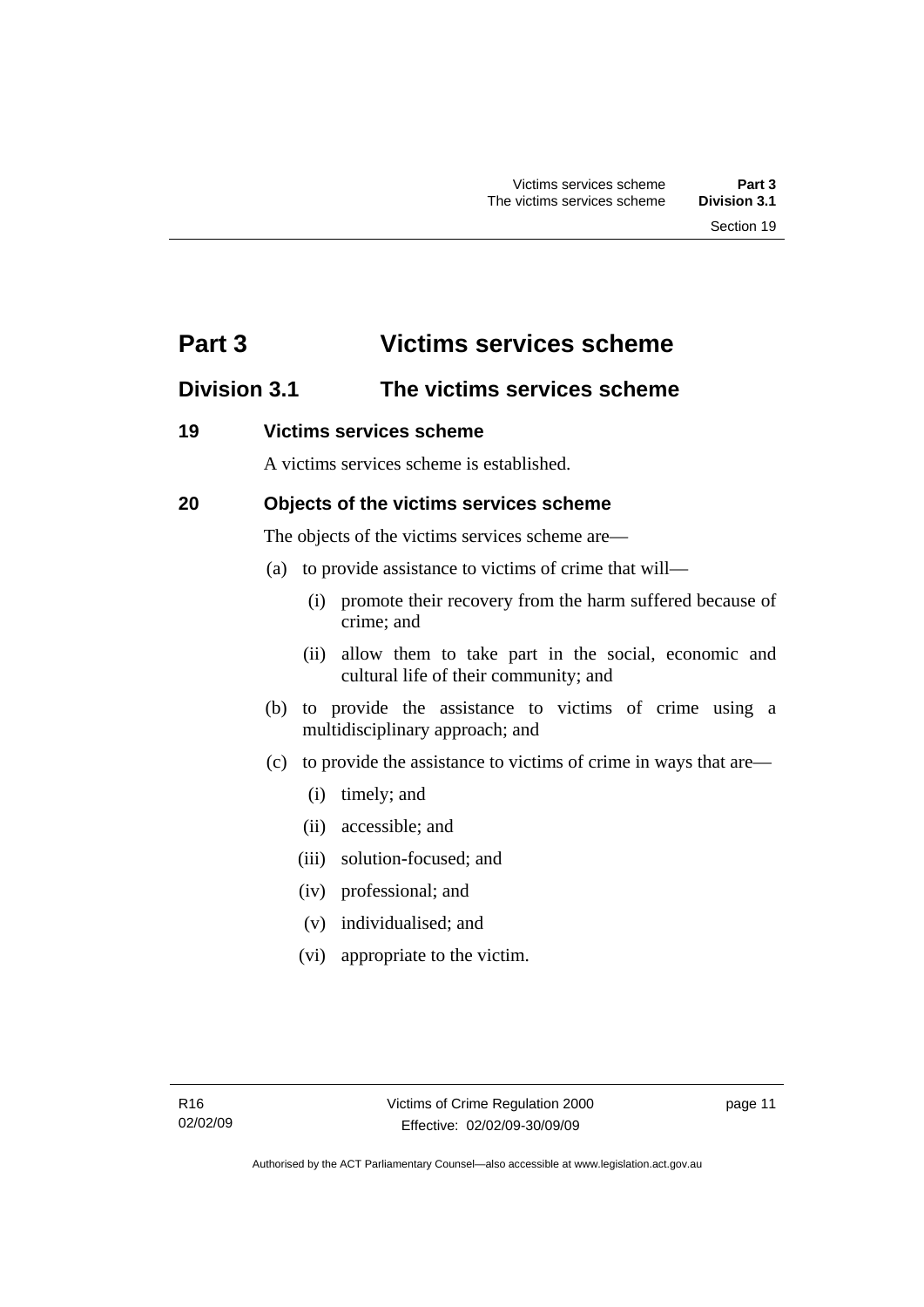#### <span id="page-17-0"></span>**21 Responsible service agency**

For the Act, section 19 (2) (a), the chief executive is nominated as the service agency responsible for the management of the victims services scheme.

#### **22 Responsible service agency—functions**

The functions of the responsible service agency are—

- (a) to decide the eligibility of people for the different levels of services under the victims services scheme; and
- (b) to provide, or arrange for the provision of, professional services for victims in accordance with this regulation and the guidelines made under section 17 (Guidelines); and
- (c) as appropriate, to refer victims to other entities who provide other assistance and support to victims; and
- (d) to keep records about victims for which services are provided; and
- (e) to train and supervise people engaged by it to provide services; and
- (f) to report to the board on the services it provides and the provision of services it arranges; and
- (g) to evaluate the day-to-day operation of the victims services scheme; and
- (h) to establish a victims support network in consultation with community organisations and other entities that deal with victims; and
- (i) to provide a telephone contact for people seeking information about, or services under, the victims services scheme; and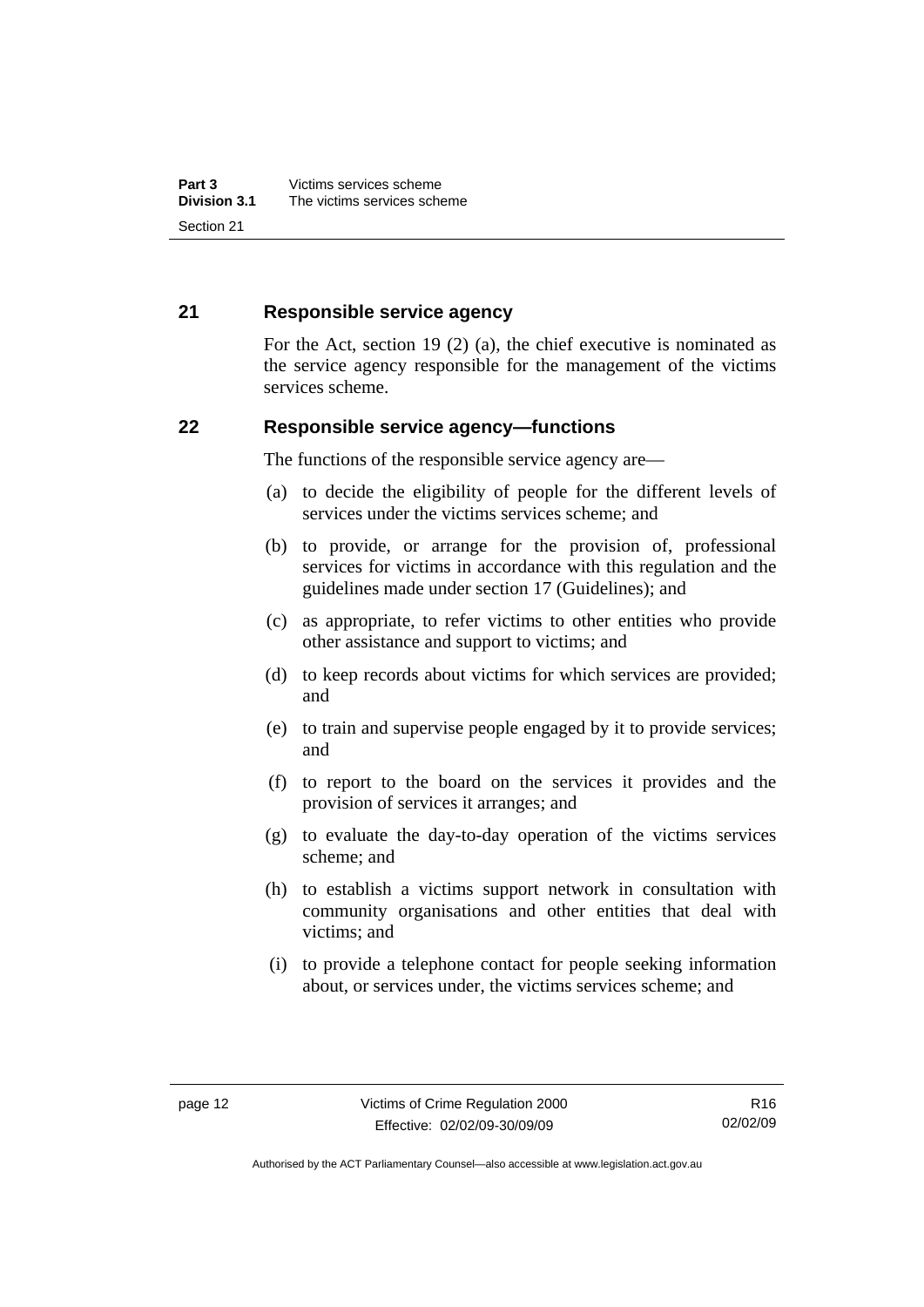- <span id="page-18-0"></span> (j) to develop and maintain a volunteer program to provide practical assistance and support to victims and to train and supervise volunteers for the program; and
- (k) to provide victims with information about the criminal justice system, the operation of the victims services scheme and complaint procedures; and
- (l) to keep financial records of its operations under the victims services scheme.

# **23 Responsible service agency—obligations**

- (1) The responsible service agency must comply with the guidelines made under section 17 (Guidelines) about the employment or engagement of people who will have contact with eligible victims.
- (2) Without limiting subsection (1), the responsible service agency must—
	- (a) be satisfied that a person who will have contact with eligible victims has—
		- (i) qualifications or experience in working with victims and with people from a diversity of ethnic and cultural backgrounds; and
		- (ii) experience or knowledge of working in a multidisciplinary team environment; and
	- (b) assess and evaluate the victims services it provides; and
	- (c) encourage the people it engages or employs to provide those services to undertake continuing education in the provision of services to victims; and
	- (d) take steps to ensure the people engaged or employed by it are familiar with the *Human Rights Commission Act 2005*.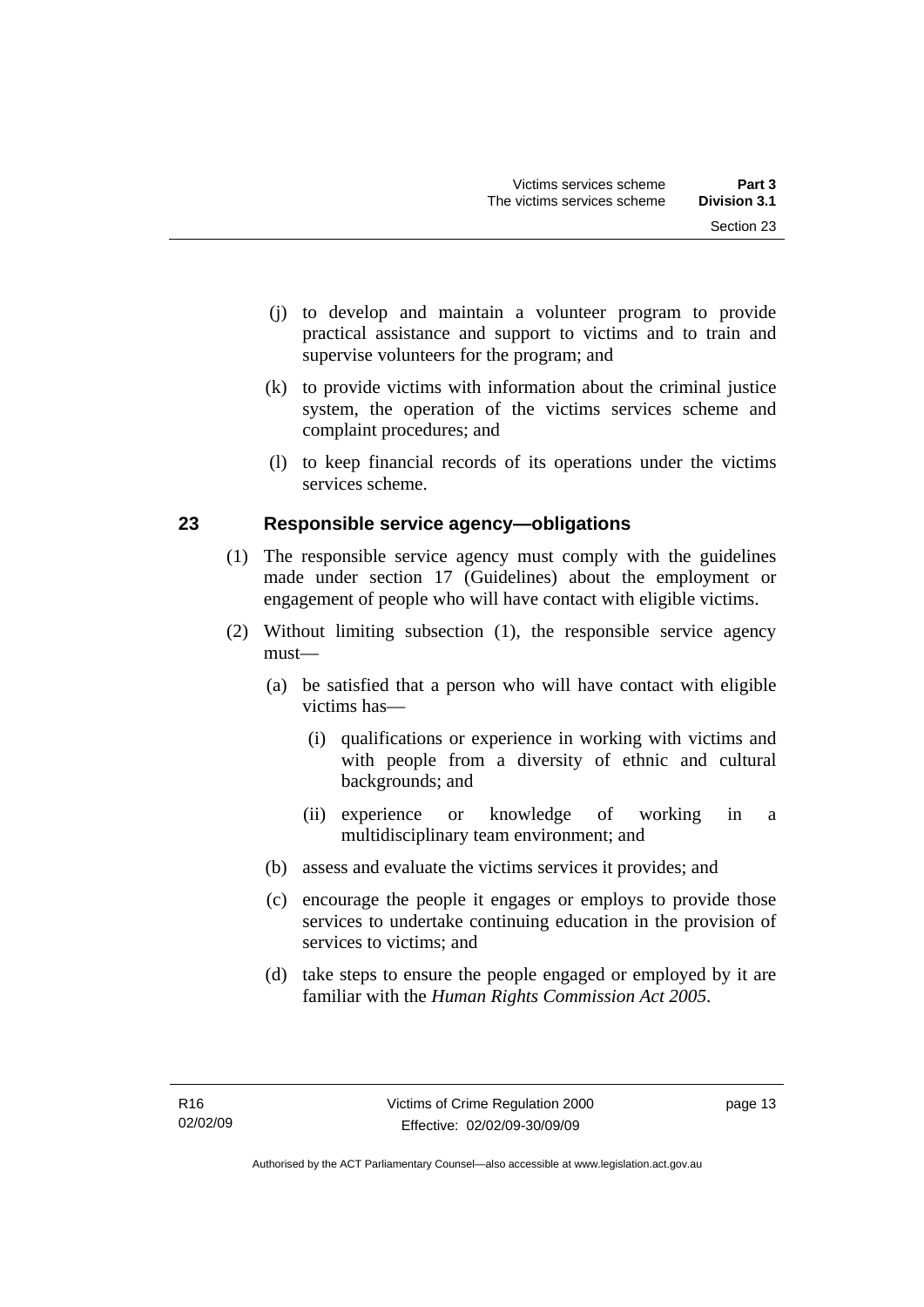<span id="page-19-0"></span> (3) The responsible service agency must take reasonable steps to ensure that a person employed or engaged by it who has been convicted of a serious crime does not have contact with an eligible victim.

#### **24 Eligible victims under the victims services scheme**

- (1) An eligible victim may use the victims services scheme.
- (2) An *eligible victim* is a victim other than a victim—
	- (a) who suffers harm caused by, or arising out of the use of, a motor vehicle; or
	- (b) who suffers harm (directly or indirectly) as a result of committing an offence.
- (3) In deciding whether a person is an eligible victim, the responsible service agency may—
	- (a) have regard to statements made by or on behalf of the person; and
	- (b) ask the chief police officer, the DPP or the registrar of the Supreme Court or the Magistrates Court for information about whether or not the person is a suspect or has been convicted or found guilty of an offence arising from the circumstances in which the person suffered harm.
- (4) The chief police officer, the DPP and the registrar of the Supreme Court or the Magistrates Court may give the responsible service agency information of the kind mentioned in subsection (3) (b).
- (5) In this section:

*motor vehicle*—see the *Road Transport (General) Act 1999*, dictionary.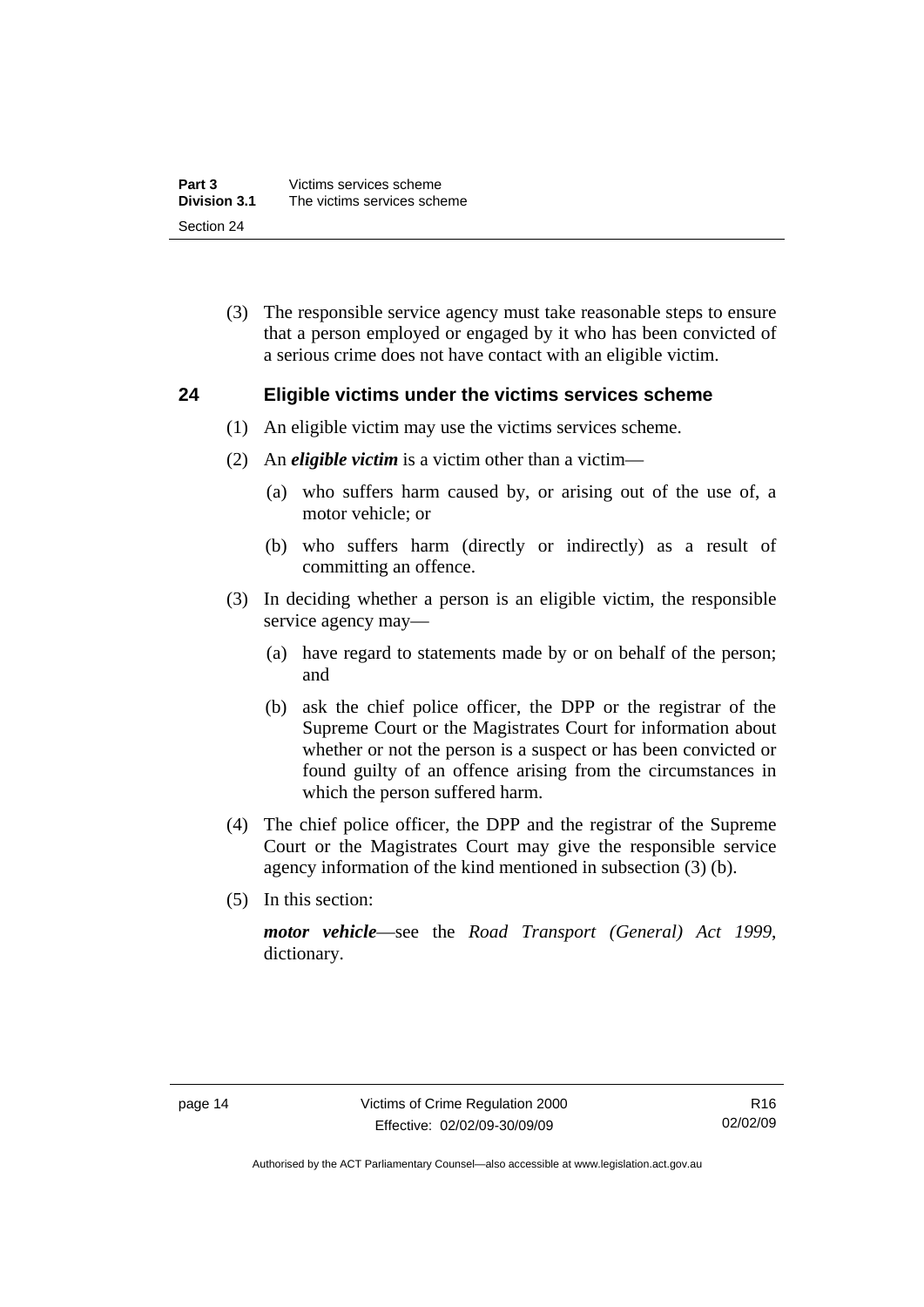# <span id="page-20-0"></span>**Division 3.2 Notification and review of eligibility decisions**

#### **25 Definitions—div 3.2**

In this division:

*affected person* means a person the responsible service agency decides is not eligible for the victims services scheme.

*internally reviewable decision* means a decision of the responsible service agency that a person is not eligible for the victims services scheme.

*internal reviewer—*see section 26A.

*internal reviewer's decision* means a decision of an internal reviewer in relation to an internally reviewable decision.

*internal review notice*—see the *ACT Civil and Administrative Tribunal Act 2008*, section 67B (1).

*reviewable decision* means a decision of the committee in relation to an internal reviewer's decision.

### **25A Internal review notices—responsible service agency**

If the responsible service agency makes an internally reviewable decision, the agency must give an internal review notice only to the affected person.

*Note* The requirements for internal review notices are prescribed under the *ACT Civil and Administrative Tribunal Act 2008*.

#### **26 Applications to responsible service agency for internal review**

 (1) The affected person may apply to the responsible service agency for review of the internally reviewable decision.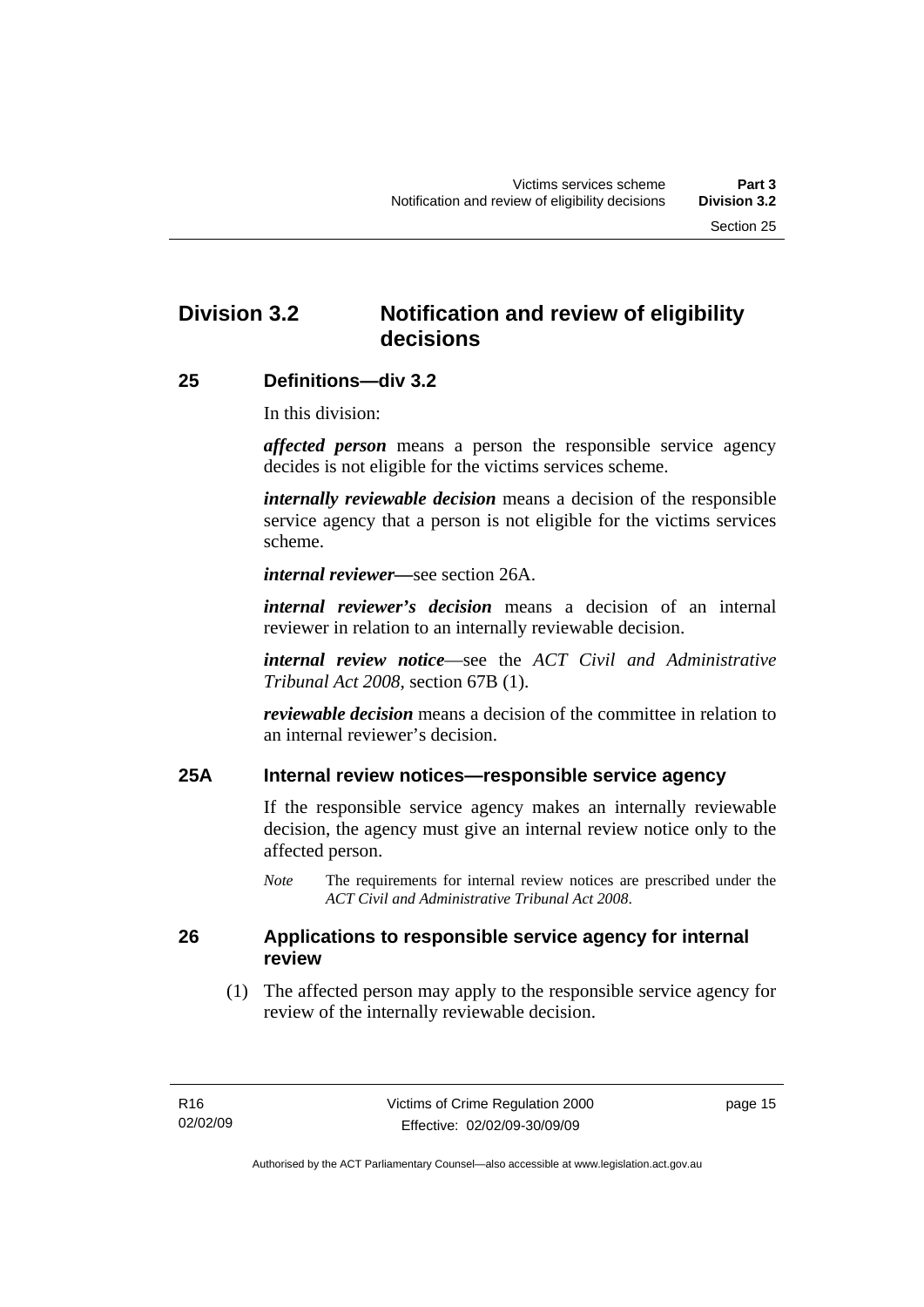- <span id="page-21-0"></span> (2) The application must—
	- (a) be in writing; and
	- (b) state the applicant's name and address; and
	- (c) set out the applicant's reasons for making the application.
	- *Note* If a form is approved under s 51 for the application, the form must be used.
- (3) The application must be given to the responsible service agency within—
	- (a) 28 days after the day the applicant is given the internal review notice by the responsible service agency; or
	- (b) any longer period allowed by the responsible service agency before or after the end of the 28-day period.

#### **26A Internal reviewer**

The responsible service agency must arrange for a person (the *internal reviewer*) who did not make the internally reviewable decision to review the decision.

#### **27 Review by internal reviewer**

- (1) The internal reviewer for an internally reviewable decision must review the decision.
- (2) The review must happen within 28 days (the *28-day period*) after the day the responsible service agency receives the application for review of the internally reviewable decision.
- (3) The internal reviewer must—
	- (a) confirm the decision; or
	- (b) vary the decision; or
	- (c) set aside the decision and substitute the reviewer's own decision.

R16 02/02/09

Authorised by the ACT Parliamentary Counsel—also accessible at www.legislation.act.gov.au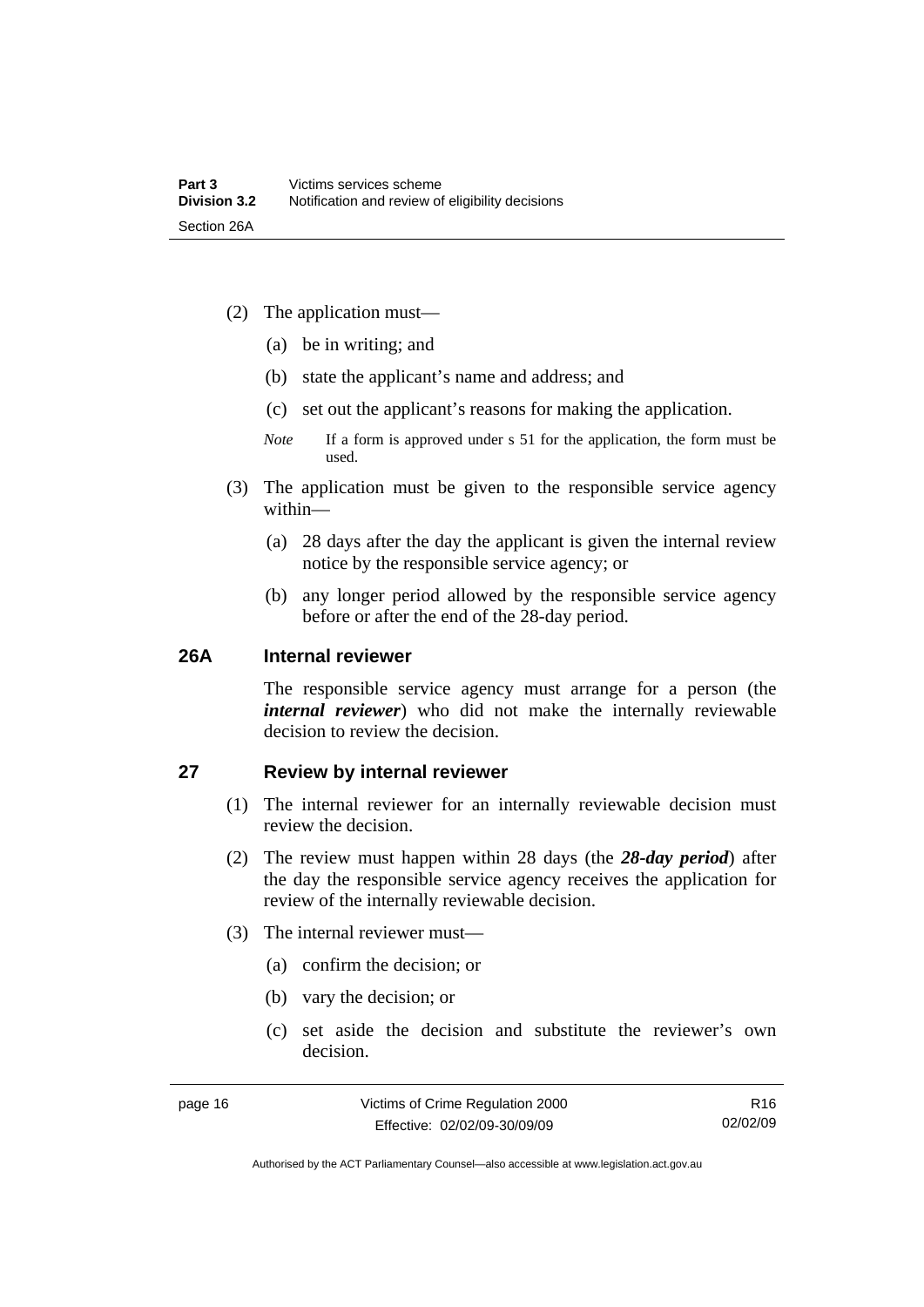<span id="page-22-0"></span> (4) If the decision is not varied or set aside within the 28-day period, the decision is taken to have been confirmed by the internal reviewer.

### **27A Internal review notices—internal reviewer**

If an internal reviewer makes an internal reviewer's decision, the internal reviewer must give an internal review notice only to the affected person.

*Note* The requirements for internal review notices are prescribed under the *ACT Civil and Administrative Tribunal Act 2008*.

### **28 Eligibility Review Committee**

- (1) The Eligibility Review Committee is continued in existence.
- (2) The committee consists of the DPP member, the courts member and the legal profession member.

# **29 Applications to committee for internal review**

- (1) The affected person may apply to the committee for review of the internal reviewer's decision.
- (2) The application must—
	- (a) be in writing; and
	- (b) state the applicant's name and address; and
	- (c) set out the applicant's reasons for making the application.
	- *Note* If a form is approved under s 51 for the application, the form must be used.
- (3) The application must be given to the committee within—
	- (a) 28 days after the day the applicant is given the internal review notice by the internal reviewer; or
	- (b) any longer period allowed by the committee before or after the end of the 28-day period.

page 17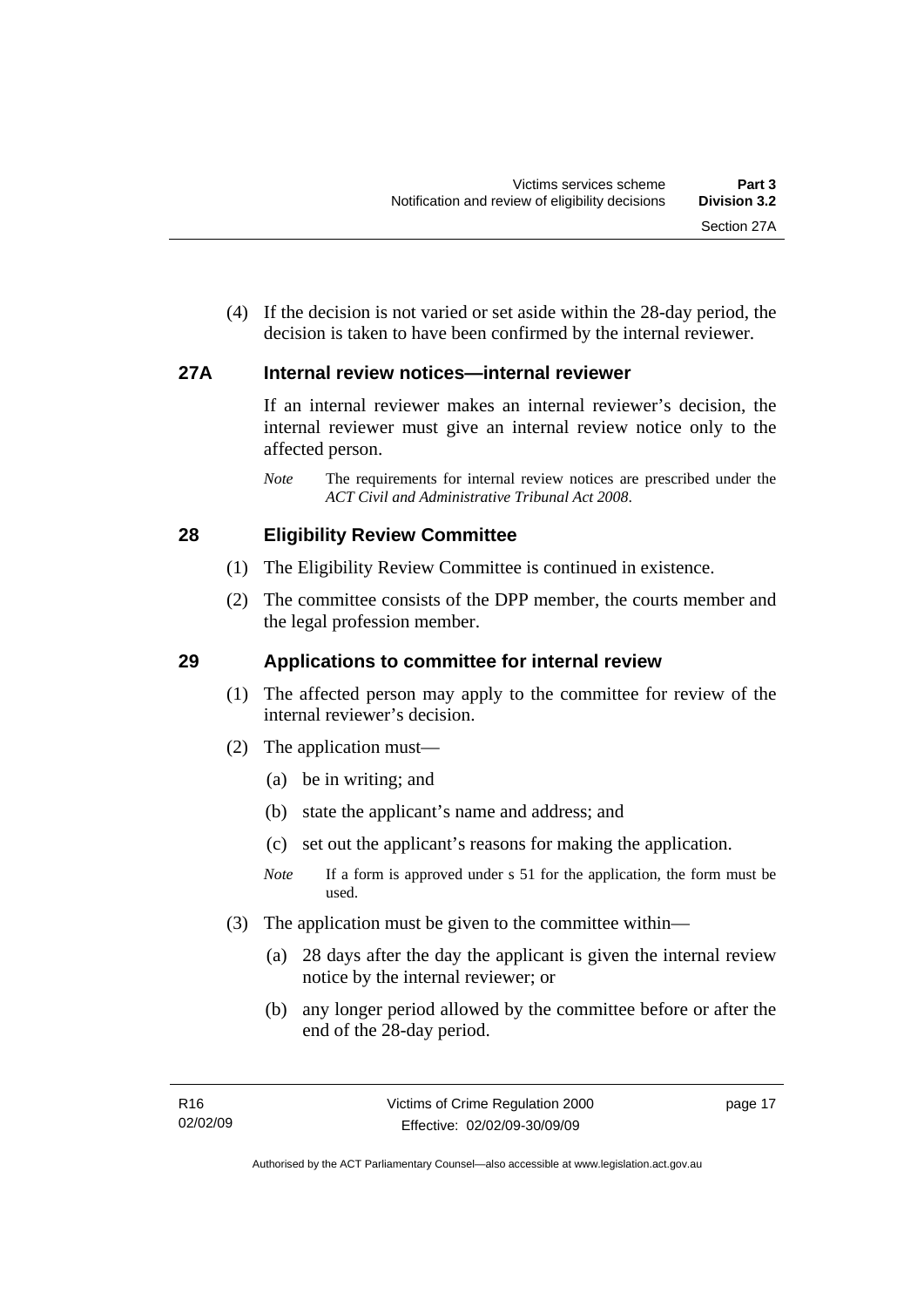#### <span id="page-23-0"></span>**30 Review by committee**

- (1) The committee for an internal reviewer's decision must review the decision.
- (2) The review must happen within 28 days (the *28-day period*) after the day the committee receives the application for review of the internal reviewer's decision.
- (3) The committee must—
	- (a) confirm the decision; or
	- (b) vary the decision; or
	- (c) set aside the decision and substitute the committee's own decision.
- (4) If the decision is not varied or set aside within the 28-day period, the decision is taken to have been confirmed by the committee.

#### **31 Reviewable decision notices**

If the committee makes a reviewable decision, the committee must give a reviewable decision notice only to the affected person.

*Note* The requirements for reviewable decision notices are prescribed under the *ACT Civil and Administrative Tribunal Act 2008*.

### **32 Applications to ACAT**

The affected person may apply to the ACAT for review of a reviewable decision.

*Note* If a form is approved under the *ACT Civil and Administrative Tribunal Act 2008* for the application, the form must be used.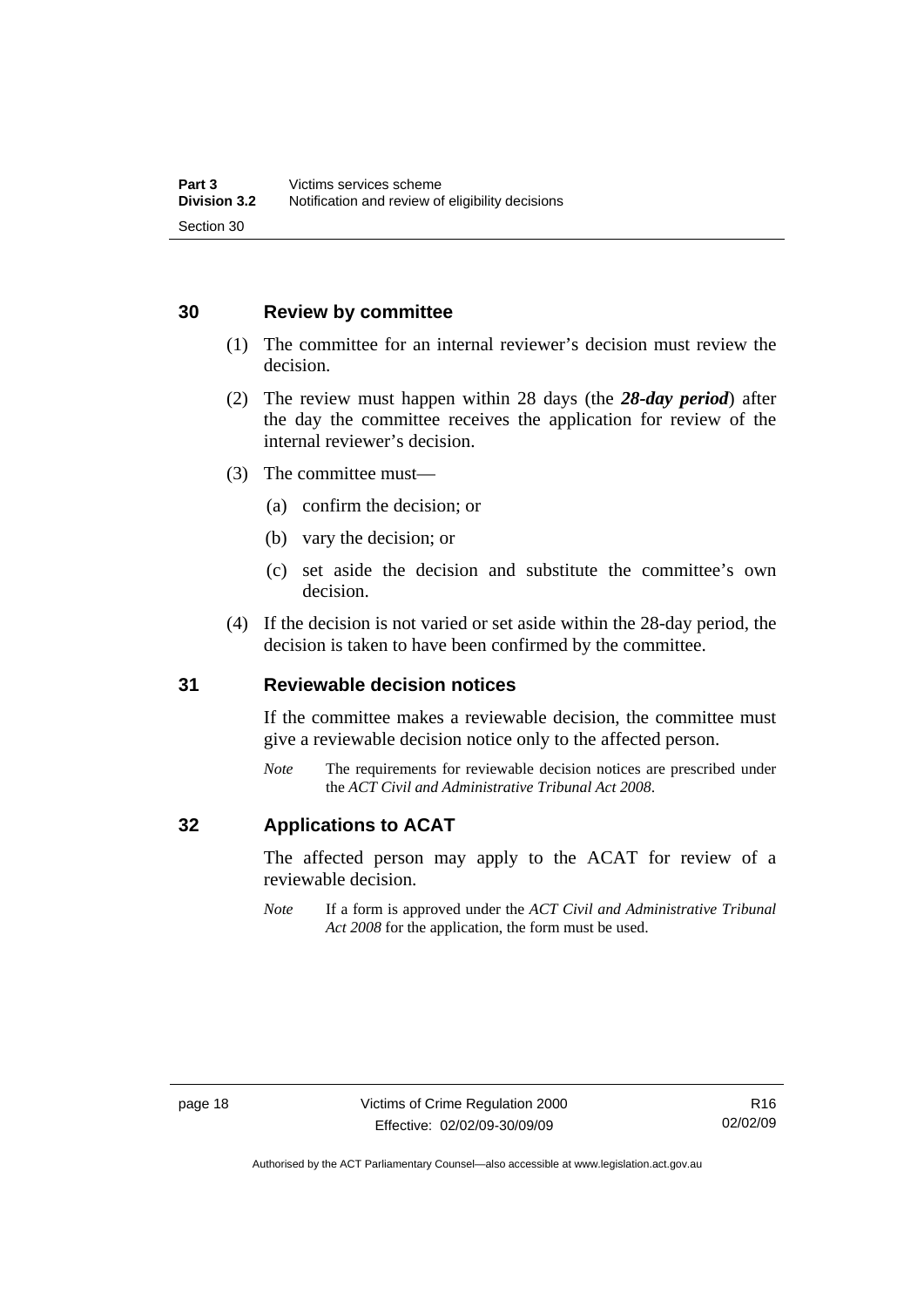# <span id="page-24-0"></span>**Division 3.3 Levels of service under the victims services scheme**

# **33 Level 1 service**

- (1) All eligible victims are entitled to receive level 1 service under the victims services scheme.
- (2) Level 1 service consists of not more than 2 contact hours.
- (3) The responsible service agency may, but is not required to, prepare a care plan for an eligible victim receiving level 1 service.

# **34 Level 2 service**

- (1) An eligible victim is entitled to receive level 2 service under the victims services scheme if the victim has completed level 1 service under the victims services scheme for the crime concerned and the victim—
	- (a) is a primary victim; or
	- (b) is a related victim; or
	- (c) would have been a related victim if the primary victim had died; or
	- (d) is a witness to a violent crime in circumstances in which it is probable that the witness would suffer harm.
- (2) Level 2 service consists of not more than 6 contact hours in addition to the level 1 service contact hours.
- (3) The responsible service agency must appoint a case coordinator to an eligible victim receiving level 2 service.
- (4) The case coordinator is responsible for managing the delivery of services to the eligible victim under this regulation.
- (5) The case coordinator must develop a care plan in consultation with the eligible victim.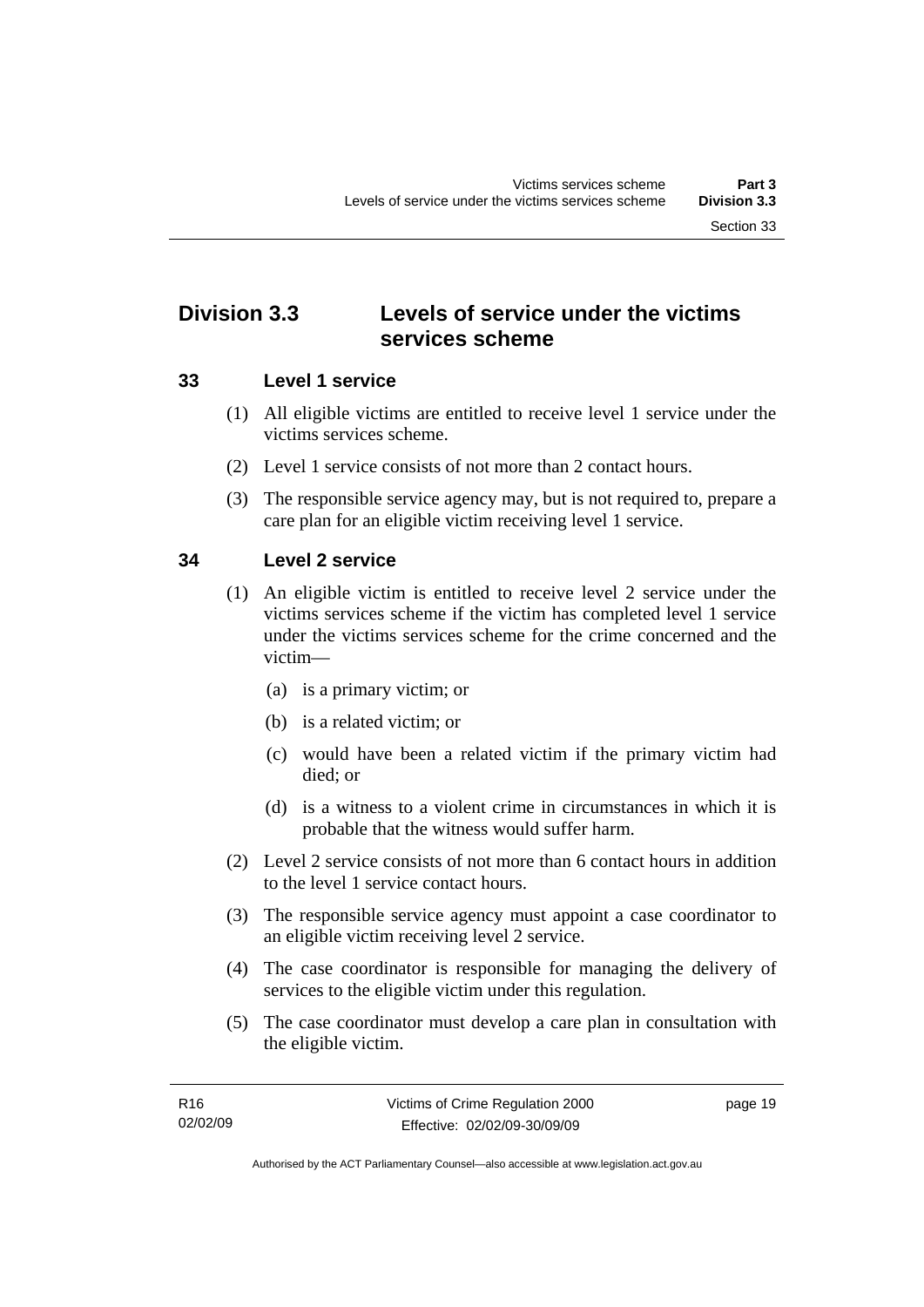- <span id="page-25-0"></span> (6) The care plan must state—
	- (a) the rehabilitation goals for the eligible victim; and
	- (b) the number of contact hours and particular services to be provided to the victim for achieving those goals
- (7) Level 2 service is to be given in accordance with the care plan.
- (8) After the level 2 service contact hours have been given in accordance with the care plan, the responsible service agency or approved service provider who provided the level 2 contact hours must prepare and give a closure report to the case coordinator.
- (9) The closure report must include particulars of the number of contact hours and the extent to which the rehabilitation goals of the care plan were achieved.
- (10) On receiving the closure report for the eligible victim, if the case coordinator decides that the eligible victim would not receive therapeutic benefit from receiving level 3 service, the case coordinator must carry out case closure in relation to the victim.
- (11) In this section:

*related victim*—see the *Victims of Crime (Financial Assistance) Act 1983*, section 16.

*violent crime*—see the *Victims of Crime (Financial Assistance) Act 1983*, section 3.

#### **35 Level 3 service**

- (1) An eligible victim entitled to receive level 2 service is entitled to receive level 3 service under the victims services scheme if—
	- (a) the victim has completed level 2 service for the crime concerned in accordance with the care plan; and

Authorised by the ACT Parliamentary Counsel—also accessible at www.legislation.act.gov.au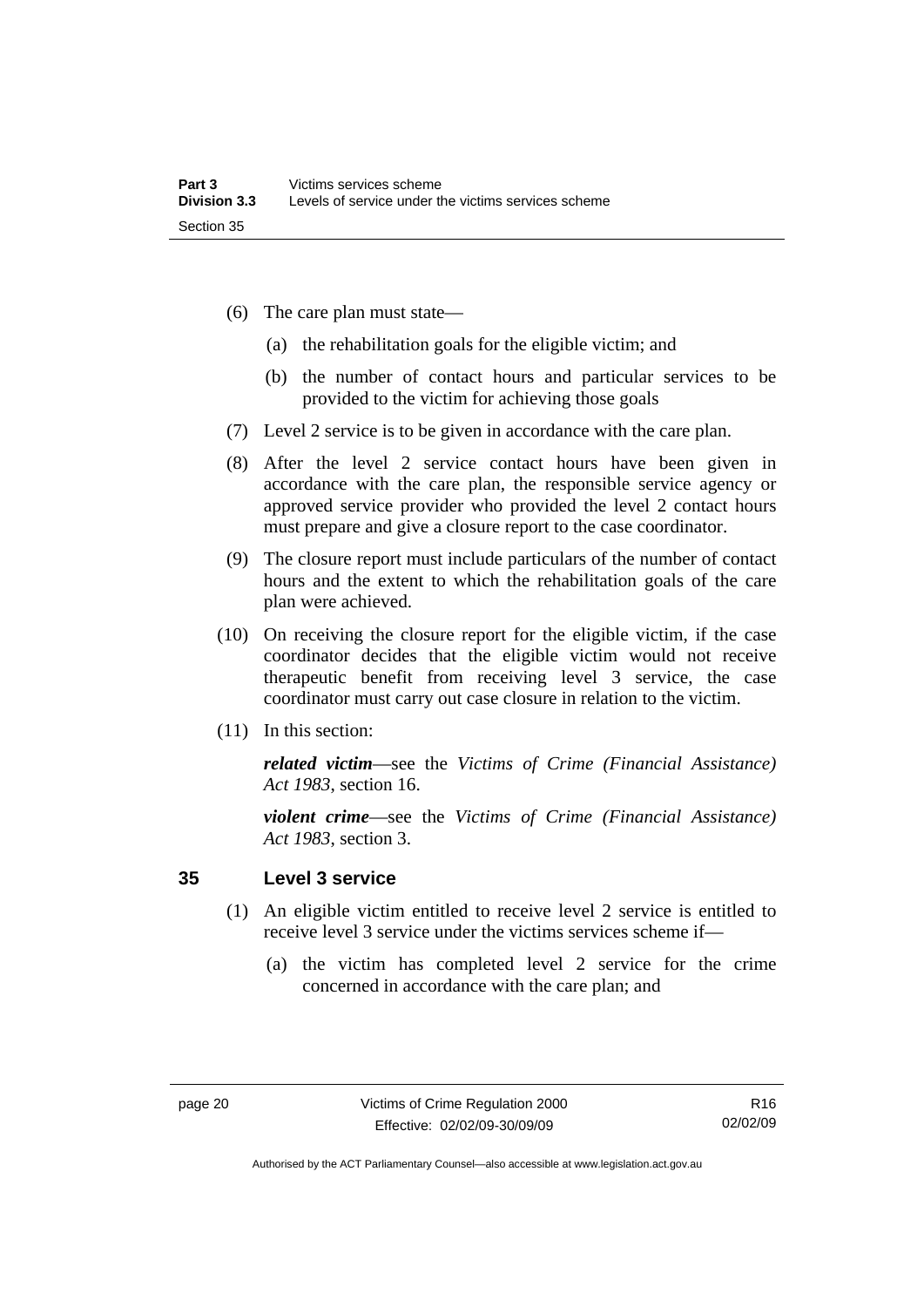- <span id="page-26-0"></span> (b) the victim's case coordinator has decided under section 34 (8) (Level 2 services) that the victim would receive therapeutic benefit from receiving level 3 service.
- (2) Level 3 service consists of not more than 12 contact hours in addition to the level 1 and level 2 contact hours.
- (3) The case coordinator must develop a revised care plan for level 3 service contact hours in consultation with the eligible victim.
- (4) The revised care plan must state—
	- (a) the rehabilitation goals for the eligible victim; and
	- (b) the number of contact hours and particular services to be provided to the victim for achieving the goals.
- (5) After the level 3 service contact hours have been given in accordance with the revised care plan, the responsible service agency, or the approved service provider who provided the level 3 service contact hours, must prepare and give a closure report to the case coordinator.
- (6) The closure report must include particulars of the number of contact hours and the extent to which the rehabilitation goals of the revised care plan were achieved.
- (7) Subject to section 36, on receiving the closure report for the eligible victim, the case coordinator must carry out case closure in relation to the victim.

# **36 Exceptional cases**

- (1) This section applies if the case coordinator for an eligible victim makes a written recommendation to the manager of the responsible service agency that—
	- (a) on information available to the case coordinator, further contact hours in addition to level 3 service contact hours would give substantial therapeutic benefit to the victim; and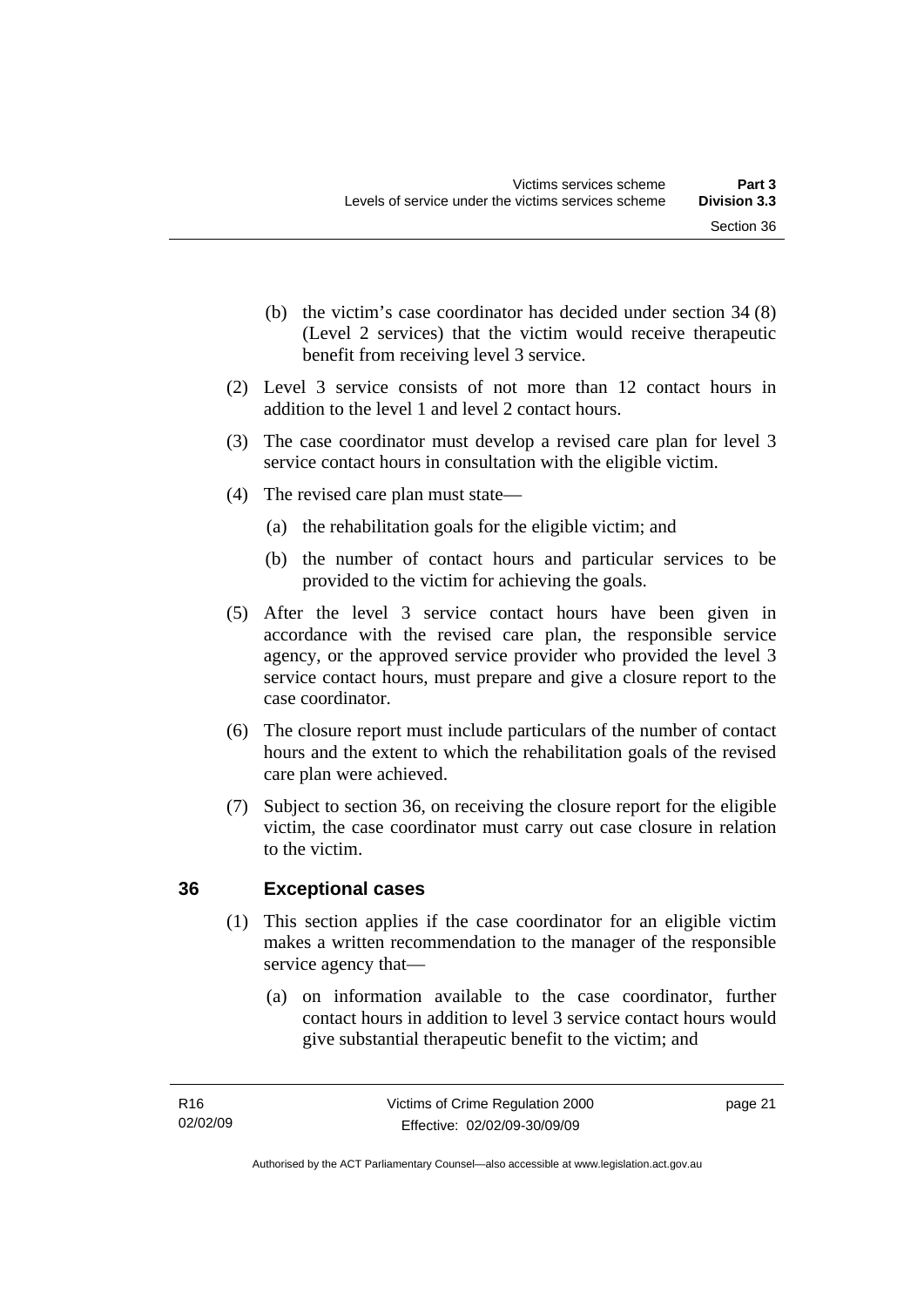- <span id="page-27-0"></span> (b) the further contact hours cannot be provided under a scheme or program other than the victims services scheme.
- (2) The manager of the responsible service agency may refer the recommendation to the chief executive.
- (3) If the responsible service agency refers the recommendation to the chief executive, the chief executive must consider it and, by written notice, tell the responsible service agency whether or not the recommendation, or a variation of it, is to be carried out.
- (4) If the chief executive tells the responsible service agency that the recommendation or a variation of it is to be carried out, the responsible service agency must arrange for the provision of the further contact hours in accordance with the notice.
- (5) After the further contact hours have been given, the responsible service agency, or the approved service provider who provided the service, must prepare and give a closure report to the case coordinator.
- (6) The closure report must include particulars of the number of contact hours and the extent to which the rehabilitation goals of the revised care plan were achieved.
- (7) On receiving the closure report for the victim, the case coordinator must carry out case closure in relation to the victim.

# **37 How contact hours are provided**

- (1) Contact hours for an eligible victim who lives in the ACT must be provided by the responsible service agency or an approved service provider.
- (2) Contact hours for an eligible victim who lives outside the ACT may, with the written approval of the responsible service agency, be provided by a person that is not an approved service provider.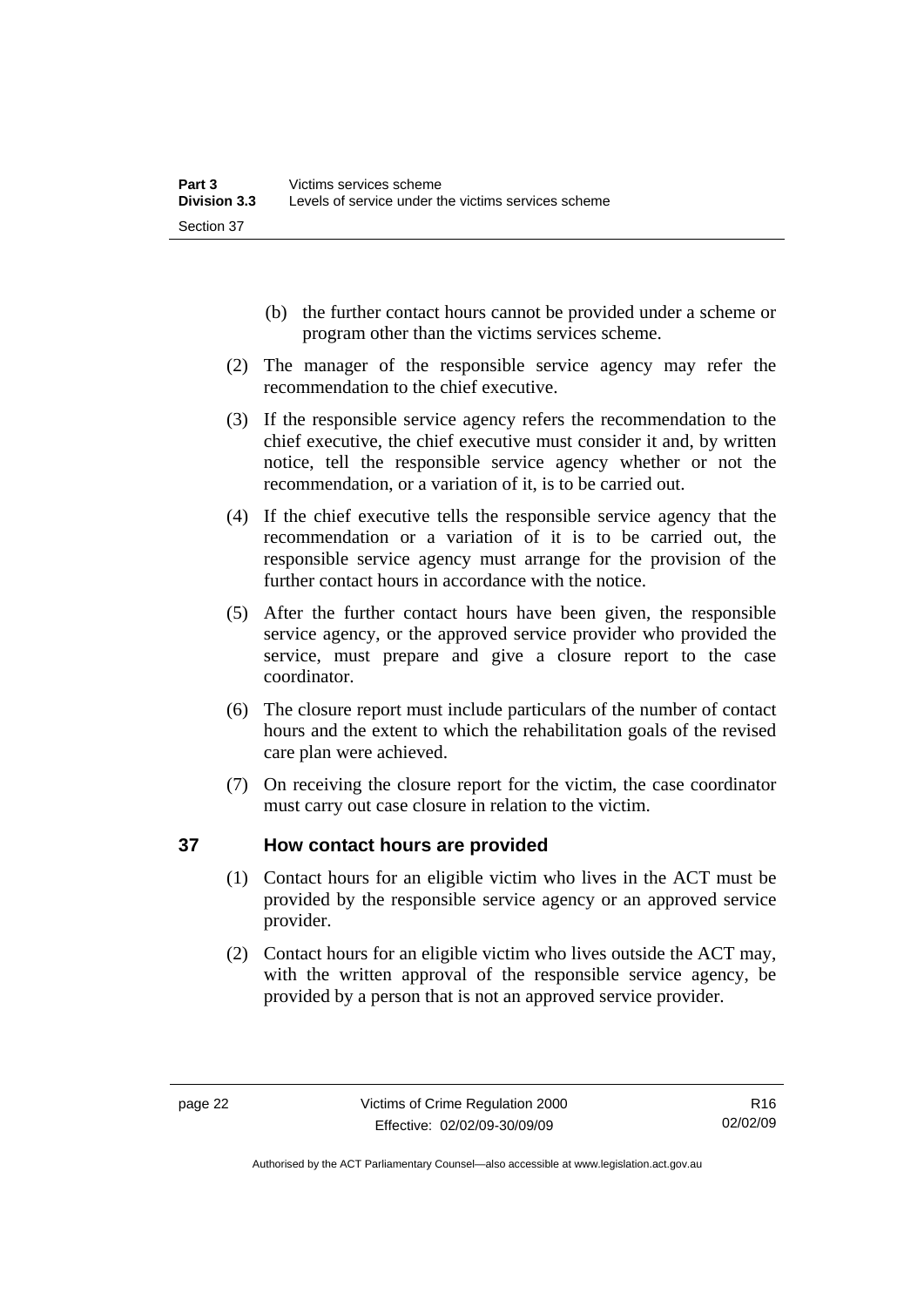<span id="page-28-0"></span> (3) Contact hours under level 2 or level 3 service are to be given to an eligible victim in a way that, as far as possible, gives the victim a choice of completing the contact hours with the responsible service agency or an approved service provider chosen by the victim.

### **38 Arbitration—care plans**

If, for an eligible victim who is entitled to receive level 2 or level 3 service, the case coordinator and approved service provider do not agree about the content of a care plan, the need for additional contact hours or both, the case coordinator must refer the issue in writing to an independent arbitrator nominated by the manager of the responsible service agency.

### **39 Case closure**

Case closure for an eligible victim consists of the following procedure:

- (a) if the victim agrees—
	- (i) a discharge interview with the victim to measure the attainment of the victim's rehabilitation goals; and
	- (ii) the completion, by or on behalf of the victim, of a survey to evaluate the services received by the victim;
- (b) the completion by the victim's case coordinator of an evaluation of, and report about, the services provided to the victim.

# **Division 3.4 Service providers**

# **40 Approved service providers**

- (1) The board may approve service providers for this regulation.
- (2) The board must keep an up-to-date list of approved service providers.

page 23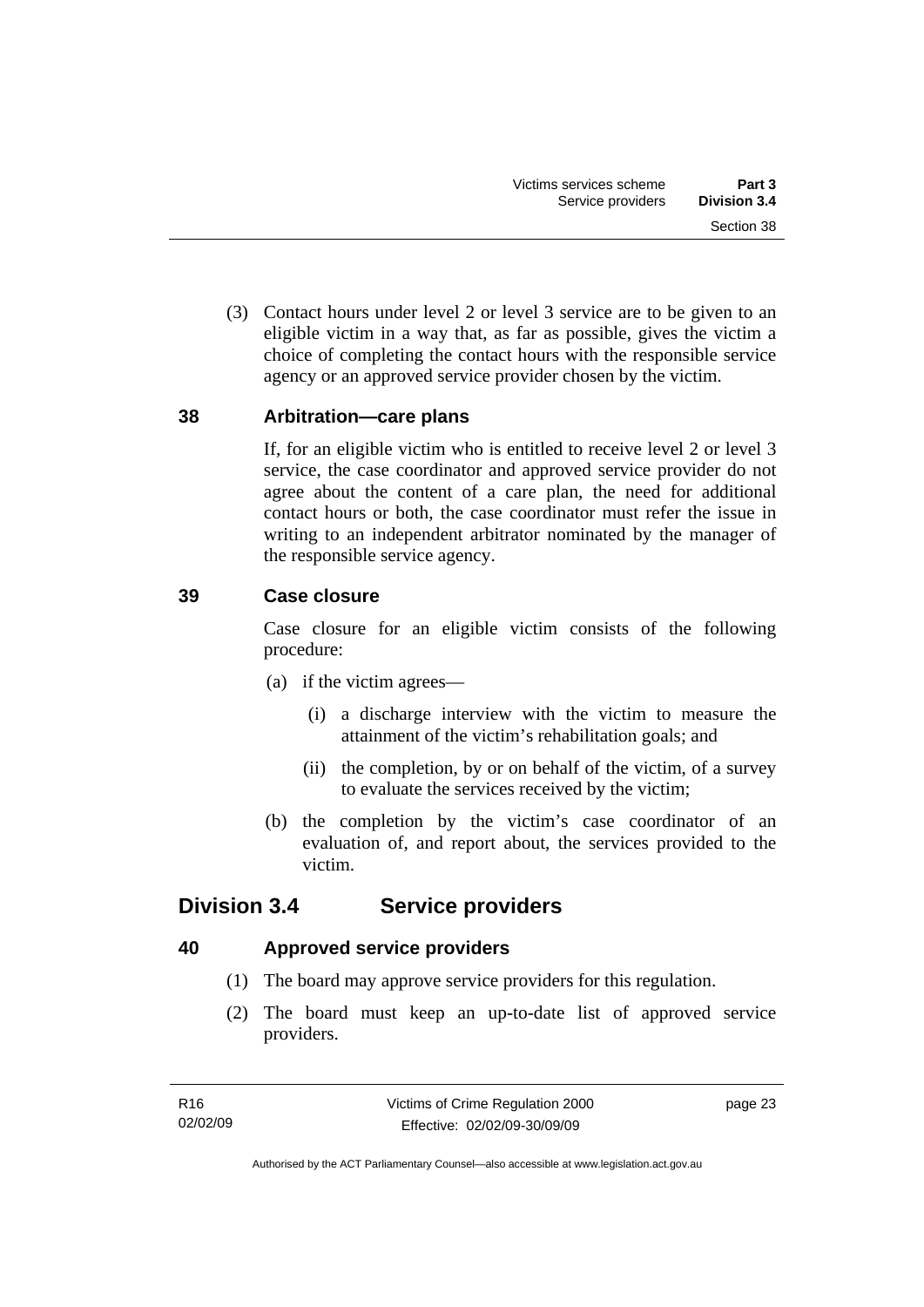<span id="page-29-0"></span> (3) The board may issue guidelines for using service providers that are not approved.

#### **41 Criteria for approval**

The board may approve a person as a service provider only if satisfied that—

- (a) the person—
	- (i) is trained in the provision of services to victims; and
	- (ii) has experience or knowledge of working in a multidisciplinary team environment; and
	- (iii) holds an appropriate policy of indemnity insurance; and
- (b) if the service to be provided is a health professions service the person is an appropriately qualified health professional; and
- (c) the person has not been convicted of a serious crime; and
- (d) the person meets the guidelines made under section 17 (Guidelines) for approval as a service provider for the victims services scheme; and
- (e) the person is capable of satisfying the requirements of this regulation; and
- (f) the person will—
	- (i) undertake continuing education in the provision of services to victims; and
	- (ii) conduct an assessment and evaluation of the services it provides and ensure its services are subject to independent review; and
	- (iii) deal with eligible victims in a way that gives proper regard to their dignity, worth, independence, cultural diversity and human rights; and

R16 02/02/09

Authorised by the ACT Parliamentary Counsel—also accessible at www.legislation.act.gov.au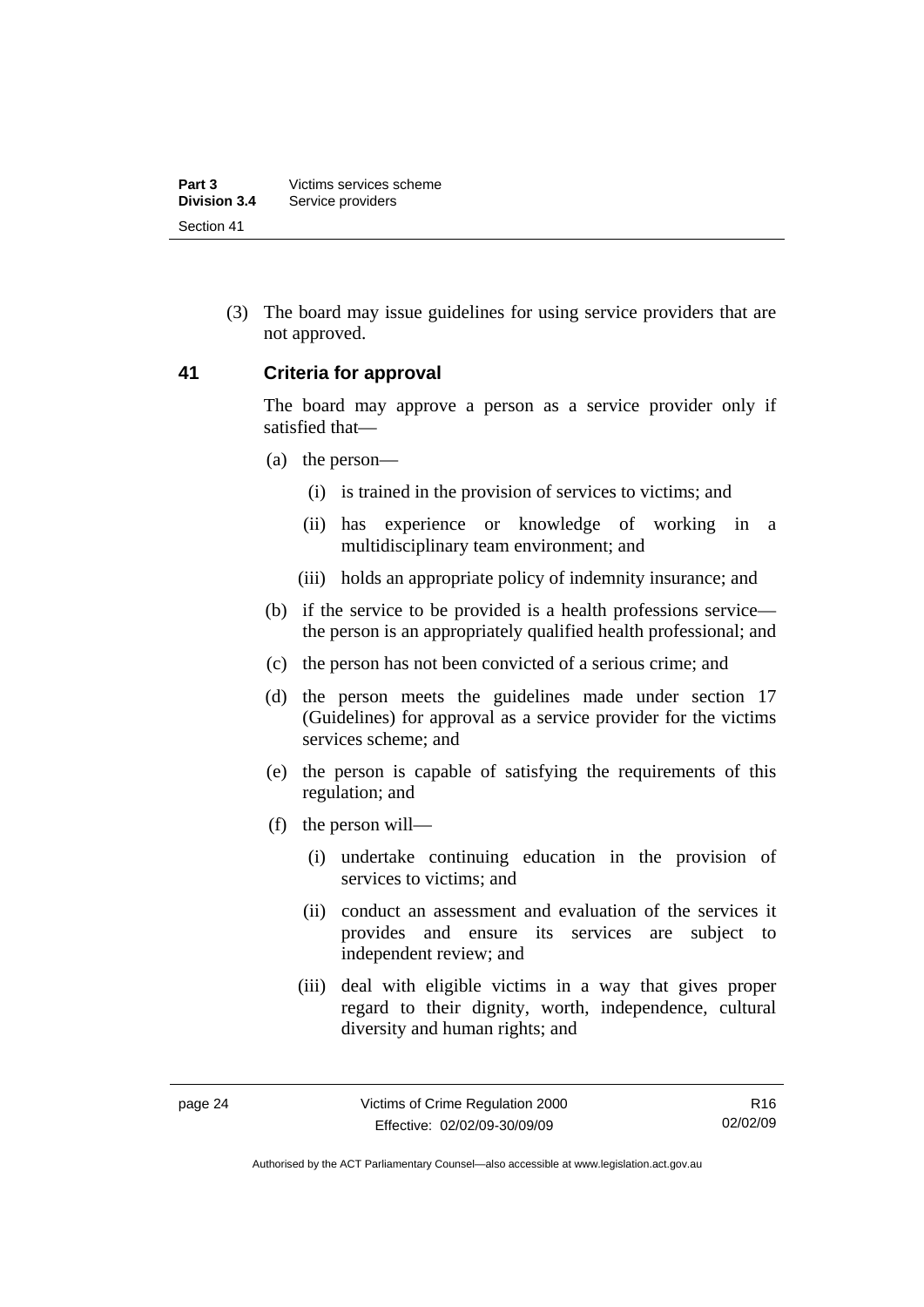- <span id="page-30-0"></span> (iv) provide services of appropriate quality with respect to safety, risk, health and community care outcomes and the interests of eligible victims; and
- (v) provide services that are consistent with best practice for the particular kind of service; and
- (vi) establish codes of conduct for people engaged or employed by it to promote the highest ethical and professional standards; and
- (vii) ensure premises used by people engaged or employed by it are secure, give eligible victims privacy and comply with occupational health and safety requirements; and
- (viii) take steps to ensure that people engaged or employed by it are familiar with the *Human Rights Commission Act 2005*; and
- (g) the person will not use contact hours for the preparation of reports for use in proceedings.

# **42 Suspension of approval**

- (1) The board may suspend the approval of a service provider if—
	- (a) the board is no longer satisfied, based on reasonable grounds, of the matters mentioned in section 41; or
	- (b) the service provider is a suspect in the commission of an indictable offence; or
	- (c) the service provider has been the subject of a complaint to the commission and the complaint has not been decided or is upheld.
- (2) In this section:

*commission* means the human rights commission.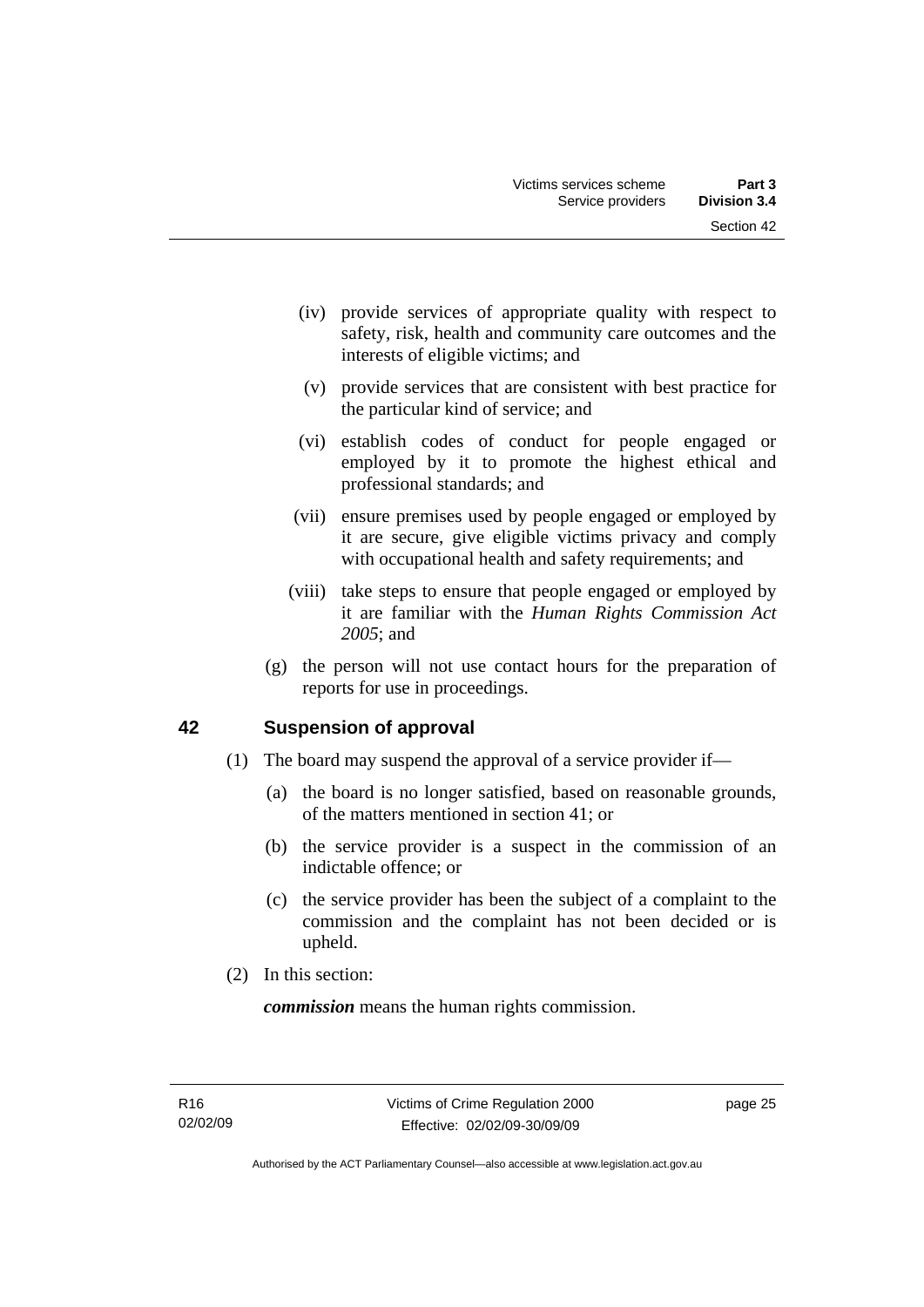# <span id="page-31-0"></span>**43 Cancellation of approval**

The board must cancel the approval of an approved service provider if—

- (a) on at least 3 occasions, a ground existed on which the board would have been entitled to suspend the approval of the provider; or
- (b) if the ground for suspension of the approval of the provider is a state of affairs—the state of affairs has existed for 3 months or longer; or
- (c) the approved service provider has been convicted or found guilty of an indictable offence; or
- (d) for an approved service provider who provides a health professions service—the provider has ceased to be registered as a health professional.

# **Division 3.5 General**

# **44 Volunteer program**

An eligible victim may use a volunteer program.

# **45 Special financial assistance—statements**

If a primary victim asks the responsible service agency for a statement and certificate under the *Victims of Crime (Financial Assistance) Act 1983*, section 27, the manager of the responsible service agency must provide the statement and certificate.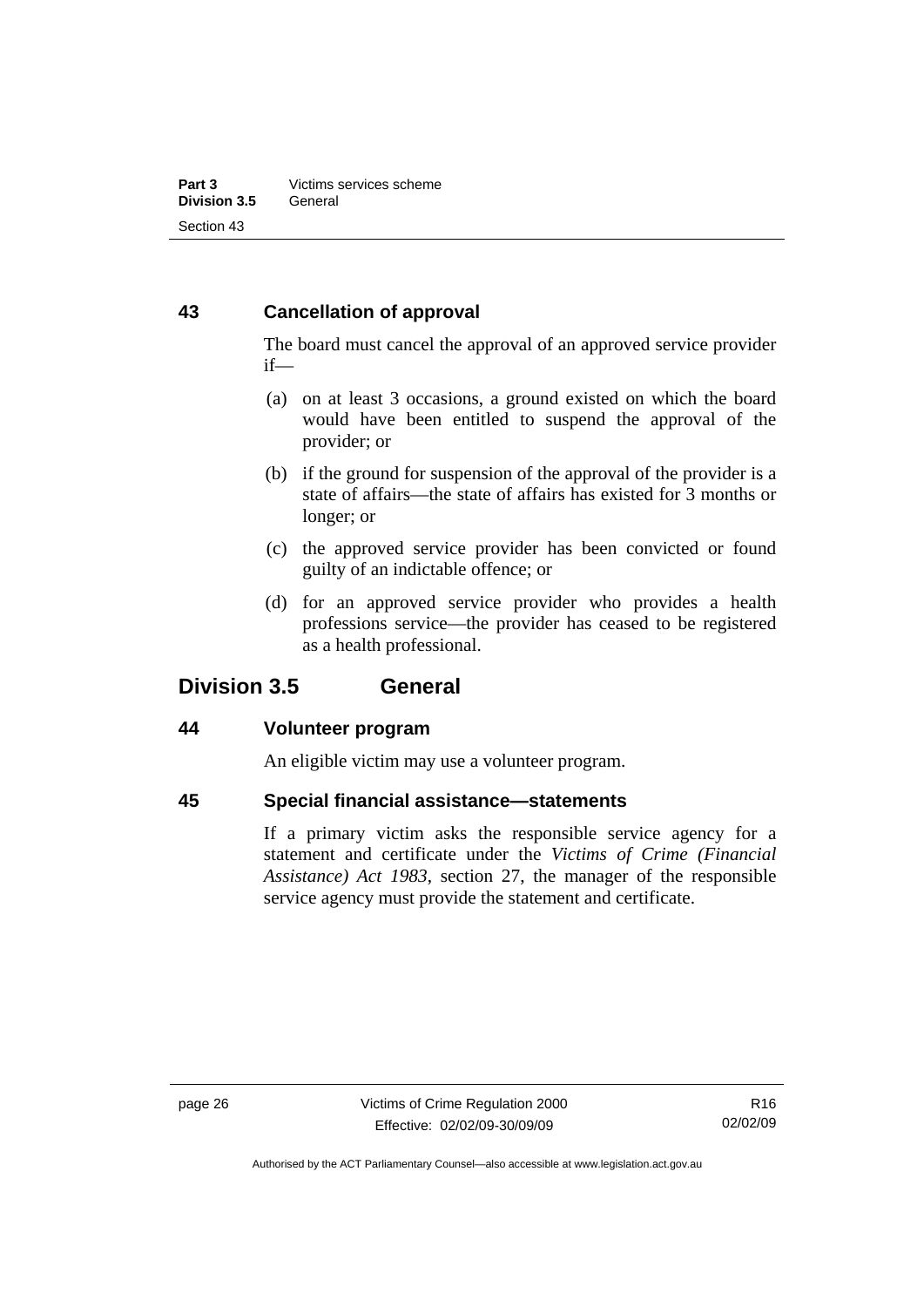# <span id="page-32-0"></span>**Division 3.6 Notification and review of decisions about service providers**

#### **46 Meaning of** *reviewable decision—***div 3.6**

In this division:

*reviewable decision* means a decision mentioned in schedule 1, column 3 under a provision of this regulation mentioned in column 2 in relation to the decision.

#### **46A Reviewable decision notices**

If the board makes a reviewable decision, the board must give a reviewable decision notice to each entity mentioned in schedule 1, column 4 in relation to the decision.

- *Note 1* The board must also take reasonable steps to give a reviewable decision notice to any other person whose interests are affected by the decision (see *ACT Civil and Administrative Tribunal Act 2008*, s 67A).
- *Note* 2 The requirements for reviewable decision notices are prescribed under the *ACT Civil and Administrative Tribunal Act 2008*.

# **47 Applications for review**

The following may apply to the ACAT for review of a reviewable decision:

- (a) an entity mentioned in schedule 1, column 4 in relation to the decision;
- (b) any other person whose interests are affected by the decision.
- *Note* If a form is approved under the *ACT Civil and Administrative Tribunal Act 2008* for the application, the form must be used.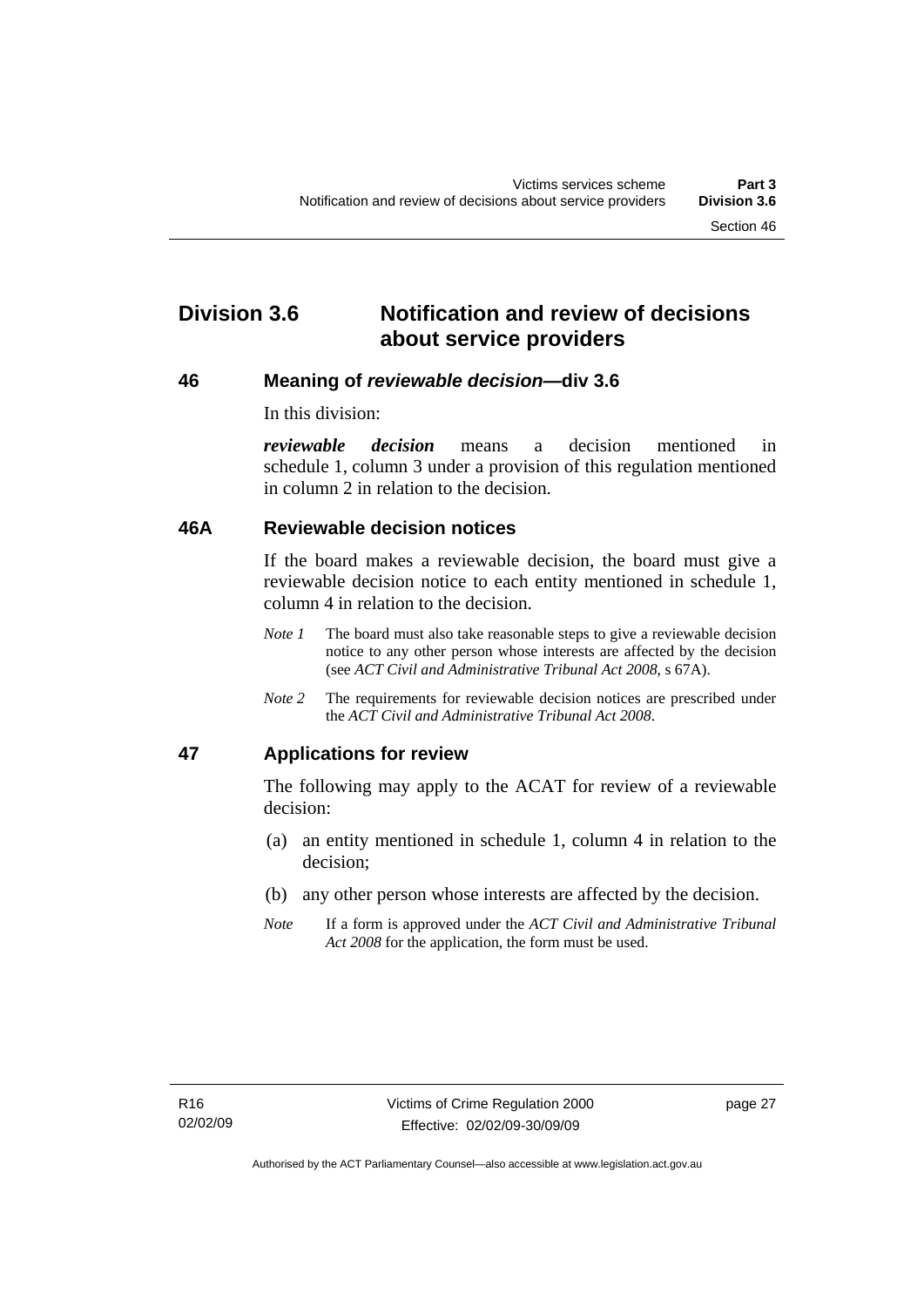#### <span id="page-33-0"></span>**Part 4** Miscellaneous

Section 48

# **Part 4 Miscellaneous**

#### **48 Guidelines—volunteers**

The board may make guidelines about the following:

- (a) fixing minimum standards of qualifications or experience for people who volunteer to provide practical assistance and support to victims;
- (b) the experience or knowledge required by a volunteer;
- (c) the undertaking by a volunteer of continuing education in the provision of services to victims;
- (d) the undertaking by a volunteer of training courses about dealing with people from a diversity of ethnic and cultural backgrounds;
- (e) the use of people who have committed a serious crime as volunteers;
- (f) the supervision of volunteers and the conducting of assessments and evaluations of the services provided by volunteers;
- (g) the occupational health and safety of volunteers;
- (h) indemnity insurance for the acts or omissions of volunteers;
- (i) the debriefing of volunteers;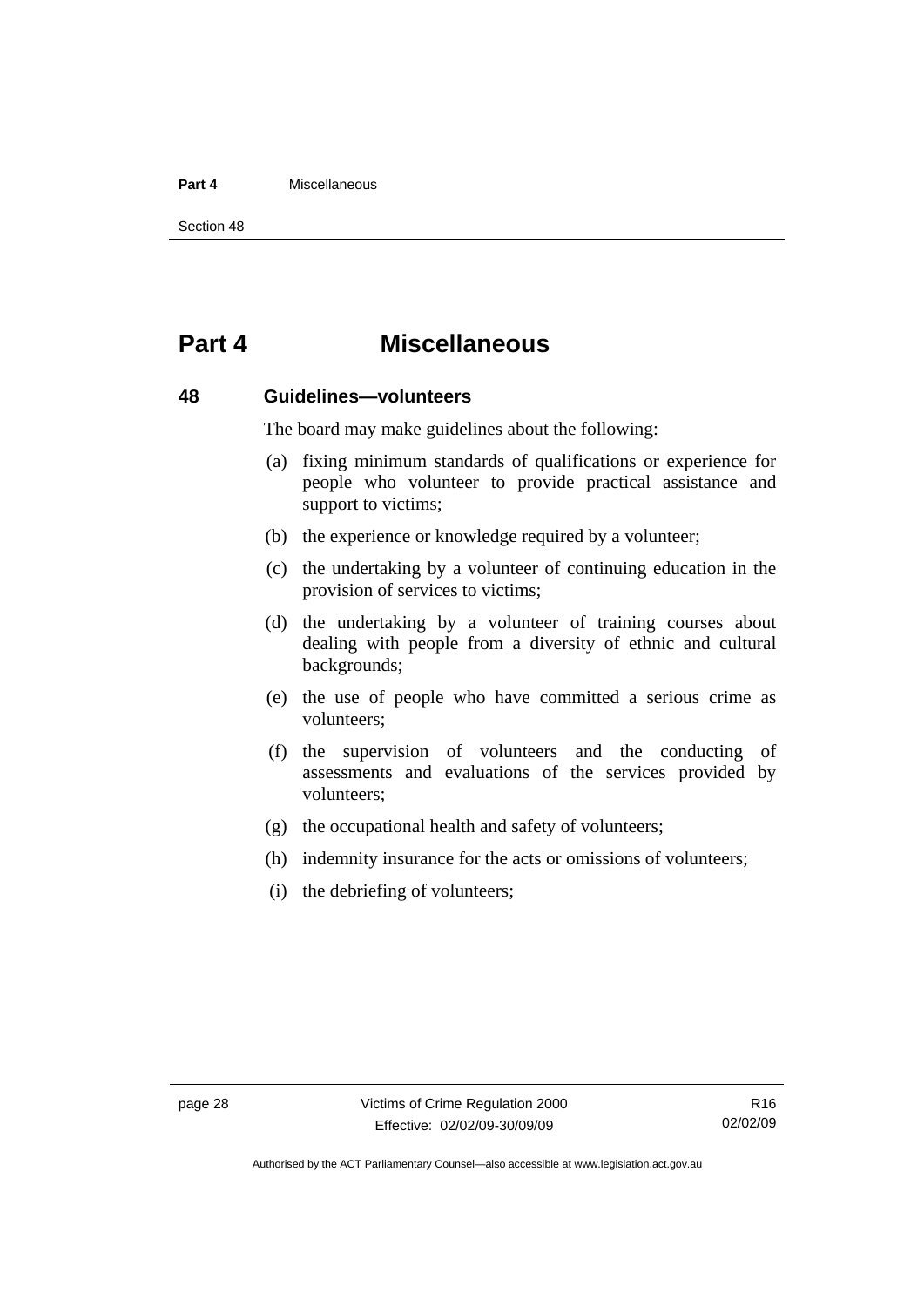- <span id="page-34-0"></span> (j) other matters necessary or convenient to be decided with respect to volunteers.
- *Note* Under the *Occupational Health and Safety Act 1989*, s 8, the Minister administering that Act can declare people included in specified classes of people to be taken to be employed by the person to whom their services are voluntary given. The effect of the declaration is that an employer who must take all reasonably practicable steps to protect the health, safety and welfare of the employer's employees must give the same protection to a volunteer.

#### **49 Annual reporting authority**

For the Act, section 19 (2) (f), the chief executive is the annual reporting authority for the victims services scheme.

### **49A Victims services levy—excluded offences**

For the Act, section 23, the offences mentioned in schedule 2 are prescribed offences to which the victims services levy does not apply.

#### **50 Determination of fees for services provided by approved service providers**

- (1) The Minister may, in writing, determine the fees that are payable for services provided to an eligible victim under this regulation by an approved service provider.
- (2) A determination is a disallowable instrument.
	- *Note* A disallowable instrument must be notified, and presented to the Legislative Assembly, under the Legislation Act.

#### **51 Approved forms**

(1) The Minister may, in writing, approve forms for this regulation.

*Note* For other provisions about forms, see the Legislation Act, s 255.

 (2) If the Minister approves a form for a particular purpose, the approved form must be used for that purpose.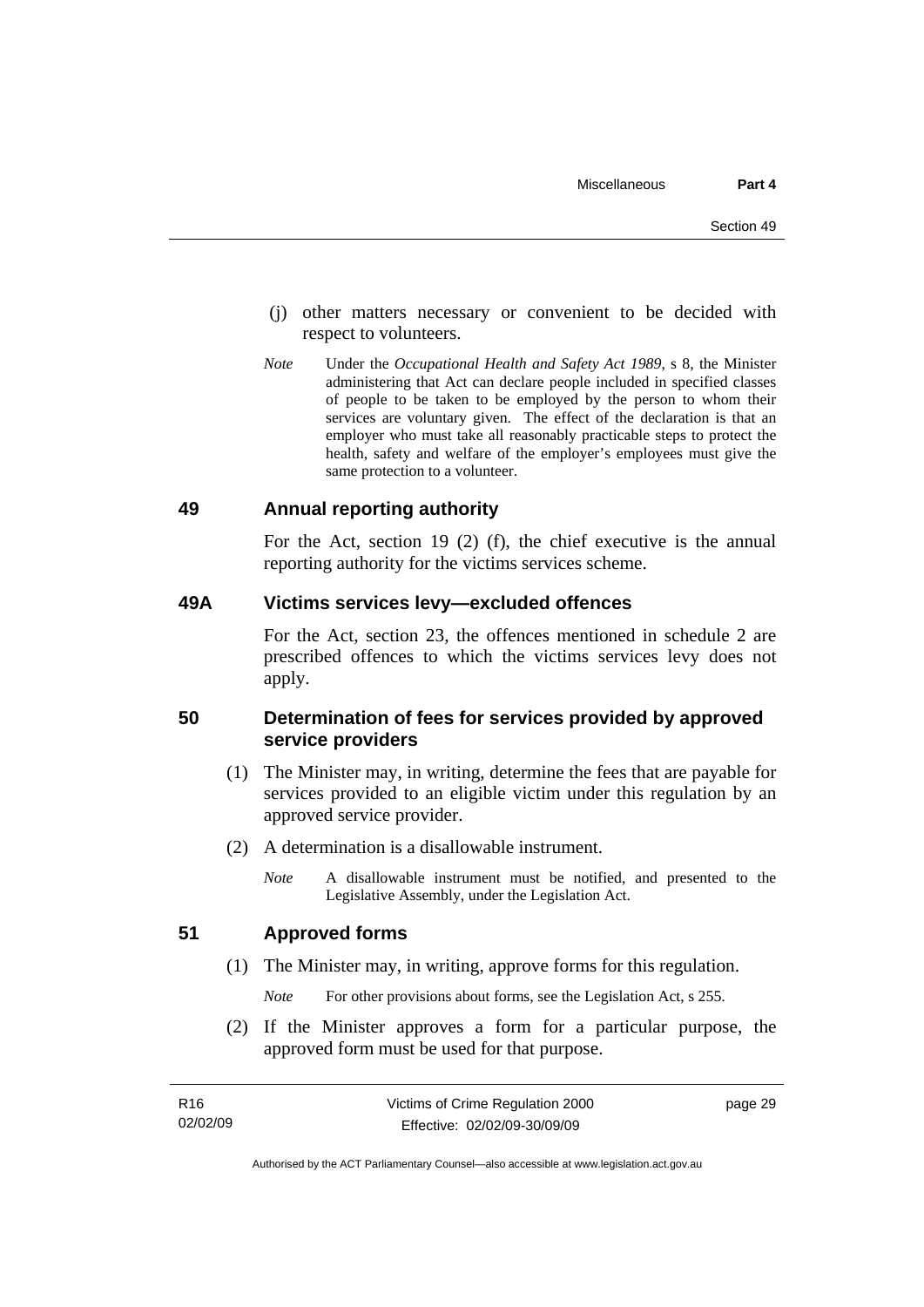(3) An approved form is a notifiable instrument.

Note A notifiable instrument must be notified under the Legislation Act.

page 30 Victims of Crime Regulation 2000 Effective: 02/02/09-30/09/09

R16 02/02/09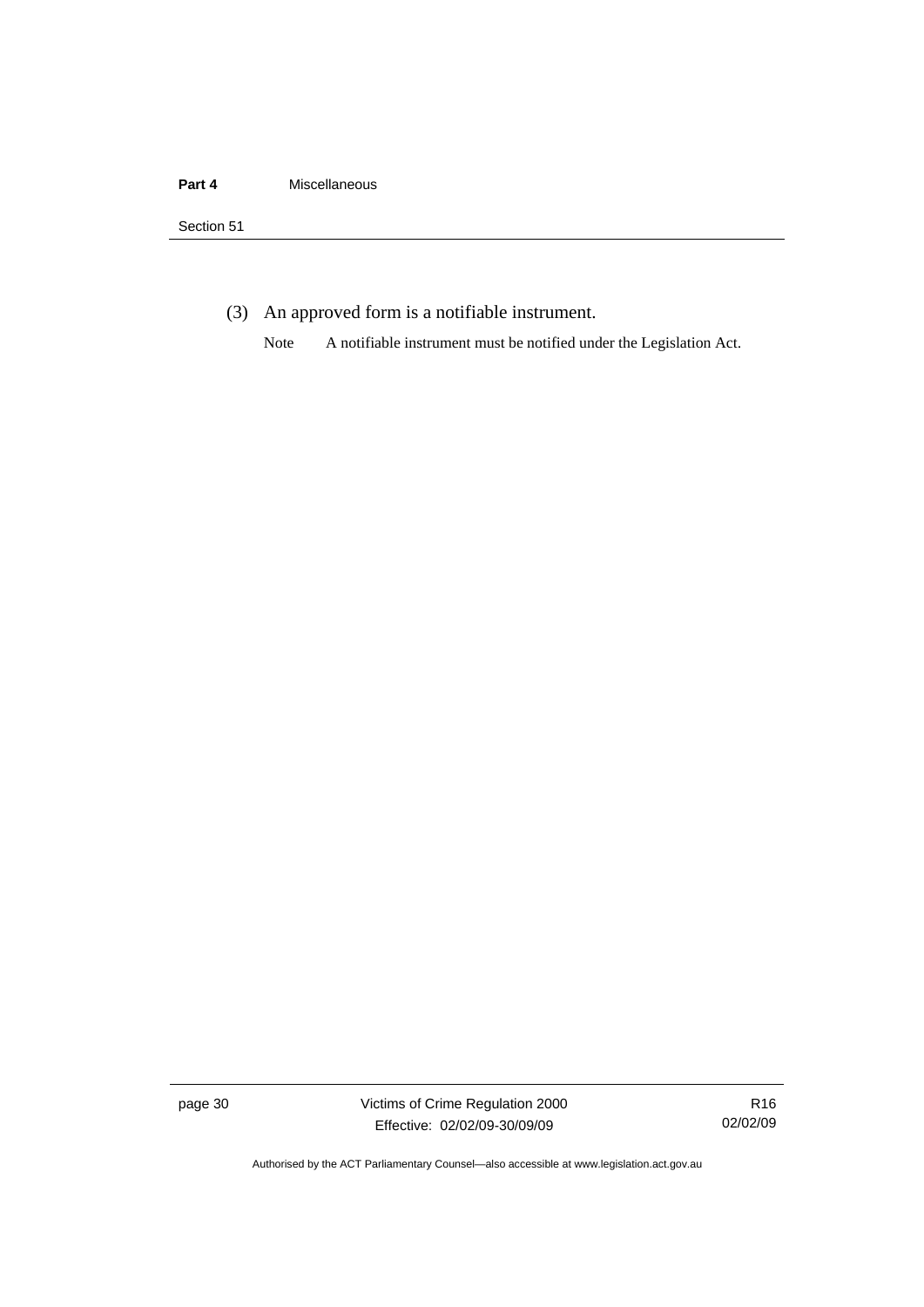# <span id="page-36-0"></span>**Schedule 1 Reviewable decisions about service providers**

(see div 3.6)

| column 1<br>item | column 2<br>section | column 3<br>decision                         | column 4<br>entity                          |
|------------------|---------------------|----------------------------------------------|---------------------------------------------|
|                  | 40                  | refuse to<br>approve<br>service<br>provider  | applicant                                   |
|                  | 42                  | suspend<br>service<br>provider's<br>approval | service provider                            |
| 3                | 43                  | cancel<br>approval of<br>service<br>provider | person who was approved<br>service provider |

R16 02/02/09 Victims of Crime Regulation 2000 Effective: 02/02/09-30/09/09

page 31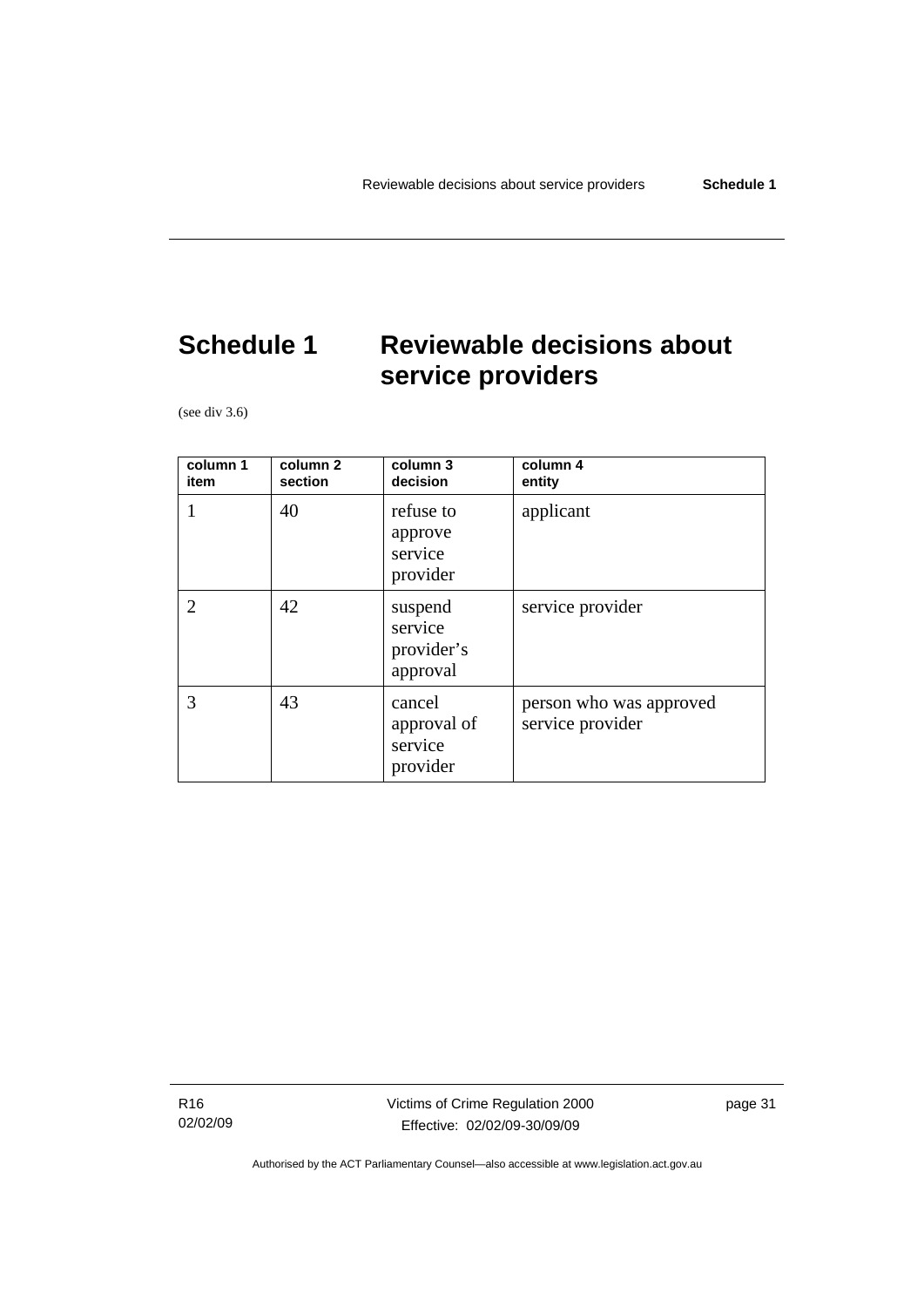# <span id="page-37-0"></span>**Schedule 2 Victims services levy excluded offences**

(s 49A)

# **Part 2.1 Australian Road Rules**

| column 1<br>item | column <sub>2</sub><br>offence provision and, if<br>relevant, case | column 3<br>short description                            |
|------------------|--------------------------------------------------------------------|----------------------------------------------------------|
| $\mathbf{1}$     | 167                                                                | disobey no stopping sign                                 |
| $\overline{2}$   | 168(1)                                                             | disobey no parking sign                                  |
| 3                | 169                                                                | stop at side of road with continuous yellow<br>edge line |
| $\overline{4}$   | 170(2)                                                             | stop on/near intersection (traffic lights)               |
| 5                | 170(3)                                                             | stop on/near intersection (no traffic lights)            |
| 6                | 171(1)                                                             | stop on/near children's crossing                         |
| $\tau$           | 172(1)                                                             | stop on/near pedestrian crossing                         |
| 8                | 173(1)                                                             | stop on/near marked foot crossing                        |
| 9                | 174(2)                                                             | stop near bicycle crossing lights                        |
| 10               | 175(1)                                                             | stop on/near level crossing                              |
| 11               | 176(1)                                                             | stop on clearway                                         |
| 12               | 177(1)                                                             | stop on freeway                                          |
| 13               | 178                                                                | stop in emergency stopping lane                          |
| 14               | 179(1)                                                             | stop in loading zone                                     |
| 15               | $179(2)$ (a)                                                       | stop in loading zone longer than $\frac{1}{2}$ hour      |
| 16               | 179(2)(b)                                                          | stop in loading zone longer than indicated               |
| 17               | 179(2)(c)                                                          | stop in loading zone longer than permitted               |
| 18               | 180(1)                                                             | stop in truck zone                                       |

page 32 Victims of Crime Regulation 2000 Effective: 02/02/09-30/09/09

R16 02/02/09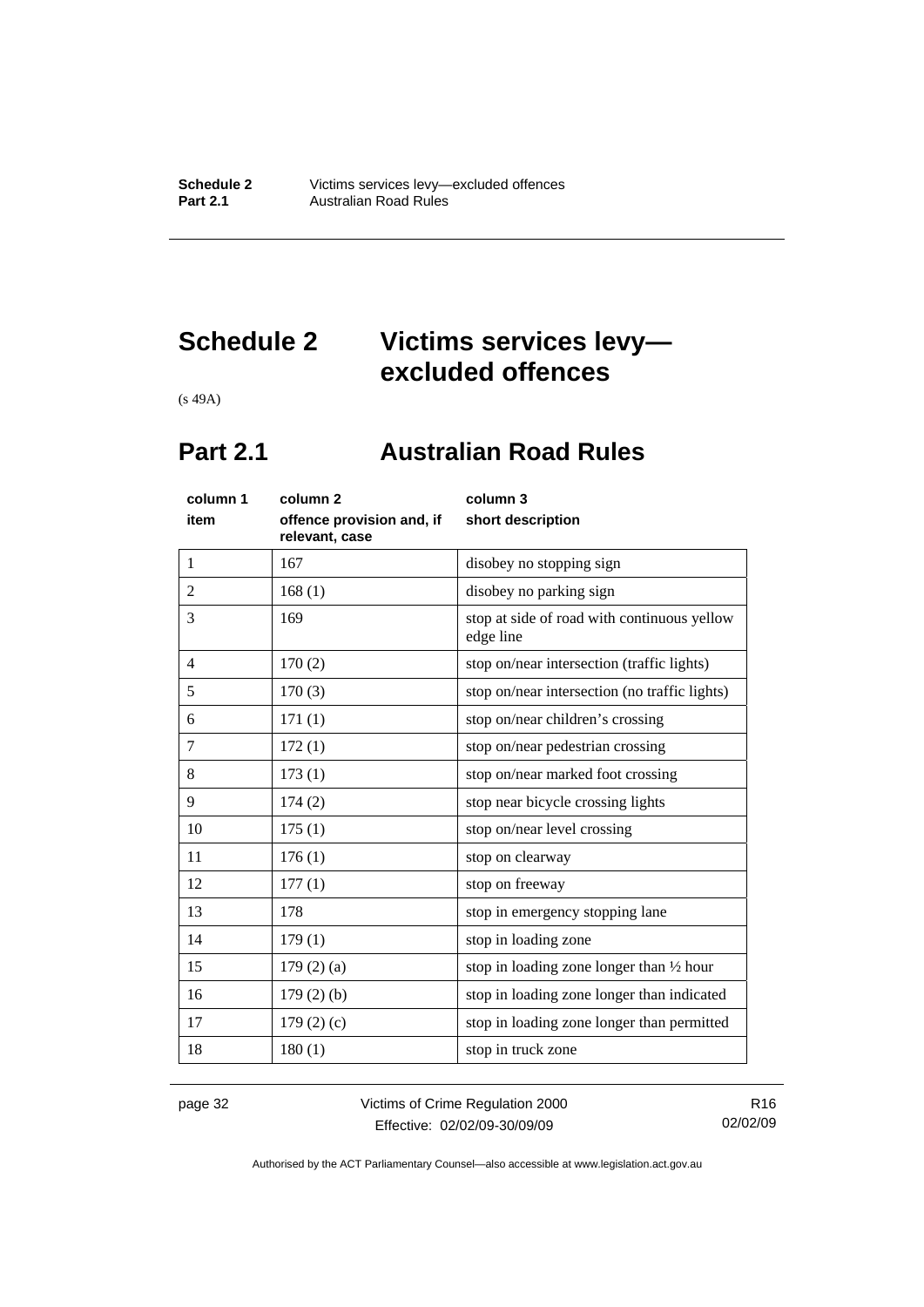| column 1<br>item | column 2<br>offence provision and, if<br>relevant, case                                     | column 3<br>short description                                |
|------------------|---------------------------------------------------------------------------------------------|--------------------------------------------------------------|
| 19               | 181(1)                                                                                      | stop in works zone                                           |
| 20               | 182(1)                                                                                      | stop in taxi zone                                            |
| 21               | 183(1)                                                                                      |                                                              |
| 21.1             | for a bus zone in a<br>$\bullet$<br>clearway, transit lane<br>or bus lane                   | stop in bus zone (clearway/transit lane/bus<br>lane)         |
| 21.2             | other than for a bus<br>$\bullet$<br>zone in a clearway,<br>transit lane or bus<br>lane     | stop in bus zone (not clearway/transit lane/<br>bus lane)    |
| 22               | 184(1)                                                                                      |                                                              |
| 22.1             | for a minibus zone in<br>$\bullet$<br>a clearway, transit<br>lane or bus lane               | stop in minibus zone (clearway/transit lane/<br>bus lane)    |
| 22.2             | other than for a<br>$\bullet$<br>minibus zone in a<br>clearway, transit lane<br>or bus lane | stop in minibus zone (not clearway/transit<br>lane/bus lane) |
| 23               | 185(1)                                                                                      | stop in permit zone                                          |
| 24               | 186(1)                                                                                      | stop in mail zone                                            |
| 25               | 187                                                                                         | stop in/on bus/transit/truck/bicycle/tram<br>lane/tracks     |
| 26               | 188                                                                                         | stop in shared zone                                          |
| 27               | 189(1)                                                                                      | double park                                                  |
| 28               | 190(1)                                                                                      | stop in/near safety zone                                     |
| 29               | 191                                                                                         | stop near obstruction so as to obstruct<br>traffic           |
| 30               | 192(1)                                                                                      | stop on structure                                            |
| 31               | 192(2)                                                                                      | stop in tunnel/underpass                                     |

R16 02/02/09 page 33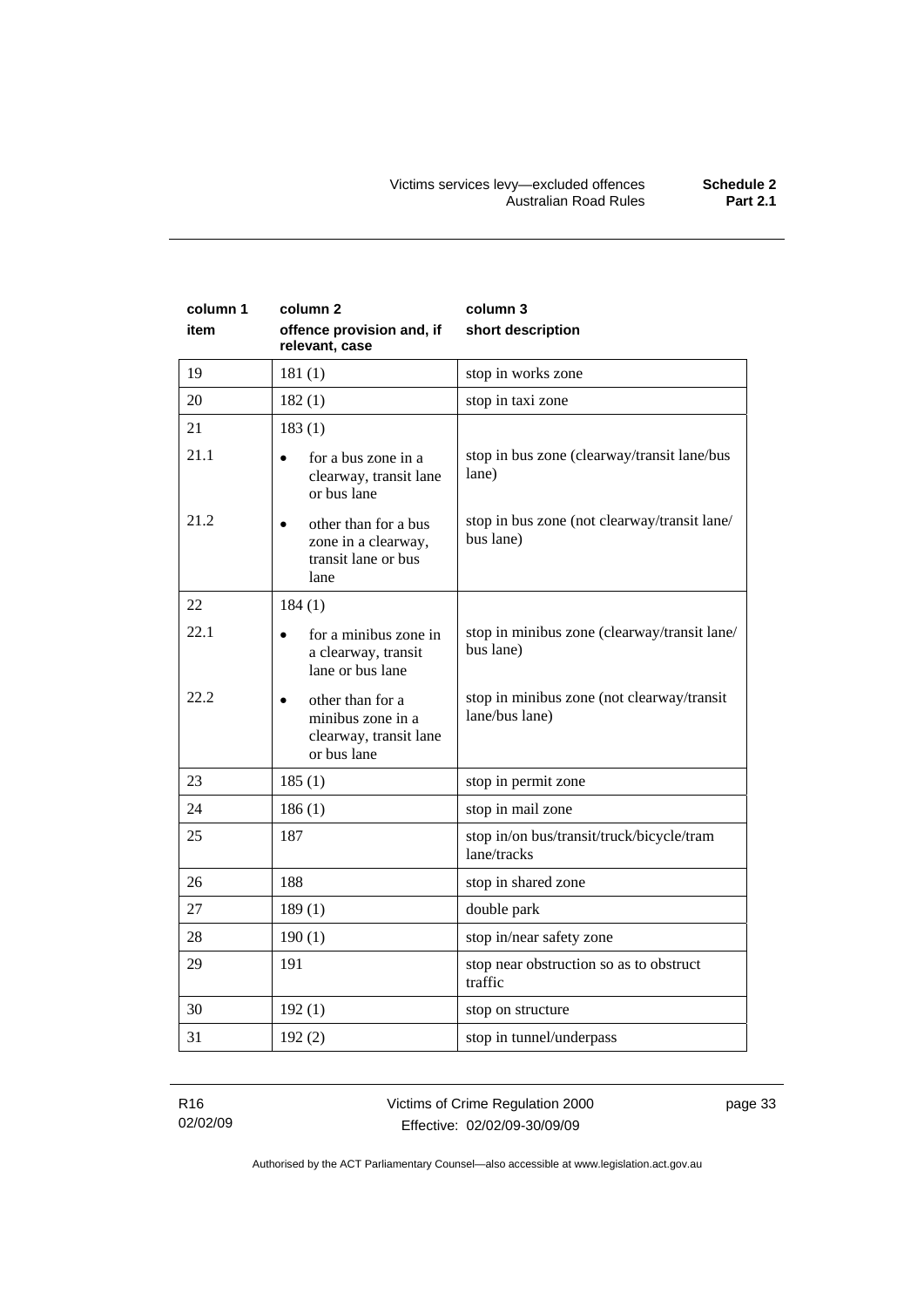#### **Schedule 2** Victims services levy—excluded offences **Part 2.1 Australian Road Rules**

| column 1<br>item | column <sub>2</sub><br>offence provision and, if<br>relevant, case | column 3<br>short description                        |
|------------------|--------------------------------------------------------------------|------------------------------------------------------|
| 32               | 193(1)                                                             | stop on crest/curve outside built-up area            |
| 33               | 194(1)                                                             | stop near fire hydrant/indicator/plug<br>indicator   |
| 34               | 195(1)                                                             | stop at/near bus stop                                |
| 35               | 196(1)                                                             | stop at/near tram stop                               |
| 36               | 197(1)                                                             | stop on path/strip in built-up area                  |
| 37               | 198(1)                                                             | obstruct access to ramp/path/passageway              |
| 38               | 198(2)                                                             | stop on/across driveway/other access<br>to/from land |
| 39               | 199(1)                                                             | stop near postbox                                    |
| 40               | 200(1)                                                             | not stop heavy/long vehicle on road<br>shoulder      |
| 41               | 200(2)                                                             | stop heavy/long vehicle longer than 1 hr             |
| 42               | 201                                                                | disobey bicycle parking sign                         |
| 43               | 202                                                                | disobey motorbike parking sign                       |
| 44               | 203(1)                                                             | stop in parking area for disabled                    |
| 45               | 203A                                                               | stop in slip lane                                    |
| 46               | 205                                                                | park continuously for longer than permitted          |
| 47               | 208(1)                                                             |                                                      |
| 47.1             | by contravening<br>208(2)                                          | not parallel park in direction of travel             |
| 47.2             | by contravening<br>208(3)                                          | not parallel park near left                          |
| 47.3             | by contravening<br>208(4)                                          | not parallel park near road side                     |
| 47.4             | by contravening<br>208(5)                                          | parallel park close to front/back of vehicle         |

page 34 Victims of Crime Regulation 2000 Effective: 02/02/09-30/09/09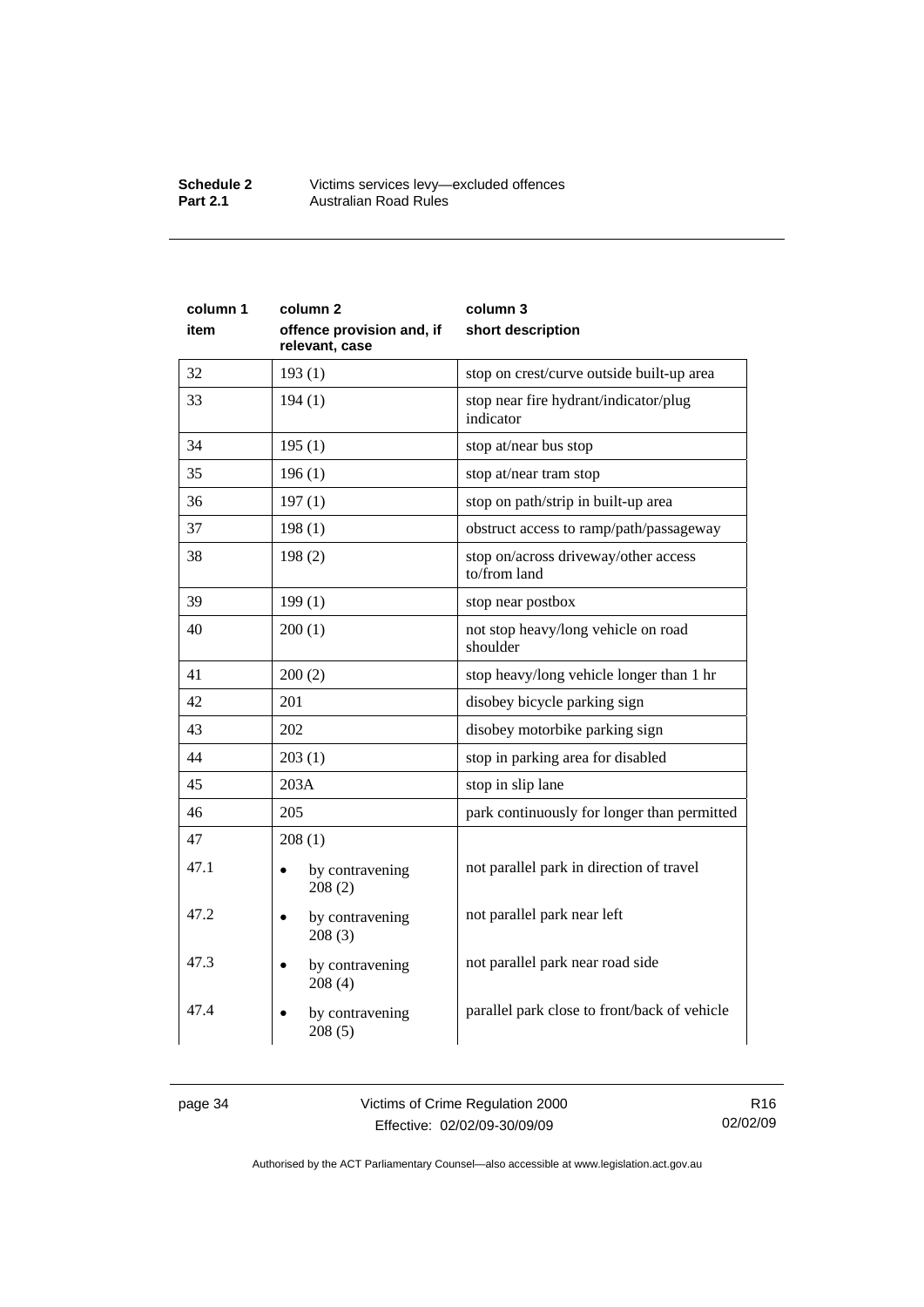| column 1<br>item | column <sub>2</sub><br>offence provision and, if<br>relevant, case | column 3<br>short description                    |
|------------------|--------------------------------------------------------------------|--------------------------------------------------|
| 47.5             | by contravening<br>٠<br>208(6)                                     | parallel park close to dividing line/strip       |
| 47.6             | by contravening<br>$\bullet$<br>208(7)                             | parallel park close if no dividing line/strip    |
| 47.7             | by contravening<br>208(8)                                          | park so as to obstruct vehicles/pedestrians      |
| 48               | 209(2)(a)                                                          | not parallel park in direction of travel         |
| 49               | 209(2)(b)                                                          | not parallel park near centre of median<br>strip |
| 50               | 209(2)(c)                                                          | parallel park close to front/back of vehicle     |
| 51               | 210(1)                                                             |                                                  |
| 51.1             | by contravening<br>210(2)(a)                                       | not park at specified angle                      |
| 51.2             | by contravening<br>$\bullet$<br>210(2)(b)                          | not park rear out at specified angle             |
| 51.3             | by contravening<br>$\bullet$<br>210(2A)(a)                         | not park at 45° (no angle specified)             |
| 51.4             | by contravening<br>210(2A)(b)                                      | not park rear out at 45°                         |
| 51.5             | by contravening<br>$\bullet$<br>210(3)(a)                          | not park at 90°                                  |
| 51.6             | by contravening<br>$210(3)$ (b) (i)                                | not park rear in/front in at 90° as specified    |
| 51.7             | by contravening<br>$\bullet$<br>$210(4)$ (a) (i)                   | not park rear in at specified angle              |
| 51.8             | by contravening<br>$210(4)$ (a) (ii)                               | not park rear in at 45° (no angle specified)     |
| 52               | 211(1)                                                             | disobey park in bays only sign                   |

page 35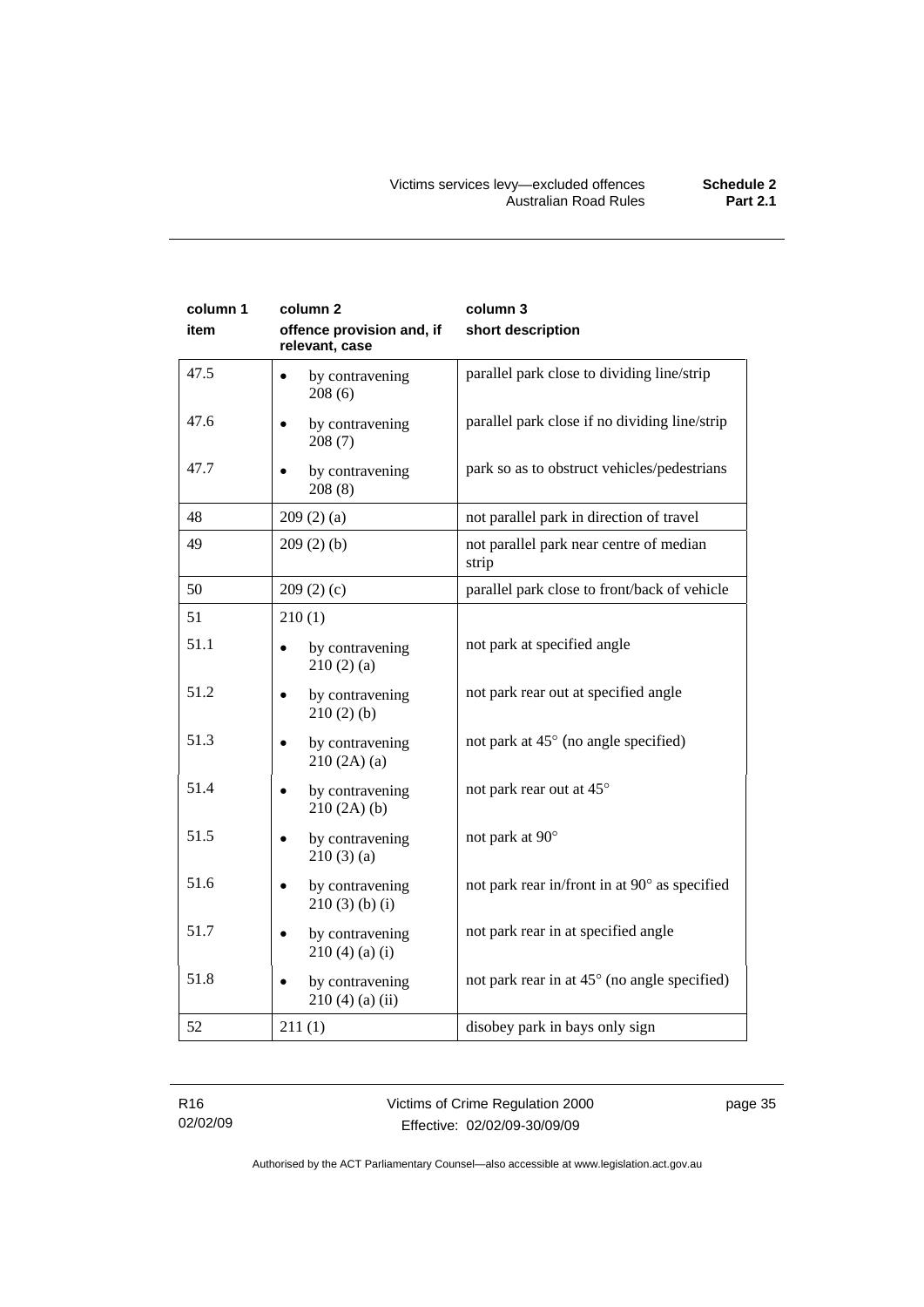| <b>Schedule 2</b> | Victims services levy-excluded offences |
|-------------------|-----------------------------------------|
| <b>Part 2.1</b>   | Australian Road Rules                   |

| column 1<br>item | column 2<br>offence provision and, if<br>relevant, case | column 3<br>short description        |
|------------------|---------------------------------------------------------|--------------------------------------|
| 53               | 211(2)                                                  | not park wholly within parking bay   |
| 54               | 211(3)                                                  | use more parking bays than necessary |

page 36 Victims of Crime Regulation 2000 Effective: 02/02/09-30/09/09

R16 02/02/09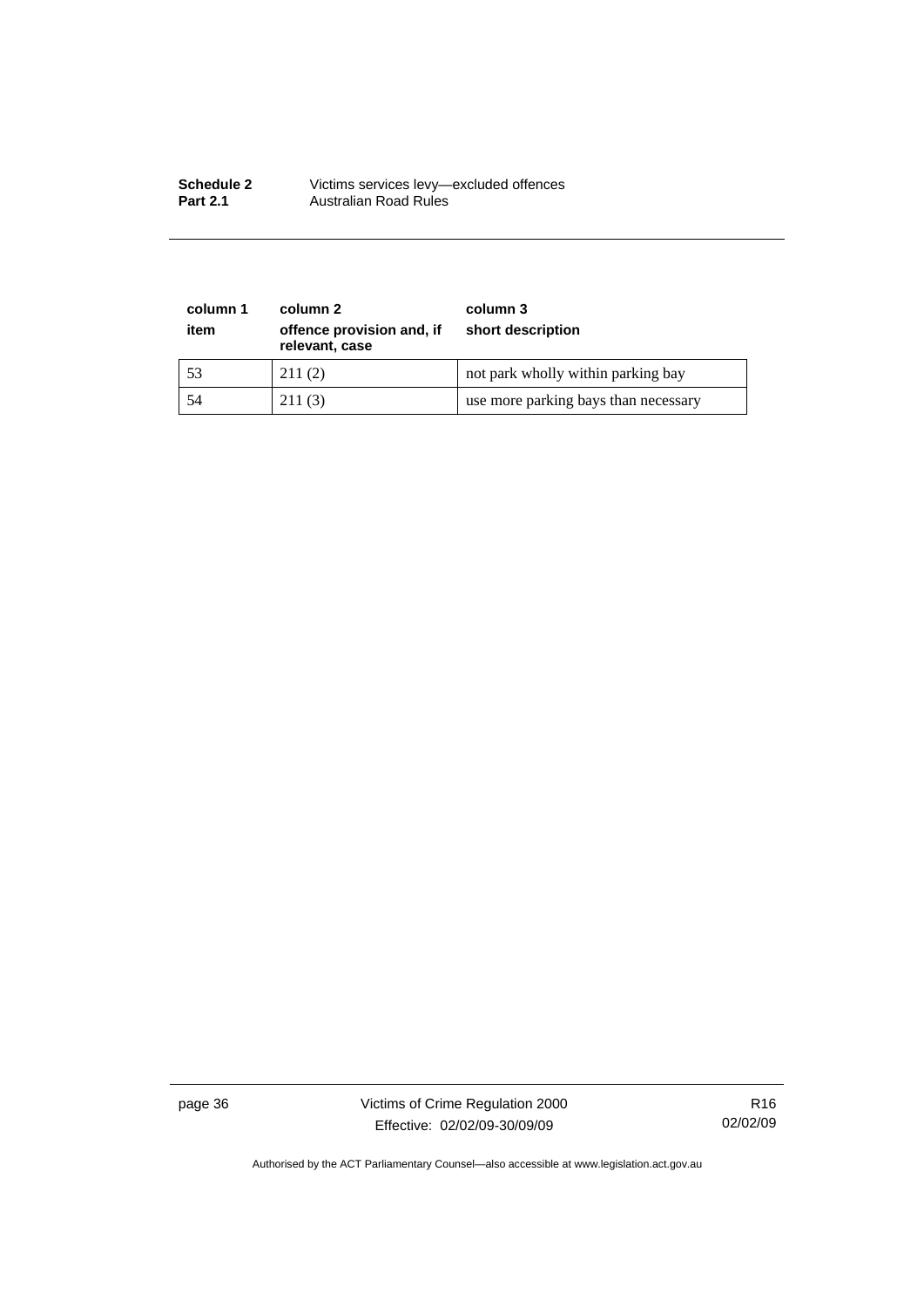# <span id="page-42-0"></span>**Part 2.2** Road Transport (Safety and **Traffic Management) Regulation 2000**

| column 1       | column <sub>2</sub>                         | column 3                                                                       |
|----------------|---------------------------------------------|--------------------------------------------------------------------------------|
| item           | offence provision and, if<br>relevant, case | short description                                                              |
| 1              | 44 (1)                                      | park outside metered space                                                     |
| $\overline{2}$ | 44(2)                                       | park in occupied metered space                                                 |
| 3              | 44(3)                                       | park not completely in metered space                                           |
| 4              | 44A(1)                                      | park without paying meter fee                                                  |
| 5              | 44B(1)                                      | park after meter expired                                                       |
| 6              | 44B(2)                                      | park for longer than allowed by meter signs                                    |
| 7              | 46(2)                                       | park in closed metered space                                                   |
| 8              | 49(1)                                       | park outside ticket space                                                      |
| 9              | 49(3)                                       | park in occupied ticket space                                                  |
| 10             | 49(4)                                       | park not completely in ticket space                                            |
| 11             | 49A(1)                                      | park without current/current equivalent<br>ticket displayed/properly displayed |
| 12             | 49B(1)                                      | park after ticket expired                                                      |
| 13             | 49B(2)                                      | park for longer than allowed by ticket signs                                   |
| 14             | 51(3)                                       | park in closed ticket area/space                                               |
| 15             | 52(2)(a)                                    | display thing falsely resembling parking<br>ticket                             |
| 16             | 52(2)(b)                                    | display changed/damaged/defaced parking<br>ticket                              |

R16 02/02/09 Victims of Crime Regulation 2000 Effective: 02/02/09-30/09/09

page 37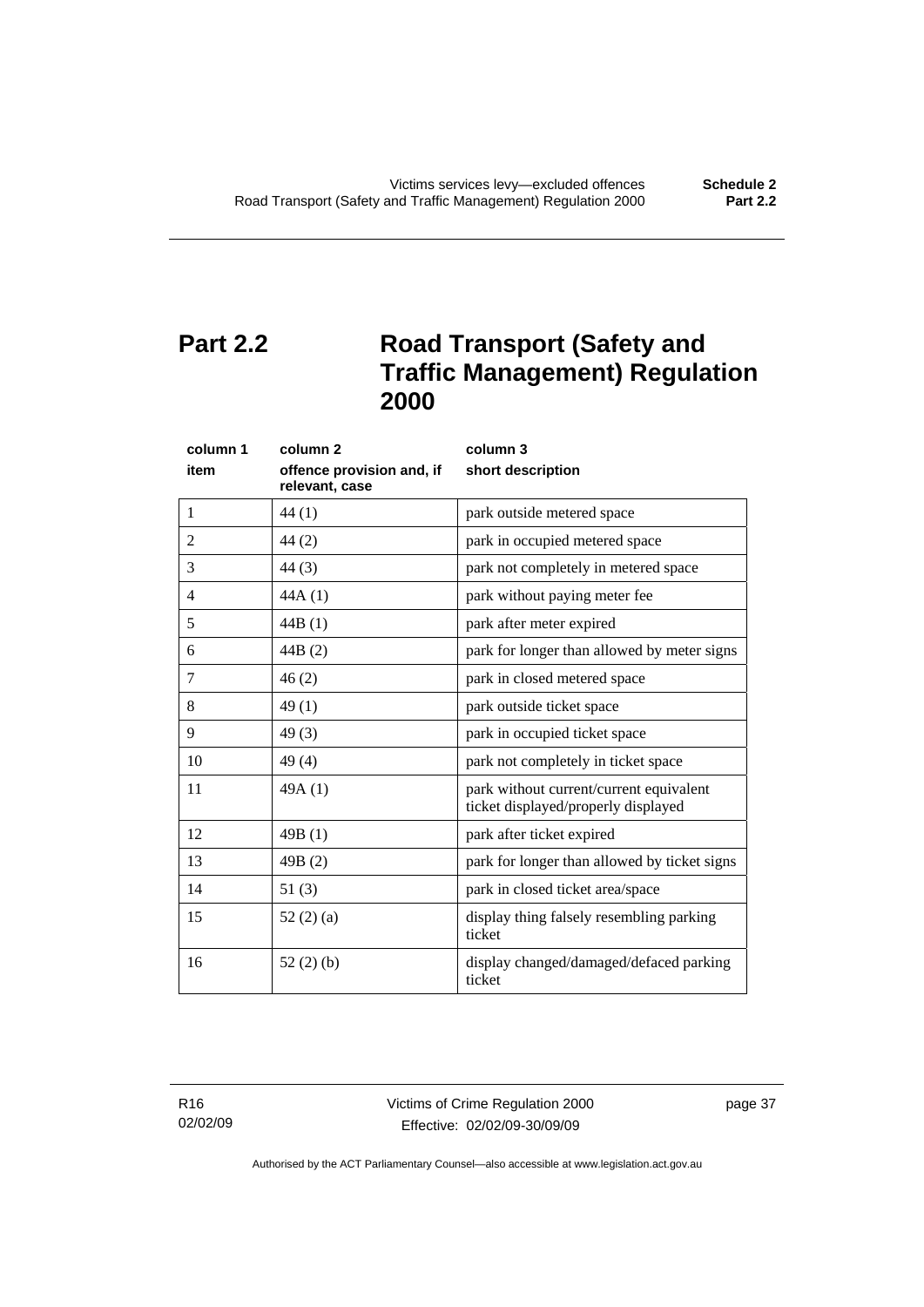#### **Schedule 2 Victims services levy—excluded offences**<br>**Part 2.2 Road Transport (Safety and Traffic Manad Part 2.2** Road Transport (Safety and Traffic Management) Regulation 2000

| column 1<br>item | column <sub>2</sub><br>offence provision and, if<br>relevant, case         | column 3<br>short description                                                                                                                          |
|------------------|----------------------------------------------------------------------------|--------------------------------------------------------------------------------------------------------------------------------------------------------|
| 17               | 57A(1)                                                                     |                                                                                                                                                        |
| 17.1             | for a bus zone in a<br>clearway, transit lane<br>or bus lane               | stop public bus in bus zone<br>(clearway/transit lane/bus lane)                                                                                        |
| 17.2             | other than for a bus<br>zone in a clearway,<br>transit lane or bus<br>lane | stop public bus in bus zone (not<br>clearway/transit lane/bus lane)                                                                                    |
| 18               | 57A(3)                                                                     | stop public bus at/near bus stop                                                                                                                       |
| 19               | 85(2)                                                                      | park stock truck/enclosed<br>semitrailer/commercial vehicle with<br>height $>$ 3.6m on residential land                                                |
| 20               | 85A                                                                        | park more than 1 heavy vehicle/second<br>heavy vehicle on residential land                                                                             |
| 21               | 85 <sub>B</sub>                                                            | park heavy vehicle on residential land—<br>any part of vehicle in front of setback line<br>of front boundary/less than 1.5m from any<br>other boundary |
| 22               | 86(2)                                                                      | park vehicle/combination with<br>length $>$ 7.5m and GVM $>$ 4.5t on land<br>adjoining residential land longer than<br>1 hour                          |
| 23               | 87(2)                                                                      | park commercial vehicle with length $> 6m/$<br>height $> 2.6$ m/GVM $> 3.75$ t on residential<br>land with multi-unit development                      |

page 38 Victims of Crime Regulation 2000 Effective: 02/02/09-30/09/09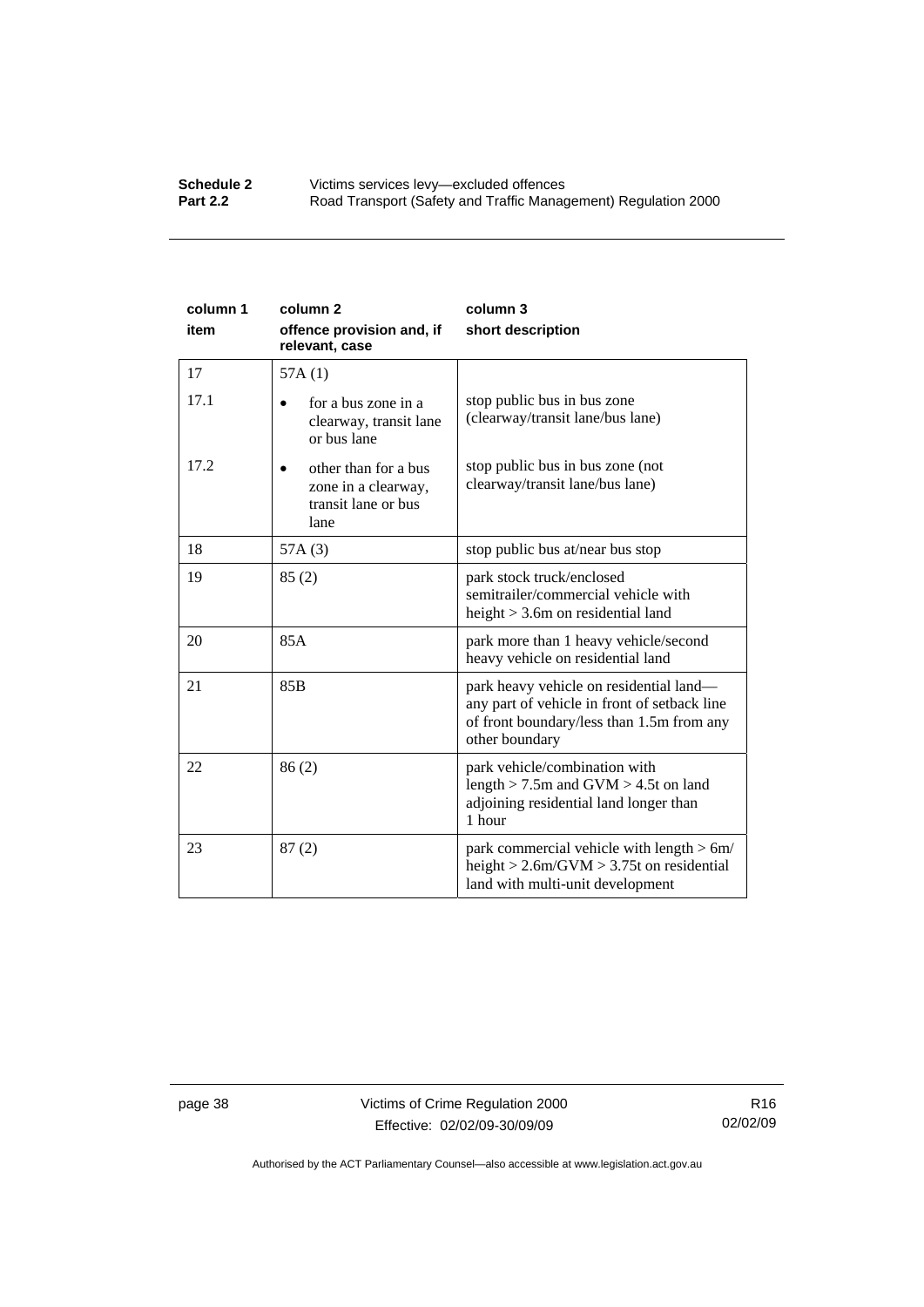<span id="page-44-0"></span>Victims services levy—excluded offences **Schedule 2**  Australian National University Act 1991 (Cwlth)—Parking and Traffic Statute (No 2) 2007

# **Part 2.3 Australian National University Act 1991 (Cwlth)—Parking and Traffic Statute (No 2) 2007**

| column 1       | column <sub>2</sub>                         | column 3                                                                                            |
|----------------|---------------------------------------------|-----------------------------------------------------------------------------------------------------|
| item           | offence provision and, if<br>relevant, case | short description                                                                                   |
| $\mathbf{1}$   | 16(1)                                       | stand or park without voucher displayed                                                             |
| $\overline{2}$ | 16(2)                                       | stand or park after voucher expired                                                                 |
| 3              | 29(3)(a)                                    | park outside marked parking bay                                                                     |
| $\overline{4}$ | 29(3)(b)                                    | park on or across bay road marking                                                                  |
| 5              | 29(4)(a)                                    | park in a way that obstructs other drivers                                                          |
| 6              | 29(4)(b)                                    | park in a way that impedes other drivers                                                            |
| 7              | 29(4)(c)                                    | park in a way that inconveniences other<br>drivers                                                  |
| 8              | 30(3)                                       | park in loading zone                                                                                |
| 9              | 30(4)(a)                                    | park in loading zone after unloading or<br>loading completed                                        |
| 10             | 30(4)(b)                                    | park in loading zone longer than signs<br>indicate                                                  |
| 11             | 31(1)                                       |                                                                                                     |
| 11.1           | in the case of parking<br>a vehicle         | park in area other than road or off-street<br>parking area without permission                       |
| 12             | 32(1)                                       | stop or park other than adjacent to<br>left-hand road boundary                                      |
| 13             | 32(2)                                       | stop or park adjacent to right- hand road<br>boundary other than in accordance with<br>parking sign |
| 14             | 33(1)                                       | park contrary to road marking or parking<br>sign                                                    |

R16 02/02/09 Victims of Crime Regulation 2000 Effective: 02/02/09-30/09/09

page 39

Authorised by the ACT Parliamentary Counsel—also accessible at www.legislation.act.gov.au

**Part 2.3**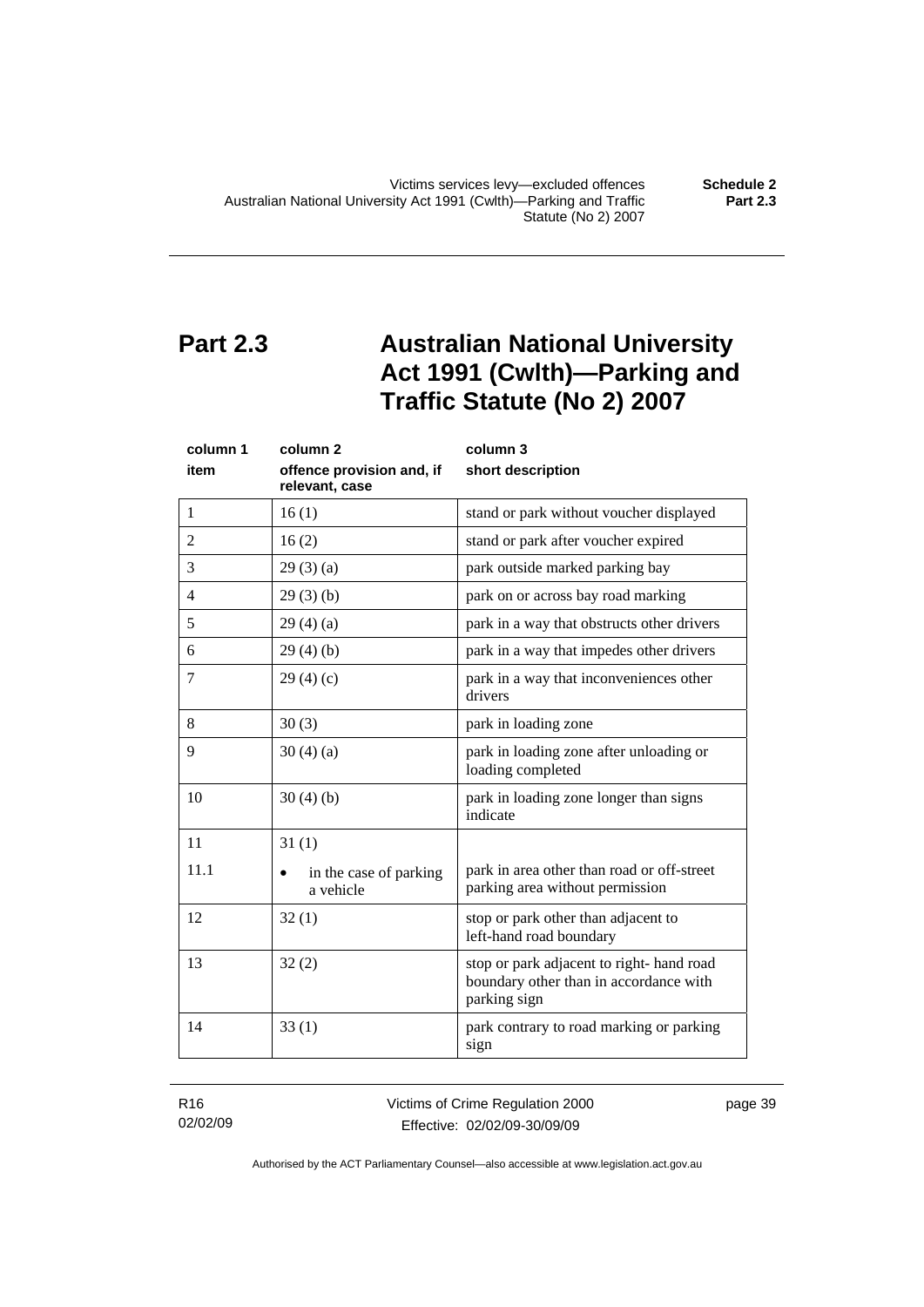| Schedule 2      | Victims services levy-excluded offences                             |
|-----------------|---------------------------------------------------------------------|
| <b>Part 2.3</b> | Australian National University Act 1991 (Cwlth)—Parking and Traffic |
|                 | Statute (No 2) 2007                                                 |

| column 1 | column <sub>2</sub>                         | column 3                                                                            |
|----------|---------------------------------------------|-------------------------------------------------------------------------------------|
| item     | offence provision and, if<br>relevant, case | short description                                                                   |
| 15       | 33(2)                                       | stop or park contrary to no stopping sign                                           |
| 16       | 33(3)(a)                                    | stop or park alongside red kerb or barrier                                          |
| 17       | 33(3)(b)                                    | stop or park over red kerb or red part of<br>road                                   |
| 18       | 33(4)                                       | park contrary to no parking sign                                                    |
| 19       | 33(5)(a)                                    | park alongside yellow kerb or barrier                                               |
| 20       | 33(5)(b)                                    | park over yellow kerb or yellow part of<br>road                                     |
| 21       | 33(6)                                       | park adjacent to road side or parking area<br>marked with continuous yellow line    |
| 22       | 33(7)(a)                                    | park contrary to time period indicated on<br>parking sign                           |
| 23       | 33(7)(b)                                    | not park at specified angle indicated on<br>parking sign                            |
| 24       | 33 $(7)$ $(c)$ $(i)$                        | park unauthorised vehicle in authorised<br>vehicle area contrary to parking sign    |
| 25       | 33 $(7)$ (c) (ii)                           | park in authorised vehicle area without<br>displaying label                         |
| 26       | 33 $(7)$ $(d)$ $(i)$                        | park in permit parking area without permit                                          |
| 27       | 33 (7) (d) (ii)                             | park in permit parking area without<br>displaying permit parking label              |
| 28       | 34(1)                                       | stop or park in bus stop                                                            |
| 29       | 35(1)                                       | park or stop in off-road parking area<br>contrary to no parking or no stopping sign |
| 30       | 35(2)                                       | park or stop in off-road parking area<br>contrary to time period indicated on sign  |
| 31       | 35(3)(a)                                    | park unauthorised vehicle in off-road<br>authorised vehicle area contrary to sign   |

page 40 Victims of Crime Regulation 2000 Effective: 02/02/09-30/09/09

R16 02/02/09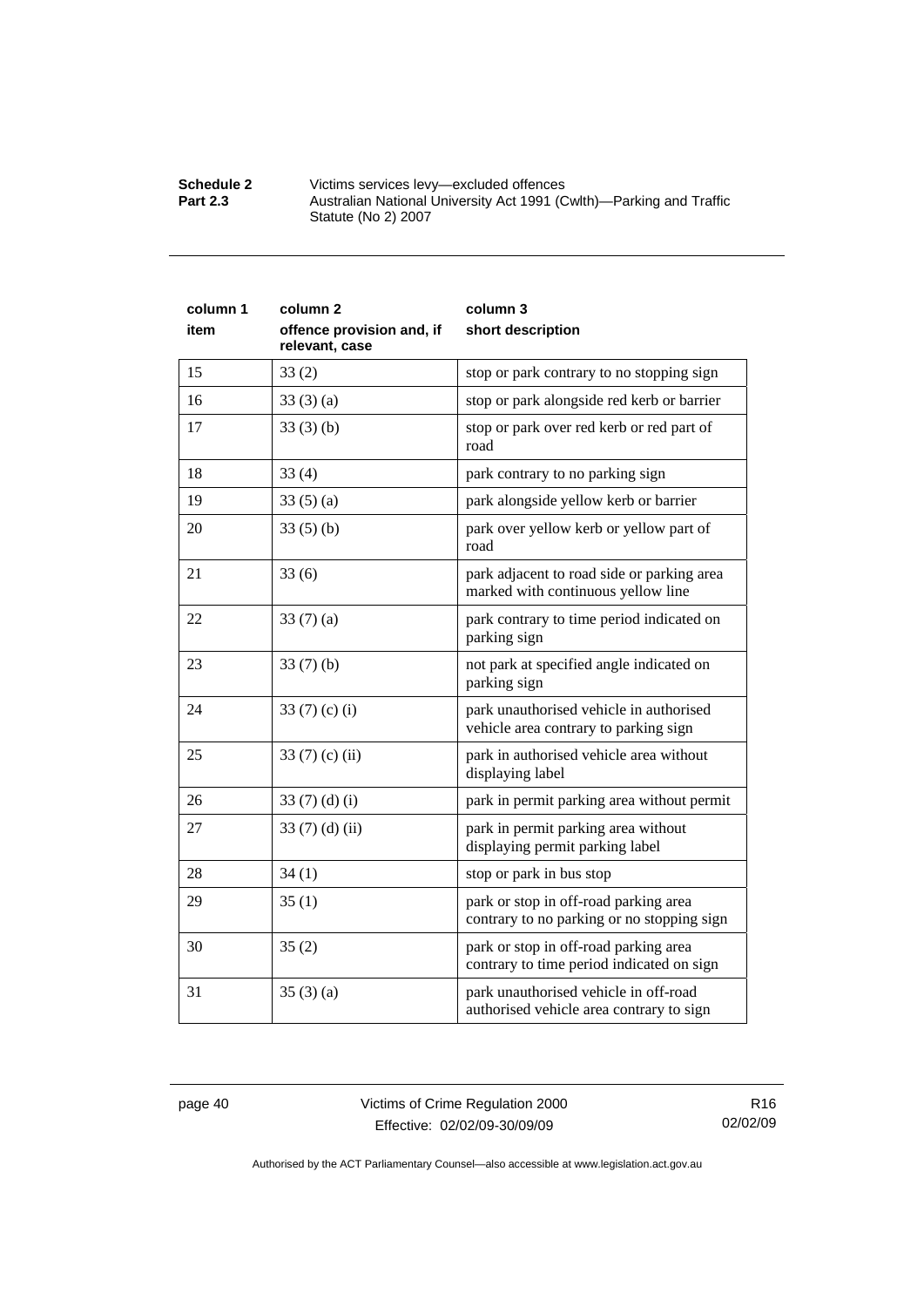Victims services levy—excluded offences **Schedule 2**  Australian National University Act 1991 (Cwlth)—Parking and Traffic Statute (No 2) 2007 **Part 2.3** 

| column 1<br>item | column <sub>2</sub><br>offence provision and, if<br>relevant, case | column 3<br>short description                                                                  |
|------------------|--------------------------------------------------------------------|------------------------------------------------------------------------------------------------|
| 32               | 35(3)(b)                                                           | park in off-road authorised vehicle area<br>without displaying label                           |
| 33               | 35(3)(c)                                                           | park in off-road disabled driver vehicle<br>area without displaying valid disability<br>permit |
| 34               | 35(4)                                                              | park in off-road permit parking area<br>without displaying permit parking label                |
| 35               | 36(1)                                                              | stop or park so as to cause<br>danger/obstruction/inconvenience                                |

R16 02/02/09 Victims of Crime Regulation 2000 Effective: 02/02/09-30/09/09

page 41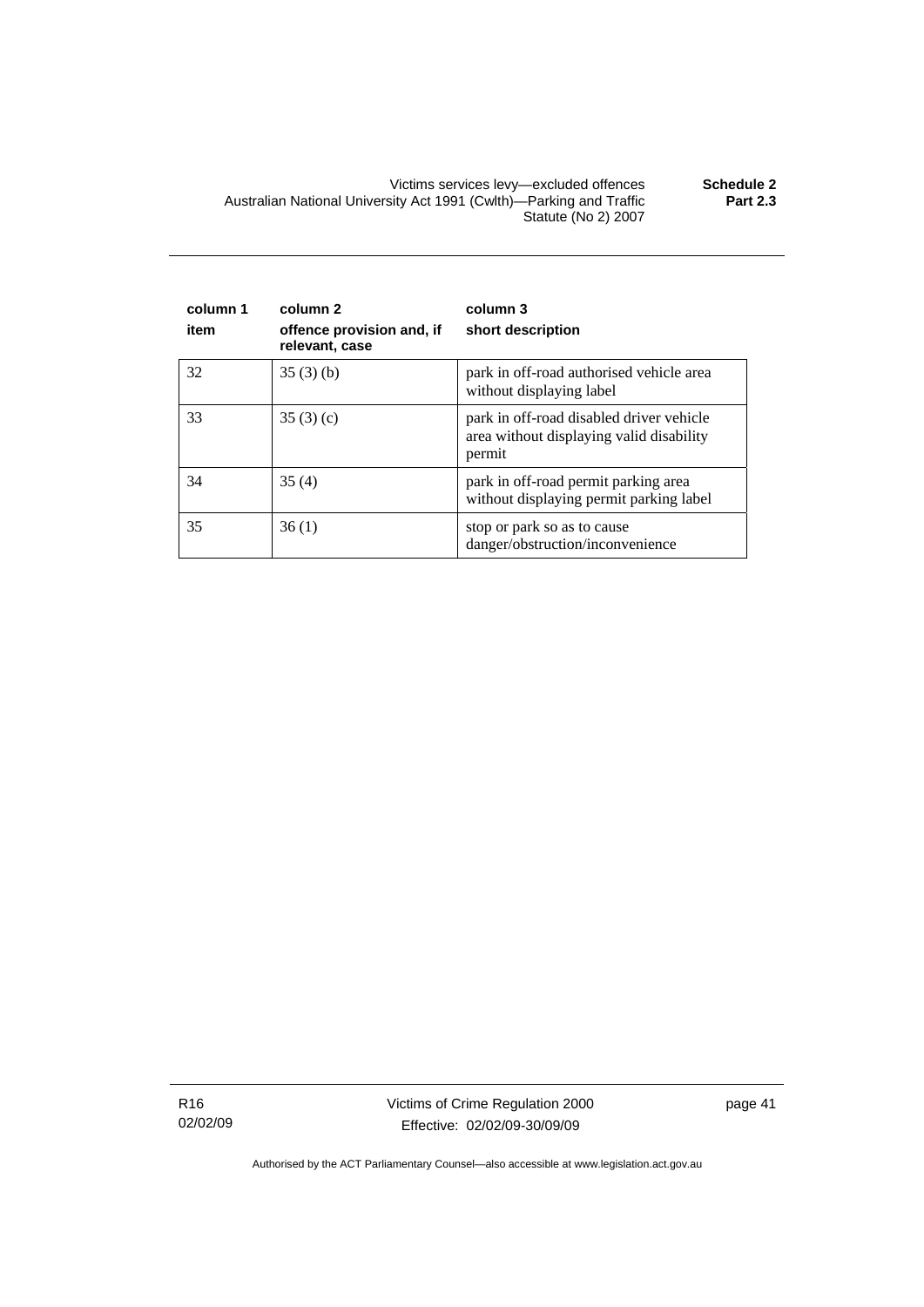# <span id="page-47-0"></span>**Dictionary**

(see s 3)

*Note 1* The Legislation Act contains definitions and other provisions relevant to this Act.

*Note 2* For example, the Legislation Act, dict, pt 1, defines the following terms:

- ACAT
- chief executive
- chief police officer
- dentist
- disallowable instrument
- doctor
- DPP
- entity
- found guilty
- human rights commission
- lawyer
- **Magistrates Court**
- **Minister**
- reviewable decision notice
- Supreme Court.
- *Note 3* Terms used in this regulation have the same meaning that they have in the *Victims of Crime Act 1994* (see Legislation Act, s 148). For example, the following terms are defined in the *Victims of Crime Act 1994*, dict:
	- harm
	- victim.

*affected person*, for division 3.2 (Notification and review of eligibility decisions)—see section 25.

*AFP member*—see section 8 (1) (a) (ii) (Appointed members of board).

page 42 Victims of Crime Regulation 2000 Effective: 02/02/09-30/09/09

R16 02/02/09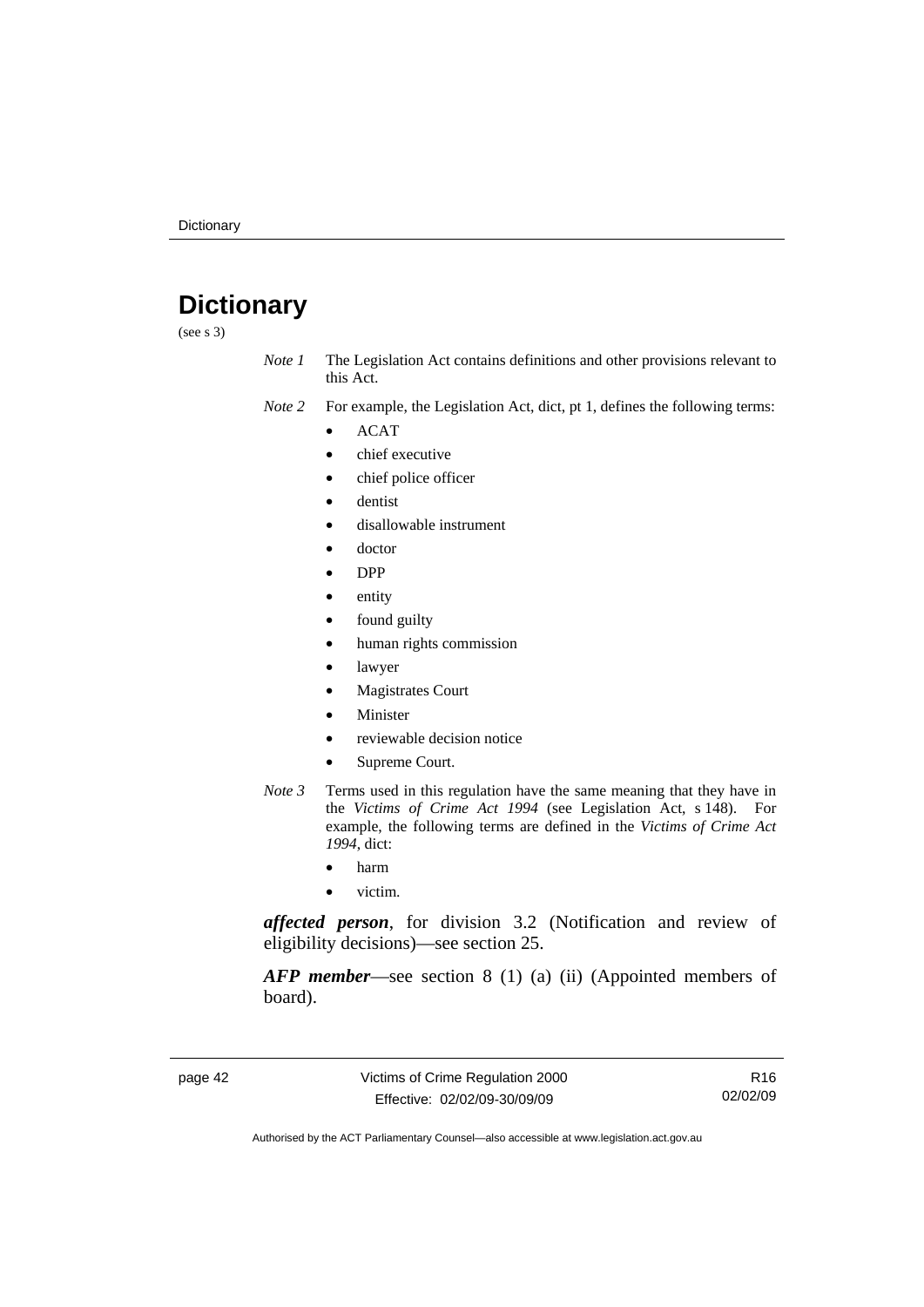*appointed member*, of the board, means a member of the board other than the coordinator.

*approved service provider* means a person approved as a service provider under section 40 (Approved service providers).

*board* means the Victims Assistance Board.

*chairperson* means the chairperson of the board.

*committee* means the Eligibility Review Committee.

*community support member*—see section 8 (1) (a) (v) (Appointed members of board).

*courts member*—see section 8 (1) (a) (iii) (Appointed members of board).

*deputy chairperson* means the deputy chairperson of the board.

*DPP member*—see section 8 (1) (a) (i) (Appointed members of board).

*eligible victim*—see section 24 (2) (Eligible victims under the victims services scheme).

*health professional* means a person registered under the *Health Professionals Act 2004*.

*health professions member*—see section 8 (1) (e) (Appointed members of board.

*health professions service* means psychiatry, psychology, podiatry, nursing, optometry, physiotherapy, chiropractic or osteopathy.

*independent arbitrator* means a person approved under section 18 (Independent arbitrators).

*indigenous member*—see section 8 (1) (b) (Appointed members of board).

*internally reviewable decision*, for division 3.2 (Notification and review of eligibility decisions)—see section 25.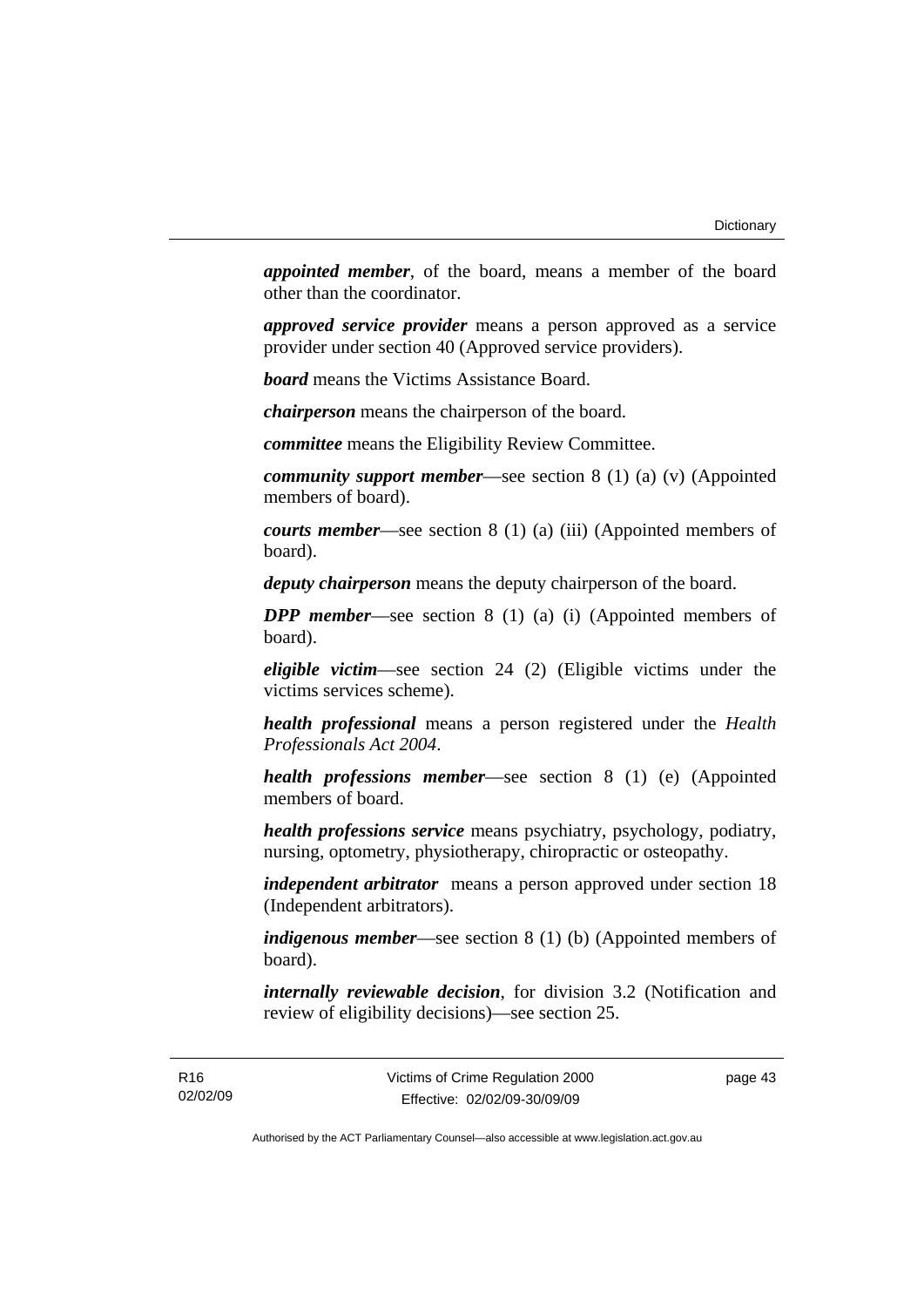*internal reviewer*, for division 3.2 (Notification and review of eligibility decisions)—see section 26A.

*internal reviewer's decision*, for division 3.2 (Notification and review of eligibility decisions)—see section 25.

*internal review notice*, for division 3.2 (Notification and review of eligibility decisions)—see the *ACT Civil and Administrative Tribunal Act 2008*, section 67B (1).

*justice member*—see section 8 (1) (a) (iv) (Appointed members of board).

*legal profession member*—see section 8 (1) (d) (Appointed members of board).

*manager*, of the responsible service agency, means the person in charge of the agency.

*member* means a member of the board.

*migrant member*—see section 8 (1) (c) (Appointed members of board).

*primary victim*—see the *Victims of Crime (Financial Assistance) Act 1983*, section 9.

*psychiatrist* means a doctor who holds postgraduate qualifications in psychiatry.

*psychiatrist/psychologist member*—see section 8 (1) (g) (Appointed members of board).

*psychologist* means a person registered as a psychologist under the *Health Professionals Act 2004*.

*responsible service agency* means the entity nominated under section 21 (Responsible service agency).

#### *reviewable decision—*

 (a) for division 3.2 (Notification and review of eligibility decisions)—see section 25; and

| page 44 |  |
|---------|--|
|---------|--|

R16 02/02/09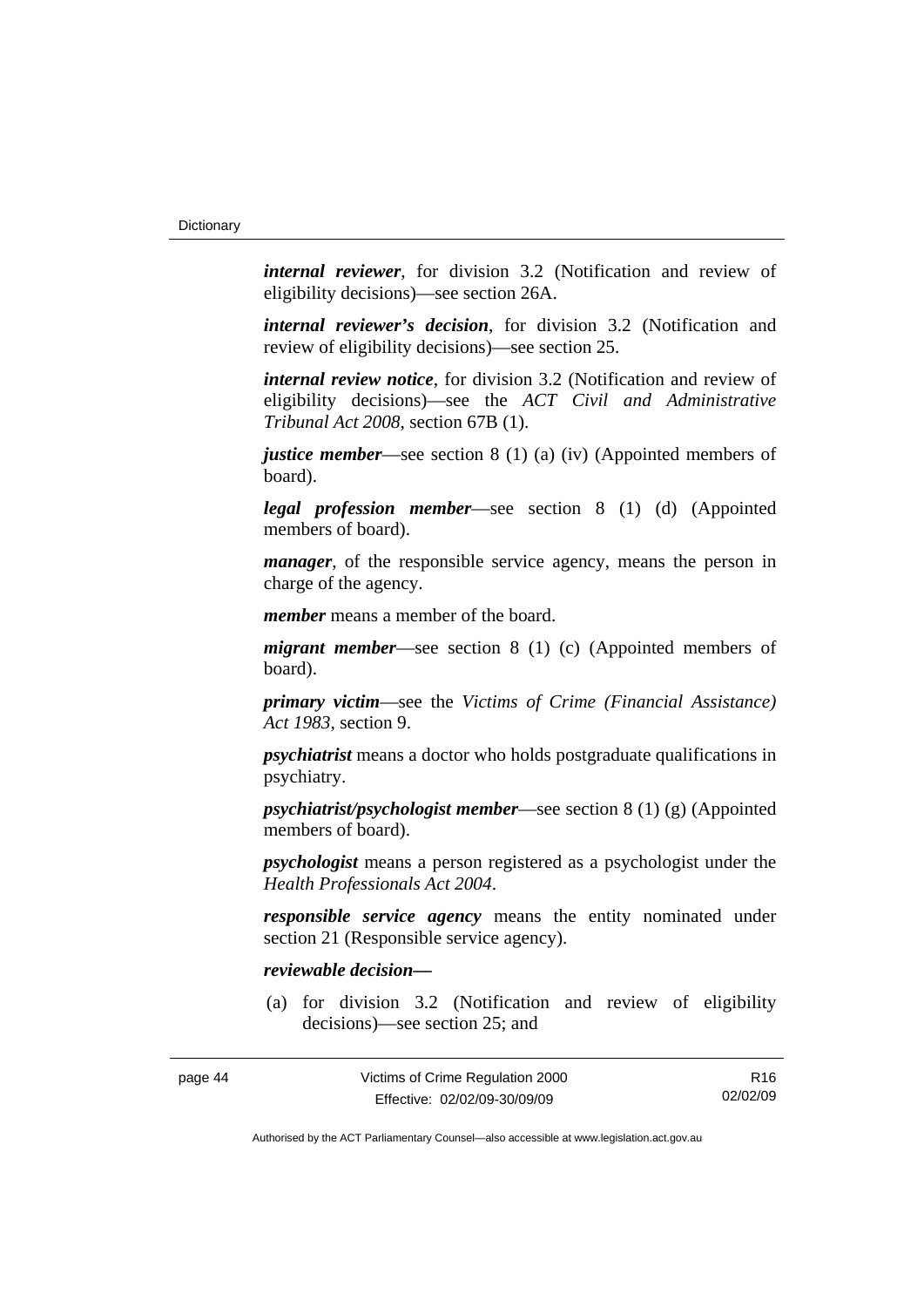(b) for division 3.6 (Notification and review of decisions)—see section 46.

*serious crime*—see the *Victims of Crime (Financial Assistance) Act 1983*, section 2.

*suspect* means—

- (a) a person whom a police officer suspects on reasonable grounds has committed an offence; or
- (b) a person charged with an offence; or
- (c) a person who has been summonsed to appear before a court in relation to the commission of an offence; or
- (d) a person who has entered into a voluntary agreement to attend court for an offence.

*victims groups member*—see section 8 (1) (f) (Appointed members of board).

*victims services scheme* means the victims services scheme established under section 19 (Victims services scheme).

*youth policy and services member*—see section 8 (1) (a) (vi) (Appointed members of board).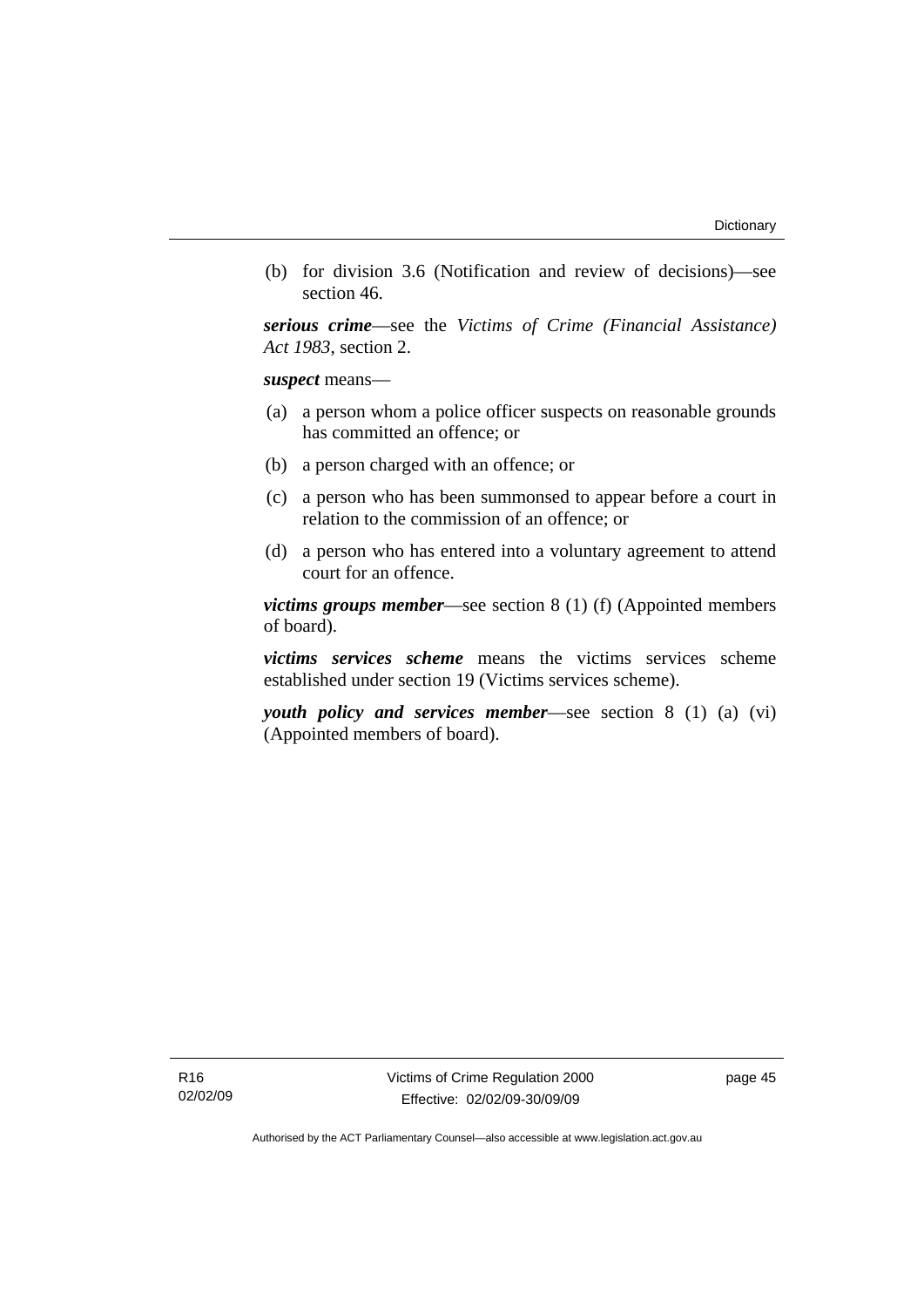<span id="page-51-0"></span>1 About the endnotes

### **Endnotes**

### **1 About the endnotes**

Amending and modifying laws are annotated in the legislation history and the amendment history. Current modifications are not included in the republished law but are set out in the endnotes.

Not all editorial amendments made under the *Legislation Act 2001*, part 11.3 are annotated in the amendment history. Full details of any amendments can be obtained from the Parliamentary Counsel's Office.

Uncommenced amending laws and expiries are listed in the legislation history and the amendment history. These details are underlined. Uncommenced provisions and amendments are not included in the republished law but are set out in the last endnote.

If all the provisions of the law have been renumbered, a table of renumbered provisions gives details of previous and current numbering.

The endnotes also include a table of earlier republications.

| $am = amended$                               | $ord = ordinance$                         |
|----------------------------------------------|-------------------------------------------|
| $amdt = amendment$                           | $orig = original$                         |
| $ch = chapter$                               | $par = paragraph/subparagraph$            |
| $def = definition$                           | $pres = present$                          |
| $dict = dictionary$                          | $prev = previous$                         |
| disallowed = disallowed by the Legislative   | $(\text{prev}) = \text{previously}$       |
| Assembly                                     | $pt = part$                               |
| $div = division$                             | $r = rule/subrule$                        |
| $exp = expires/expired$                      | $remum = renumbered$                      |
| $Gaz = gazette$                              | $reloc = relocated$                       |
| $hdg =$ heading                              | $R[X]$ = Republication No                 |
| $IA = Interpretation Act 1967$               | $RI = reissue$                            |
| $ins = inserted/added$                       | $s = section/subsection$                  |
| $LA =$ Legislation Act 2001                  | $sch = schedule$                          |
| $LR =$ legislation register                  | $sdiv = subdivision$                      |
| $LRA =$ Legislation (Republication) Act 1996 | $sub = substituted$                       |
| $mod = modified/modification$                | SL = Subordinate Law                      |
| $o = order$                                  | underlining = whole or part not commenced |
| $om = omitted/repealed$                      | or to be expired                          |
|                                              |                                           |

#### **2 Abbreviation key**

page 46 Victims of Crime Regulation 2000 Effective: 02/02/09-30/09/09

R16 02/02/09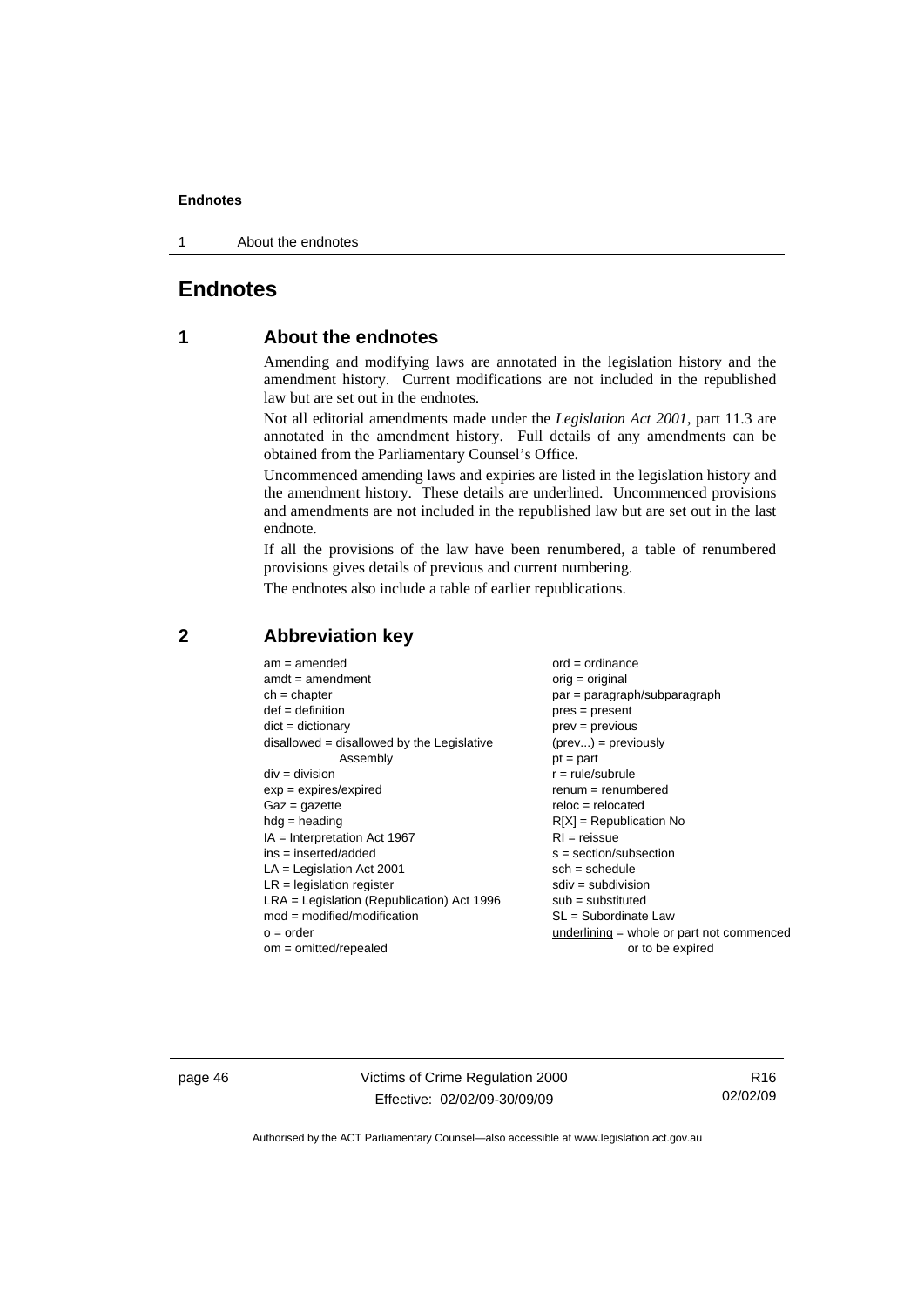#### <span id="page-52-0"></span>**3 Legislation history**

This regulation was originally the *Victims of Crime Regulations 2000*. It was renamed under the *Legislation Act 2001*.

# **Victims of Crime Regulation 2000 No 51**

notified 14 December 2000 (Gaz 2000 No 50) s 1, s 2 commenced 14 December 2000 (IA s 10B) remainder commenced 1 January 2001 (s 2)

#### as amended by

#### **Legislation (Consequential Amendments) Act 2001 No 44 pt 408**

notified 26 July 2001 (Gaz 2001 No 30) s 1, s 2 commenced 26 July 2001 (IA s 10B) pt 408 commenced 12 September 2001 (s 2 and see Gaz 2001 No S65)

# **Statute Law Amendment Act 2001 (No 2) 2001 No 56 pt 3.53**

notified 5 September 2001 (Gaz 2001 No S65) pt 3.53 commenced 5 September 2001 (s 2 (1))

#### **Health and Community Care Services (Repeal and Consequential Amendments) Act 2002 No 47 pt 1.4**

notified LR 20 December 2002

- s 1, s 2 commenced 20 December 2002 (LA s 75 (1))
- pt 1.4 commences 5pm 31 December 2002 (s 2)

#### **Victims of Crime Amendment Regulations 2002 (No 1) SL2002-40**

notified LR 20 December 2002 s 1, s 2 commenced 20 December 2002 (LA s 75 (1)) remainder commenced 21 December 2002 (s 2)

#### **Statute Law Amendment Act 2003 A2003-41 sch 3 pt 3.22**  notified LR 11 September 2003

s 1, s 2 commenced 11 September 2003 (LA s 75 (1)) sch 3 pt 3.22 commenced 9 October 2003 (s 2 (1))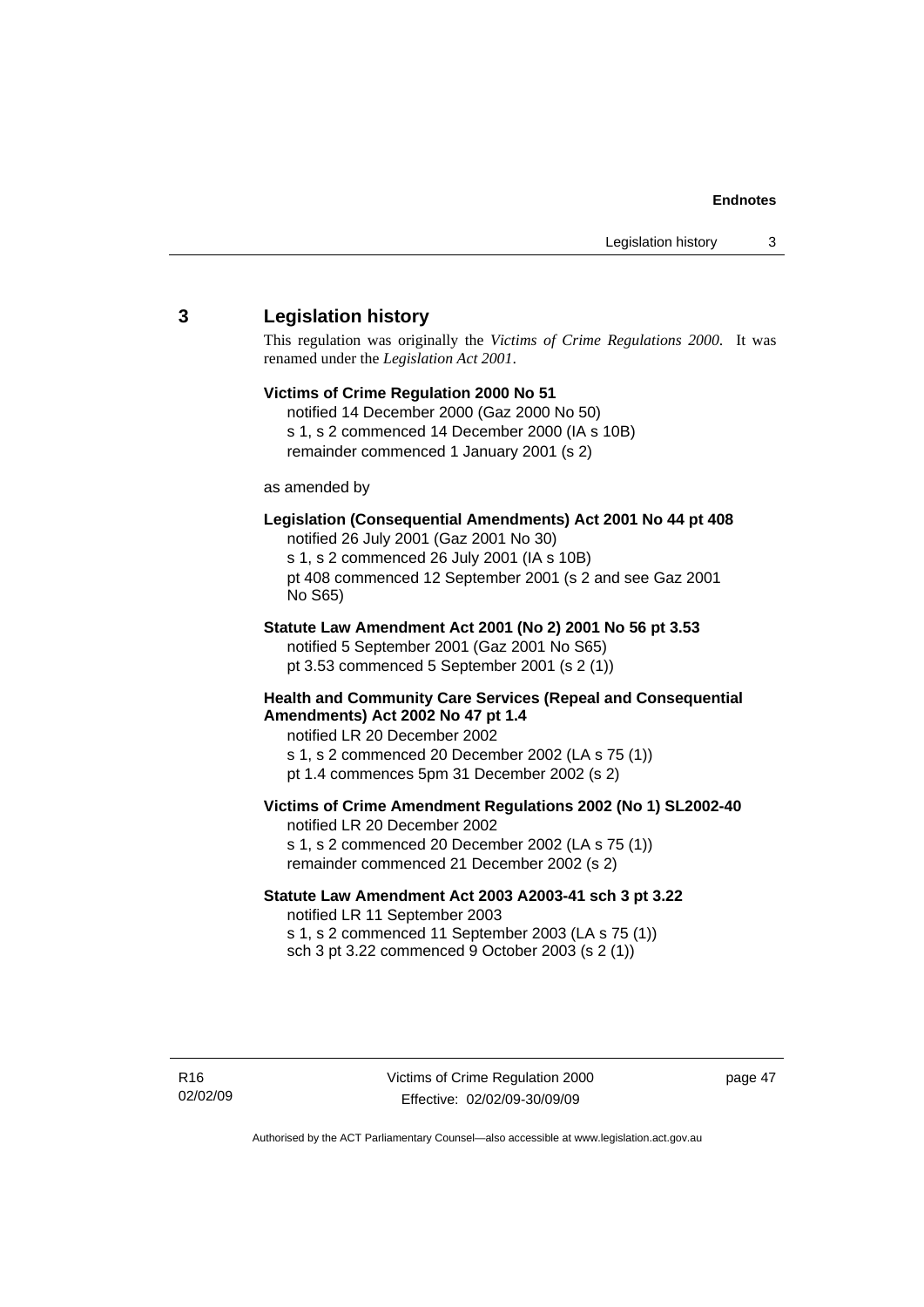3 Legislation history

#### **Statute Law Amendment Act 2003 (No 2) A2003-56 sch 3 pt 3.29**

notified LR 5 December 2003

s 1, s 2 commenced 5 December 2003 (LA s 75 (1)) sch 3 pt 3.29 commenced 19 December 2003 (s 2)

#### **Health Professionals Legislation Amendment Act 2004 A2004-39 sch 1 pt 1.9**

notified LR 8 July 2004 s 1, s 2 commenced 8 July 2004 (LA s 75 (1)) sch 1 pt 1.9 commenced 7 July 2005 (s 2 and see Health Professionals Act 2004 A2004-38, s 2 and CN2005-11)

#### **Human Rights Commission Legislation Amendment Act 2005 A2005-41 sch 1 pt 1.14 (as am by A2006-3 amdt 1.3)**

notified LR 1 September 2005 s 1, s 2 commenced 1 September 2005 (LA s 75 (1)) sch 1 pt 1.14 commenced 1 November 2006 (s 2 (3) (as am by A2006-3 amdt 1.3) and see Human Rights Commission Act 2005 A2005-40, s 2 (as am by A2006-3 s 4) and CN2006-21)

#### **Human Rights Commission Legislation Amendment Act 2006 A2006-3 amdt 1.3**

notified LR 22 February 2006

s 1, s 2 commenced 22 February 2006 (LA s 75 (1))

amdt 1.3 commenced 23 February 2006 (s 2)

*Note* This Act only amends the Human Rights Commission Legislation Amendment Act 2005 A2005-41

#### **Victims of Crime Amendment Regulation 2006 (No 1) SL2006-61**

notified LR 21 December 2006 s 1, s 2 commenced 21 December 2006 (LA s 75 (1)) remainder commenced 1 January 2007 (s 2)

# **Victims of Crime Amendment Act 2007 A2007-44 sch 1 pt 1.3**  notified LR 13 December 2007

s 1, s 2 commenced 13 December 2007 (LA s 75 (1)) sch 1 pt 1.3 commenced 20 December 2007 (s 2)

#### **Victims of Crime Amendment Regulation 2007 (No 1) SL2007-40**  notified LR 17 December 2007

s 1, s 2 commenced 17 December 2007 (LA s 75 (1))

remainder commenced 20 December 2007 (s 2 and see A2007-44 s 2)

page 48 Victims of Crime Regulation 2000 Effective: 02/02/09-30/09/09

R16 02/02/09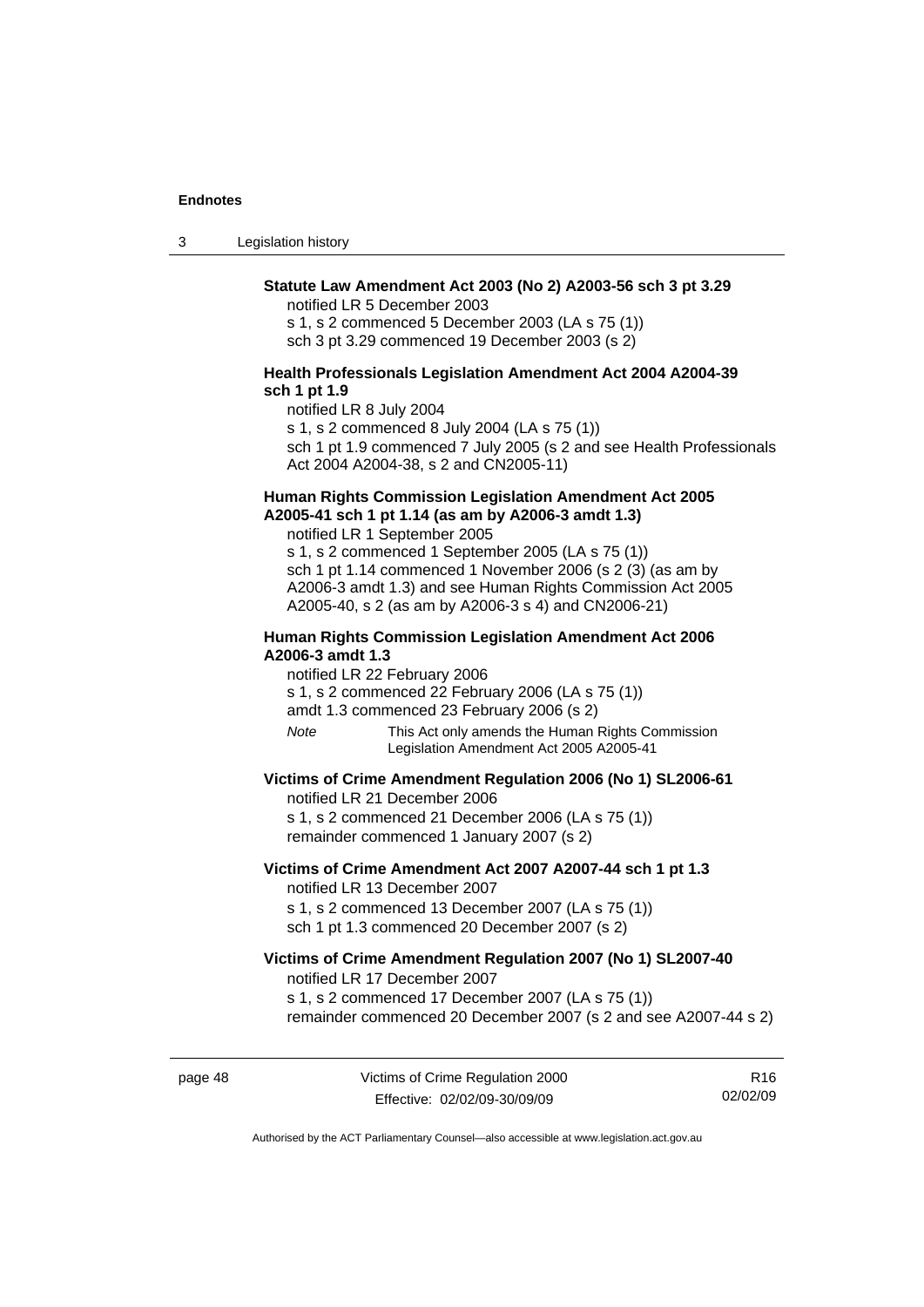#### <span id="page-54-0"></span>**Justice and Community Safety Legislation Amendment Act 2008 A2008-7 sch 1 pt 1.21**

notified LR 16 April 2008 s 1, s 2 commenced 16 April 2008 (LA s 75 (1)) sch 1 pt 1.21 commenced 7 May 2008 (s 2)

#### **Statute Law Amendment Act 2008 A2008-28 sch 3 pt 3.60**

notified LR 12 August 2008

s 1, s 2 commenced 12 August 2008 (LA s 75 (1)) sch 3 pt 3.60 commenced 26 August 2008 (s 2)

#### **ACT Civil and Administrative Tribunal Legislation Amendment Act 2008 (No 2) A2008-37 sch 1 pt 1.104**

notified LR 4 September 2008

s 1, s 2 commenced 4 September 2008 (LA s 75 (1)) sch 1 pt 1.104 commenced 2 February 2009 (s 2 (1) and see ACT Civil and Administrative Tribunal Act 2008 A2008-35, s 2 (1) and CN2009-2)

#### **Road Transport Legislation Amendment Regulation 2008 (No 2) SL2008-47 sch 1 pt 1.4**

notified LR 1 December 2008 s 1, s 2 commenced 1 December 2008 (LA s 75 (1)) sch 1 pt 1.4 commenced 2 December 2008 (s 2)

#### **4 Amendment history**

#### **Name of regulation**  s 1 am R7 LA **Commencement**  s 2 om Act 2001 No 44 amdt 1.4234 **Dictionary**  s 3 am Act 2001 No 44 amdt 1.4235 **Notes**  s 4 am Act 2001 No 44 amdt 1.4236 **Functions**  s 6 am 2002 No 40 s 4; pars renum R3 LA (see 2002 No 40 s 5) **Membership of board**  s 7 am A2003-41 amdt 3.489

page 49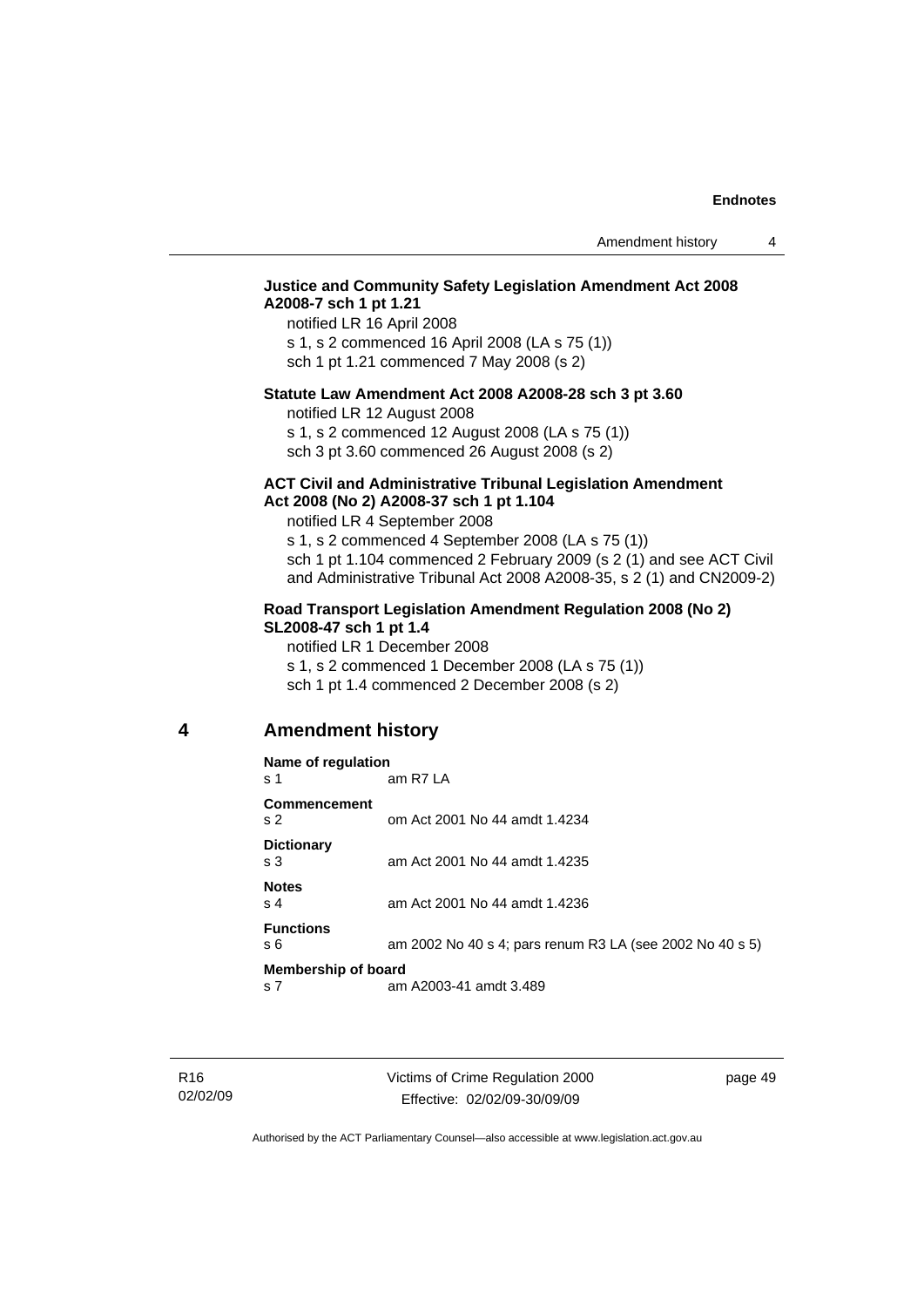| 4                                                                      | Amendment history                            |                                                                                                                                                                                                                                                                                                                                                                    |                             |
|------------------------------------------------------------------------|----------------------------------------------|--------------------------------------------------------------------------------------------------------------------------------------------------------------------------------------------------------------------------------------------------------------------------------------------------------------------------------------------------------------------|-----------------------------|
|                                                                        | Appointed members of board<br>s <sub>8</sub> | am Act 2001 No 44 amdt 1.4237, amdt 1.4238; 2002 No 40<br>s 6; A2003-41 amdt 3.490, amdt 3.491; A2003-56 amdt 3.279                                                                                                                                                                                                                                                |                             |
|                                                                        | <b>Duration of appointment</b><br>s 11       | am Act 2001 No 44 amdt 1.4238; 2002 No 40 s 7; A2003-41<br>amdt 3.492; A2008-28 amdt 3.173                                                                                                                                                                                                                                                                         |                             |
|                                                                        | s 12                                         | Term of appointment to be included in instrument of appointment etc<br>om A2003-41 amdt 3.493                                                                                                                                                                                                                                                                      |                             |
|                                                                        | Responsible service agency<br>s 21           | am Act 2002 No 47 amdt 1.33; SL2006-61 s 4                                                                                                                                                                                                                                                                                                                         |                             |
| Responsible service agency-obligations<br>am A2007-8 amdt 1.79<br>s 23 |                                              |                                                                                                                                                                                                                                                                                                                                                                    |                             |
|                                                                        | s 24                                         | Eligible victims under the victims services scheme<br>am A2003-41 amdt 3.494                                                                                                                                                                                                                                                                                       |                             |
|                                                                        | div 3.2 hdg                                  | Notification and review of eligibility decisions<br>sub A2008-37 amdt 1.537                                                                                                                                                                                                                                                                                        |                             |
|                                                                        | Definitions-div 3.2<br>s 25                  | def affected person ins A2008-37 amdt 1.537<br>def <i>internally reviewable decision</i> ins A2008-37 amdt 1.537<br>def <i>internal reviewer</i> ins A2008-37 amdt 1.537<br>def <i>internal reviewer's decision</i> ins A2008-37 amdt 1.537<br>def <i>internal review notice</i> ins A2008-37 amdt 1.537<br>def <i>reviewable decision</i> ins A2008-37 amdt 1.537 |                             |
|                                                                        | s 25A                                        | Internal review notices-responsible service agency<br>ins A2008-37 amdt 1.537                                                                                                                                                                                                                                                                                      |                             |
|                                                                        | s 26                                         | Applications to responsible service agency for internal review<br>sub A2008-37 amdt 1.537                                                                                                                                                                                                                                                                          |                             |
|                                                                        | Internal reviewer<br>s 26A                   | ins A2008-37 amdt 1.537                                                                                                                                                                                                                                                                                                                                            |                             |
|                                                                        | Review by internal reviewer<br>s 27          | sub A2008-37 amdt 1.537                                                                                                                                                                                                                                                                                                                                            |                             |
|                                                                        | s 27A                                        | Internal review notices—internal reviewer<br>ins A2008-37 amdt 1.537                                                                                                                                                                                                                                                                                               |                             |
|                                                                        | <b>Eligibility Review Committee</b><br>s 28  | sub A2008-37 amdt 1.537                                                                                                                                                                                                                                                                                                                                            |                             |
|                                                                        | s 29                                         | Applications to committee for internal review<br>sub A2008-37 amdt 1.537                                                                                                                                                                                                                                                                                           |                             |
|                                                                        | <b>Review by committee</b><br>s 30           | sub A2008-37 amdt 1.537                                                                                                                                                                                                                                                                                                                                            |                             |
| page 50                                                                |                                              | Victims of Crime Regulation 2000<br>Effective: 02/02/09-30/09/09                                                                                                                                                                                                                                                                                                   | R <sub>16</sub><br>02/02/09 |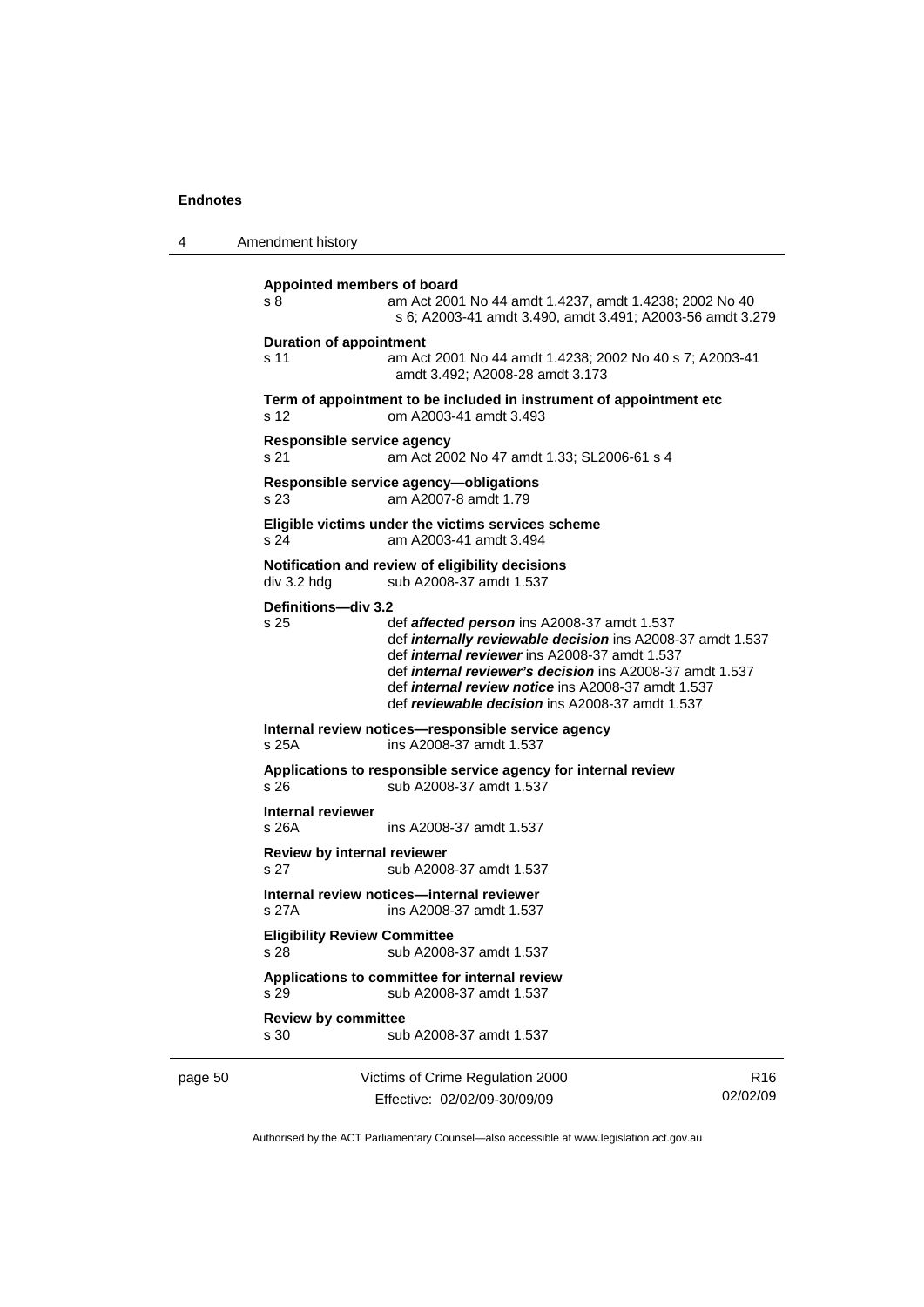Amendment history 4

Victims of Crime Regulation 2000 **Reviewable decision notices**  s 31 sub A2008-37 amdt 1.537 **Applications to ACAT**  s 32 sub A2008-37 amdt 1.537 **How contact hours are provided**  s 37 am A2003-41 amdt 3.495 **Criteria for approval**  s 41 am A2007-8 amdt 1.79 **Suspension of approval**  s 42 am A2005-41 amdt 1.127, amdt 1.128 **Cancellation of approval**  s 43 am 2002 No 40 s 8; pars renum R3 LA (see 2002 No 40 s 9) **Notification and review of decisions about service providers**  div 3.6 hdg ins A2008-37 amdt 1.538 **Meaning of** *reviewable decision—***div 3.6**  s 46 sub A2008-37 amdt 1.538 **Reviewable decision notices**  s 46A ins A2008-37 amdt 1.538 **Applications for review**  s 47 sub A2008-37 amdt 1.538 **Annual reporting authority**  s 49 am 2002 No 40 s 10 **Victims services levy—excluded offences**  s 49A ins A2007-44 amdt 1.5 am A2008-37 amdt 1.539 **Determination of fees for services provided by approved service providers**  s 50 sub Act 2001 No 44 amdt 1.4239 **Approved forms**  s 51 sub Act 2001 No 44 amdt 1.4239 am A2003-41 amdt 3.496 **Modification of regulation**  pt 5 hdg exp 1 July 2001 (s 57) ins A2004-39 amdt 1.40 exp 9 January 2009 (s 55) **Application of pt 5**  s 52 exp 1 July 2001 (s 57) ins A2004-39 amdt 1.40 exp 9 January 2009 (s 55)

R16 02/02/09

Effective: 02/02/09-30/09/09

page 51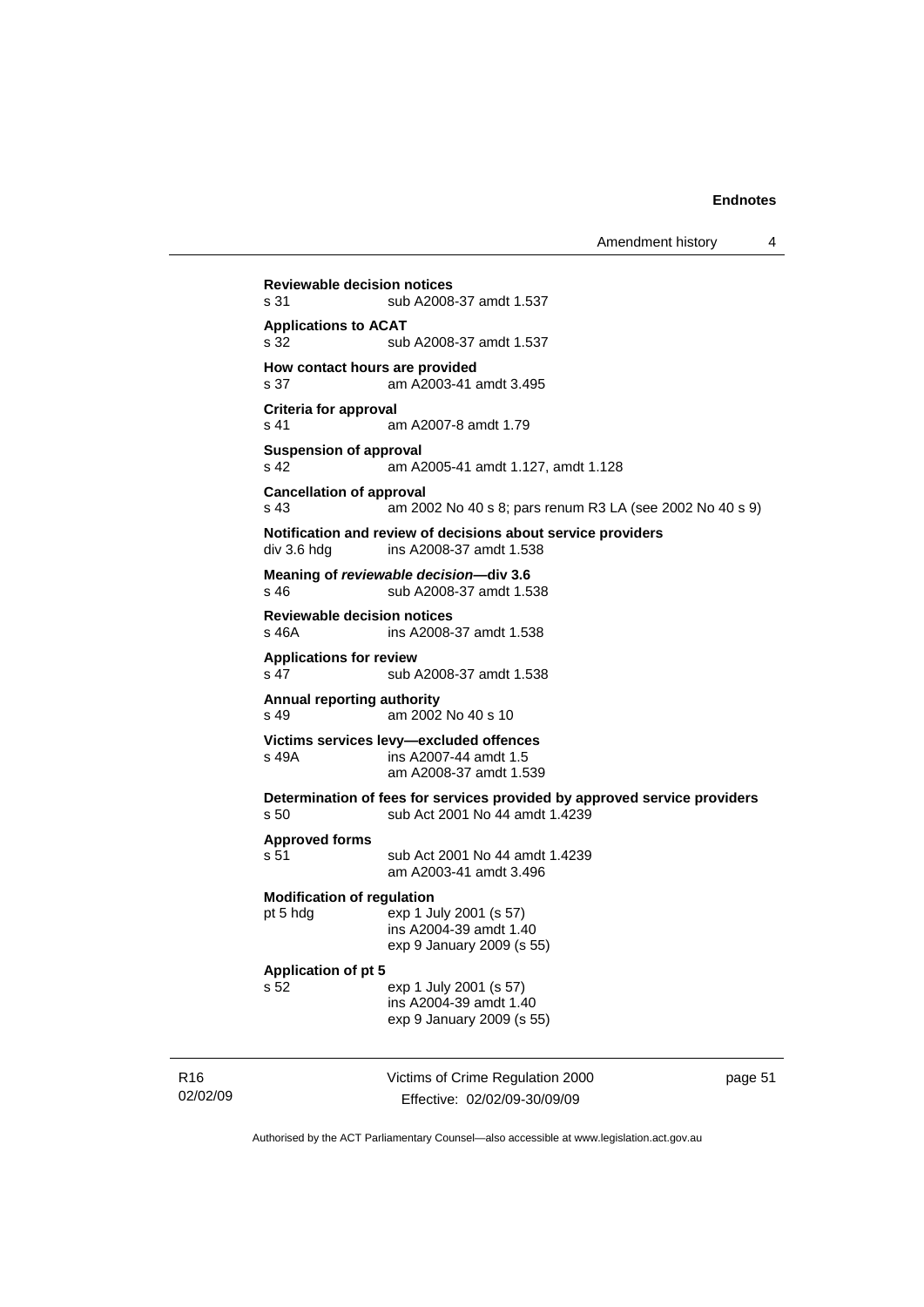4 Amendment history

|         |                                                  | Dictionary, definition of health professional                                                                                              |                 |
|---------|--------------------------------------------------|--------------------------------------------------------------------------------------------------------------------------------------------|-----------------|
|         | s 53                                             | om R1 (LRA)<br>ins A2004-39 amdt 1.40<br>exp 9 January 2009 (s 55)                                                                         |                 |
|         |                                                  | Dictionary, definition of psychologist                                                                                                     |                 |
|         | s 54                                             | exp 1 July 2001 (s 57)<br>ins A2004-39 amdt 1.40<br>exp 9 January 2009 (s 55)                                                              |                 |
|         | Expiry of pt 5                                   |                                                                                                                                            |                 |
|         | s 55                                             | exp 1 July 2001 (s 57)<br>ins A2004-39 amdt 1.40<br>exp 9 January 2009 (s 55)                                                              |                 |
|         | <b>Existing entitlements</b><br>s 56             | exp 1 July 2001 (s 57)                                                                                                                     |                 |
|         | <b>Expiration of pt 5</b><br>s 57                | exp 1 July 2001 (s 57)                                                                                                                     |                 |
|         | sch 1                                            | Reviewable decisions about service providers<br>orig sch 1 renum as sch 2<br>ins A2008-37 amdt 1.540                                       |                 |
|         | <b>Australian Road Rules</b><br>sch 1 pt 1.1 hdg | renum as sch 2 pt 2.1 hdg                                                                                                                  |                 |
|         |                                                  | Road Transport (Safety and Traffic Management) Regulation 2000<br>sch 1 pt 1.2 hdg renum as sch 2 pt 2.2 hdg                               |                 |
|         | (No 2) 2007<br>sch 1 pt 1.3 hdg                  | Australian National University Act 1991 (Cwith)—Parking and Traffic Statute<br>renum as sch 2 pt 2.3 hdg                                   |                 |
|         | sch 2                                            | Victims services levy-excluded offences<br>(prev sch 1) ins A2007-44 amdt 1.6<br>renum as sch 2 A2008-37 amdt 1.541                        |                 |
|         | <b>Australian Road Rules</b><br>sch 2 pt 2.1 hdg | (prev sch 1 pt 1.1 hdg) renum as sch 2 pt 2.1 hdg A2008-37<br>amdt 1.542                                                                   |                 |
|         | sch 2 pt 2.1                                     | (prev sch 1 pt 1.1) ins A2007-44 amdt 1.6<br>renum as sch 2 pt 2.1 A2008-37 amdt 1.542                                                     |                 |
|         | sch 2 pt 2.2 hdg                                 | Road Transport (Safety and Traffic Management) Regulation 2000<br>(prev sch 1 pt 1.2 hdg) renum as sch 2 pt 2.2 hdg A2008-37<br>amdt 1.543 |                 |
|         | sch 2 pt 2.2                                     | (prev sch 1 pt 1.2) ins A2007-44 amdt 1.6<br>sub SL2007-40 s 4<br>am SL2008-47 amdt 1.17; items renum R14 LA                               |                 |
|         |                                                  | renum as sch 2 pt 2.2 A2008-37 amdt 1.543                                                                                                  |                 |
| page 52 |                                                  | Victims of Crime Regulation 2000                                                                                                           | R <sub>16</sub> |

Effective: 02/02/09-30/09/09

R16 02/02/09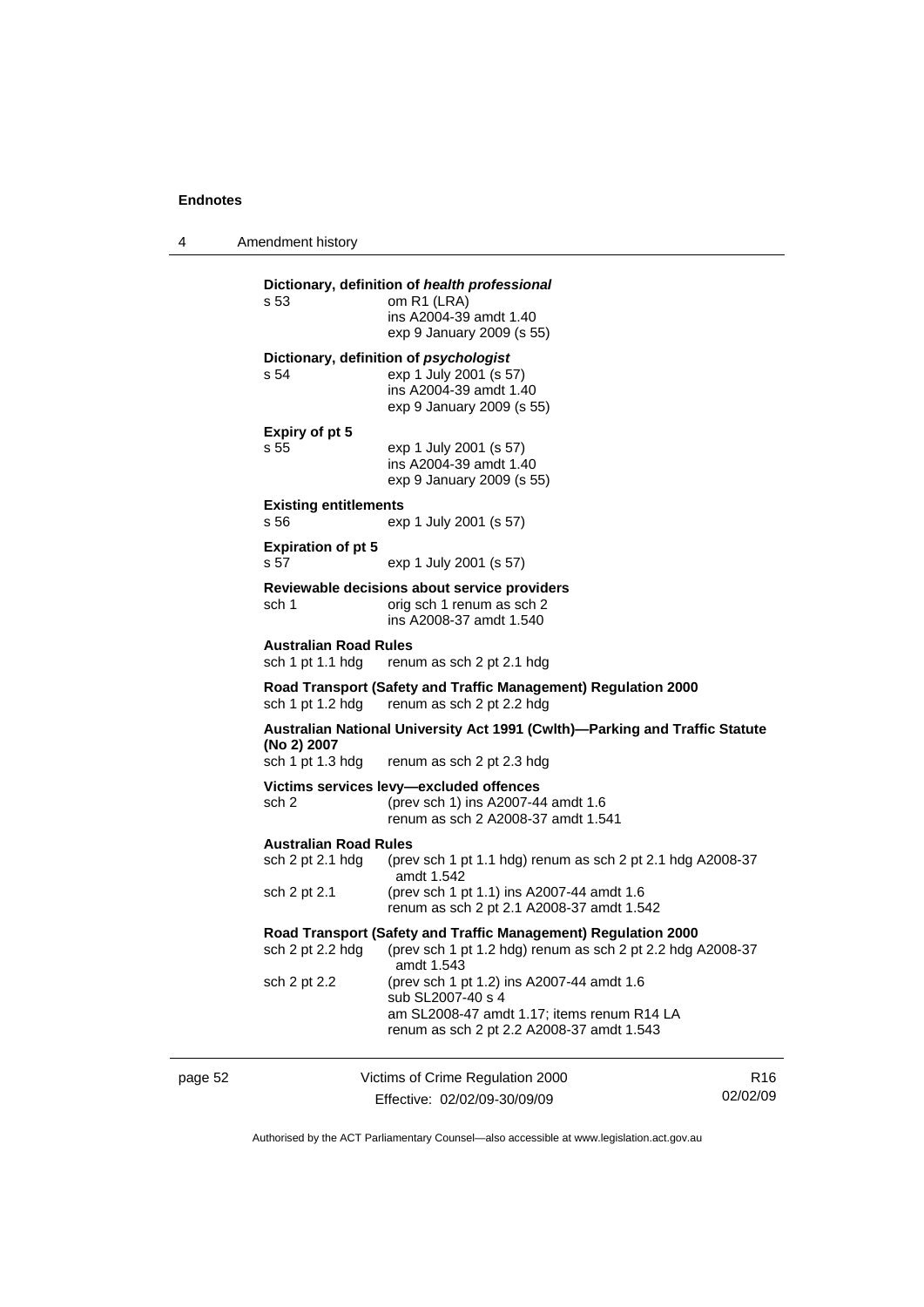<span id="page-58-0"></span>

| Australian National University Act 1991 (Cwlth)—Parking and Traffic Statute<br>(No 2) 2007 |                                                                                             |  |
|--------------------------------------------------------------------------------------------|---------------------------------------------------------------------------------------------|--|
| sch 2 pt 2.3 hdg                                                                           | (prev sch 1 pt 1.3 hdg) renum as sch 2 pt 2.3 hdg $A2008-37$<br>amdt 1.544                  |  |
| sch 2 pt 2.3                                                                               | (prev sch 1 pt 1.3) ins A2007-44 amdt 1.6                                                   |  |
|                                                                                            | renum as sch 2 pt 2.3 A2008-37 amdt 1.544                                                   |  |
| <b>Dictionary</b>                                                                          |                                                                                             |  |
| dict                                                                                       | am A2003-41 amdt 3.497; A2005-41 amdt 1.129, amdt 1.130;<br>A2008-37 amdt 1.545, amdt 1.546 |  |
|                                                                                            | def <b>affected person</b> sub A2008-37 amdt 1.547                                          |  |
|                                                                                            | def community support member ins 2002 No 40 s 11                                            |  |
|                                                                                            | def <i>harm</i> om A2003-41 amdt 3.498                                                      |  |
|                                                                                            | def health member om 2002 No 40 s 12                                                        |  |
|                                                                                            | def health professional sub A2004-39 amdt 1.41                                              |  |
|                                                                                            | def health professions Act om A2004-39 amdt 1.41                                            |  |
|                                                                                            | def <i>internally reviewable decision</i> ins A2008-37 amdt 1.548                           |  |
|                                                                                            | def <i>internal reviewer</i> sub A2008-37 amdt 1.549                                        |  |
|                                                                                            | def <i>internal reviewer's decision</i> ins A2008-37 amdt 1.550                             |  |
|                                                                                            | def <i>internal review notice</i> ins A2008-37 amdt 1.550                                   |  |
|                                                                                            | def psychologist sub A2004-39 amdt 1.42                                                     |  |
|                                                                                            | def reviewable decision sub A2008-37 amdt 1.551                                             |  |
|                                                                                            | def <i>the Act</i> om Act 2001 No 56 amdt 3.892                                             |  |
|                                                                                            | def <i>victim</i> om A2003-41 amdt 3.499                                                    |  |
|                                                                                            | def youth policy and services member ins 2002 No 40 s 11                                    |  |

#### **5 Earlier republications**

Some earlier republications were not numbered. The number in column 1 refers to the publication order.

Since 12 September 2001 every authorised republication has been published in electronic pdf format on the ACT legislation register. A selection of authorised republications have also been published in printed format. These republications are marked with an asterisk (\*) in column 1. Electronic and printed versions of an authorised republication are identical.

| <b>Republication No</b> | <b>Amendments to</b> | <b>Republication date</b> |
|-------------------------|----------------------|---------------------------|
| 1                       | not amended          | 2 July 2001               |
| 2                       | Act 2001 No 44       | 6 December 2001           |
| 3                       | SL2002-40            | 21 December 2002          |
| 4                       | SL2002-40            | 31 December 2002          |
| 5                       | A2003-41             | 9 October 2003            |
|                         |                      |                           |

| R16      |
|----------|
| 02/02/09 |

Victims of Crime Regulation 2000 Effective: 02/02/09-30/09/09

page 53